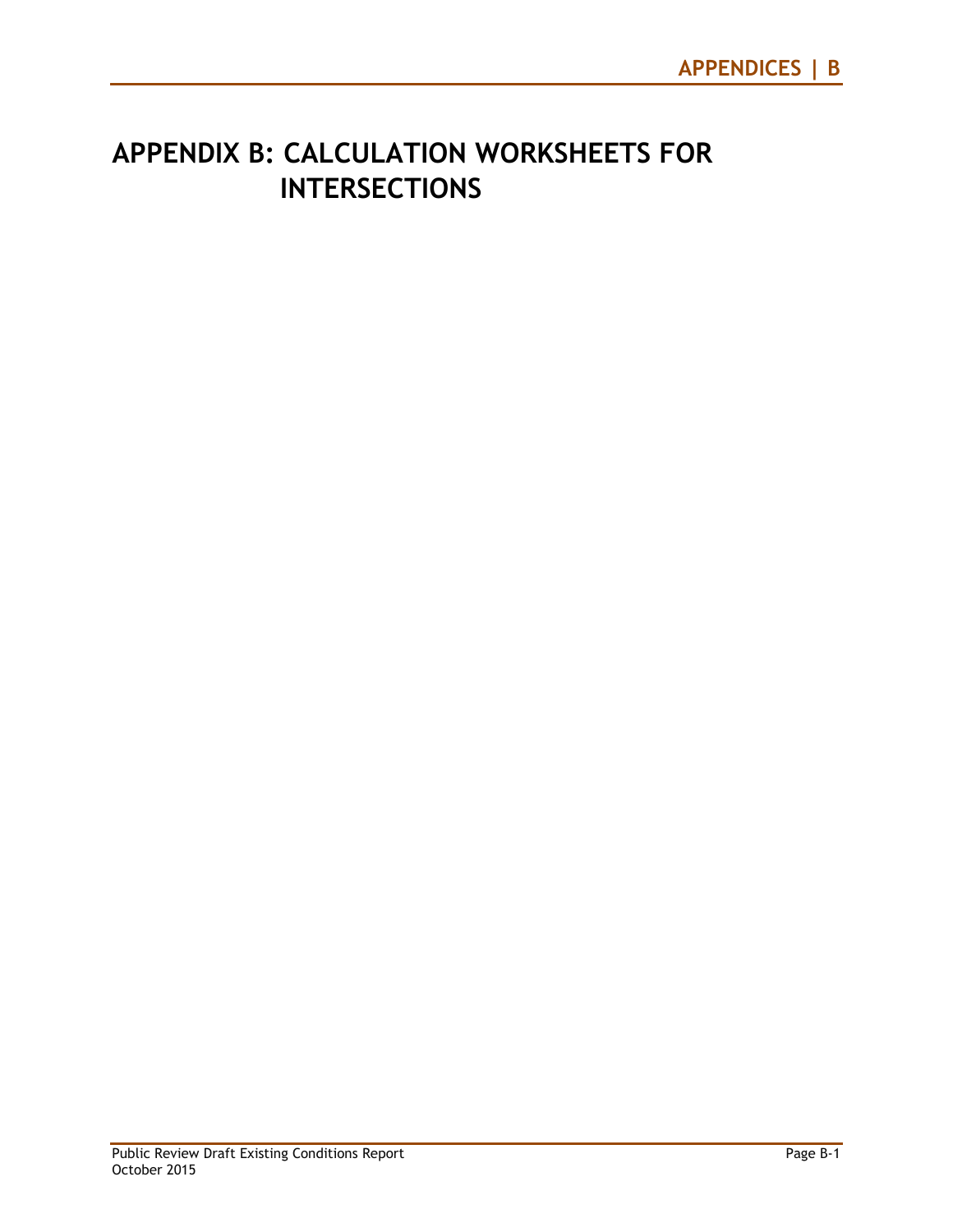## **SIA PLAN UPDATE**

*This page was intentionally left blank.*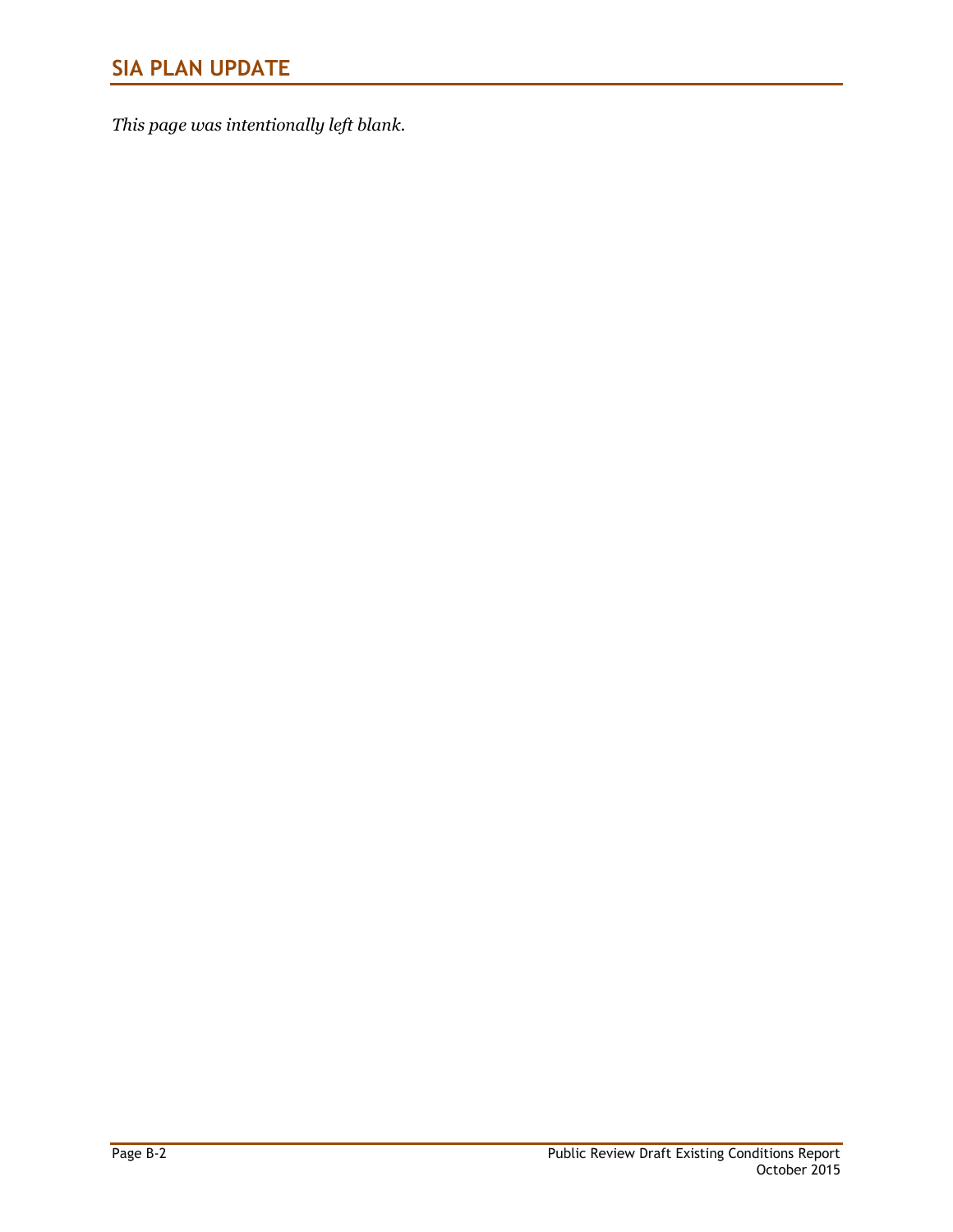Int Delay, s/veh 3.8

| <b>Movement</b>          | EBL                      | EBT            | <b>EBR</b>               | <b>WBL</b>               | <b>WBT</b> | <b>WBR</b>     | <b>NBL</b> | NB <sub>1</sub> | <b>NBR</b> | SBL                      | <b>SBT</b>     | <b>SBR</b>  |
|--------------------------|--------------------------|----------------|--------------------------|--------------------------|------------|----------------|------------|-----------------|------------|--------------------------|----------------|-------------|
| Vol, veh/h               |                          | 4              |                          | 0                        | Q          | 5              | $\Omega$   | 3               |            | 5                        | $\mathcal{P}$  | 3           |
| Conflicting Peds, #/hr   |                          | $\Omega$       | 0                        | 0                        |            |                | 0          | 0               | $\Omega$   | 0                        | $\theta$       | $\Omega$    |
| <b>Sign Control</b>      | Free                     | Free           | Free                     | Free                     | Free       | Free           | Stop       | Stop            | Stop       | Stop                     | <b>Stop</b>    | <b>Stop</b> |
| RT Channelized           | $\overline{\phantom{a}}$ | $\blacksquare$ | None                     |                          | $\sim$     | None           |            |                 | - None     |                          | $\sim$         | None        |
| Storage Length           |                          |                |                          |                          |            |                |            |                 |            |                          |                |             |
| Veh in Median Storage, # | ۰                        |                | $\overline{\phantom{a}}$ |                          |            |                |            |                 |            | $\overline{\phantom{a}}$ |                |             |
| Grade, %                 | $\overline{\phantom{a}}$ |                | $\overline{\phantom{a}}$ | $\overline{\phantom{a}}$ |            |                |            | 0               |            | $\overline{\phantom{a}}$ | $\overline{0}$ |             |
| Peak Hour Factor         | 75                       | 75             | 75                       | 75                       | 75         | 75             | 75         | 75              | 75         | 75                       | 75             | 75          |
| Heavy Vehicles, %        | 50                       | $\Omega$       | $\theta$                 |                          | $\Omega$   | $\overline{0}$ | 0          | 0               | $\Omega$   | $\theta$                 | $\theta$       | $\Omega$    |
| Mymt Flow                |                          | 5              | 3                        |                          | 12         |                |            | 4               |            |                          | 3              | 4           |
|                          |                          |                |                          |                          |            |                |            |                 |            |                          |                |             |

| Major/Minor                 | Major1                   |                          |          | Major <sub>2</sub> |                          |          | Minor1 |     |      | Minor <sub>2</sub> |                |      |
|-----------------------------|--------------------------|--------------------------|----------|--------------------|--------------------------|----------|--------|-----|------|--------------------|----------------|------|
| <b>Conflicting Flow All</b> | 19                       | $\theta$                 | $\theta$ | 8                  | $\Omega$                 | $\theta$ | 31     | 31  |      | 30                 | 28             | 15   |
| Stage 1                     |                          |                          |          |                    |                          |          | 12     | 12  |      | 15                 | 15             |      |
| Stage 2                     | $\overline{\phantom{a}}$ |                          |          |                    |                          |          | 19     | 19  |      | 15                 | 13             |      |
| <b>Critical Hdwy</b>        | 4.6                      | $\overline{\phantom{a}}$ |          | 4.1                | $\blacksquare$           |          | 7.1    | 6.5 | 6.2  | 7.1                | 6.5            | 6.2  |
| Critical Hdwy Stg 1         |                          |                          |          |                    |                          |          | 6.1    | 5.5 |      | 6.1                | 5.5            |      |
| Critical Hdwy Stg 2         |                          |                          |          |                    |                          |          | 6.1    | 5.5 |      | 6.1                | 5.5            |      |
| Follow-up Hdwy              | 2.65                     | $\overline{\phantom{0}}$ |          | 2.2                | $\overline{\phantom{a}}$ |          | 3.5    | 4   | 3.3  | 3.5                | $\overline{4}$ | 3.3  |
| Pot Cap-1 Maneuver          | 1335                     | $\overline{a}$           |          | 1625               |                          |          | 982    | 866 | 1081 | 984                | 869            | 1070 |
| Stage 1                     | $\overline{\phantom{a}}$ |                          |          |                    |                          |          | 1014   | 890 |      | 1010               | 887            |      |
| Stage 2                     |                          |                          |          |                    |                          |          | 1005   | 884 |      | 1010               | 889            |      |
| Platoon blocked, %          |                          | $\overline{\phantom{a}}$ |          |                    |                          |          |        |     |      |                    |                |      |
| Mov Cap-1 Maneuver          | 1335                     |                          |          | 1625               |                          |          | 975    | 864 | 1081 | 978                | 867            | 1070 |
| Mov Cap-2 Maneuver          | $\overline{\phantom{a}}$ |                          |          |                    |                          |          | 975    | 864 |      | 978                | 867            |      |
| Stage 1                     | ٠                        | ٠                        |          |                    |                          |          | 1012   | 888 |      | 1008               | 887            |      |
| Stage 2                     |                          |                          |          |                    |                          |          | 998    | 884 |      | 1002               | 887            |      |

| Appro                | WE | ٧E | JЕ  |
|----------------------|----|----|-----|
| HCM Control Delay, s |    |    | ◡.╷ |
| <b>HCML</b>          |    |    | . . |

| <b>Minor Lane/Major Mvmt</b> | NBLn1 | EBL              | EBT            | EBR    | <b>WBL</b>   | <b>WBT</b>               | WBR SBLn1                |          |
|------------------------------|-------|------------------|----------------|--------|--------------|--------------------------|--------------------------|----------|
| Capacity (veh/h)             |       | 910 1335         | $\blacksquare$ |        | - 1625       | $\overline{\phantom{a}}$ |                          | - 978    |
| <b>HCM Lane V/C Ratio</b>    |       | 0.006 0.002      | $\sim$         | $\sim$ | $\sim$ $-1$  | <b>Co</b>                |                          | $-0.014$ |
| <b>HCM Control Delay (s)</b> |       | 9 7.7            |                | $\sim$ | 0            | $\sim$                   | $\sim$                   | - 87     |
| <b>HCM Lane LOS</b>          |       | $\mathsf{A}$     | $\mathsf{A}$   | н.     | $\mathsf{A}$ | $\sim$                   |                          |          |
| HCM 95th %tile Q(veh)        |       | $\left( \right)$ | $\sim$         | $\sim$ | $\mathbf{U}$ | $\sim$                   | $\overline{\phantom{a}}$ |          |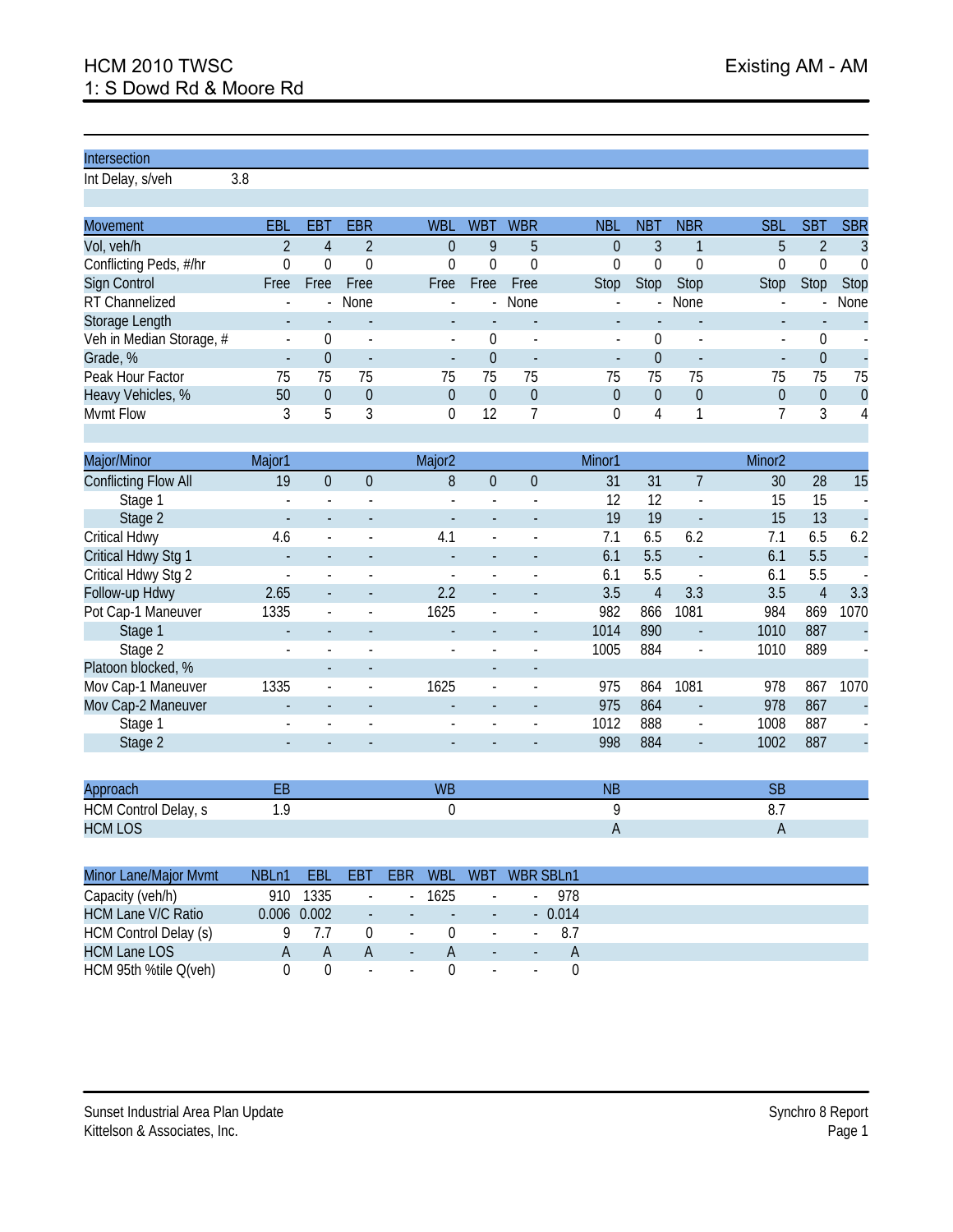| <b>Intersection</b>       |            |            |            |            |                |            |            |            |                          |
|---------------------------|------------|------------|------------|------------|----------------|------------|------------|------------|--------------------------|
| Intersection Delay, s/veh | 7.6        |            |            |            |                |            |            |            |                          |
| <b>Intersection LOS</b>   | A          |            |            |            |                |            |            |            |                          |
| <b>Movement</b>           | <b>EBU</b> | <b>EBT</b> | <b>EBR</b> | <b>WBU</b> | <b>WBL</b>     | <b>WBT</b> | <b>NBU</b> | <b>NBL</b> | <b>NBR</b>               |
| Vol, veh/h                |            | 0          | 13         | $\Omega$   | 89             | 12         |            |            | 61                       |
| Peak Hour Factor          | 0.95       | 0.79       | 0.79       | 0.95       | 0.79           | 0.79       | 0.95       | 0.79       | 0.79                     |
| Heavy Vehicles, %         |            |            |            |            |                |            |            |            | $\overline{\phantom{0}}$ |
| Mymt Flow                 |            | 0          | 16         | 0          | 113            | 15         |            |            | 77                       |
| Number of Lanes           |            |            | $\theta$   | $\theta$   | $\overline{0}$ |            | 0          |            | $\overline{0}$           |

| Approach                          |     | WВ           | ΝB |
|-----------------------------------|-----|--------------|----|
| Opposing Approach                 | WB  | EВ           |    |
| <b>Opposing Lanes</b>             |     |              |    |
| Conflicting Approach Left         |     | ΝB           | ЕB |
| <b>Conflicting Lanes Left</b>     |     |              |    |
| <b>Conflicting Approach Right</b> | ΝB  |              | WB |
| Conflicting Lanes Right           |     |              |    |
| <b>HCM Control Delay</b>          | 6.7 | 8.1          |    |
| <b>HCM LOS</b>                    | U   | $\mathsf{H}$ |    |

| Lane                      | NBLn1          | EBLn1          | WBLn1        |  |
|---------------------------|----------------|----------------|--------------|--|
| Vol Left, %               | 9%             | 0%             | 88%          |  |
| Vol Thru, %               | 0%             | 0%             | 12%          |  |
| Vol Right, %              | 91%            | 100%           | 0%           |  |
| Sign Control              | <b>Stop</b>    | Stop           | Stop         |  |
| Traffic Vol by Lane       | 67             | 13             | 101          |  |
| LT Vol                    | 6              | $\overline{0}$ | 89           |  |
| Through Vol               | $\mathbf 0$    | $\theta$       | 12           |  |
| RT Vol                    | 61             | 13             | $\theta$     |  |
| Lane Flow Rate            | 85             | 16             | 128          |  |
| <b>Geometry Grp</b>       |                |                | $\mathbf{1}$ |  |
| Degree of Util (X)        | 0.086          | 0.016          | 0.152        |  |
| Departure Headway (Hd)    | 3.655          | 3.579          | 4.271        |  |
| Convergence, Y/N          | Yes            | Yes            | Yes          |  |
| Cap                       | 966            | 991            | 840          |  |
| Service Time              | 1.731          | 1.634          | 2.294        |  |
| <b>HCM Lane V/C Ratio</b> | 0.088          | 0.016          | 0.152        |  |
| <b>HCM Control Delay</b>  | 7.1            | 6.7            | 8.1          |  |
| <b>HCM Lane LOS</b>       | $\overline{A}$ | A              | $\mathsf{A}$ |  |
| HCM 95th-tile Q           | 0.3            | 0              | 0.5          |  |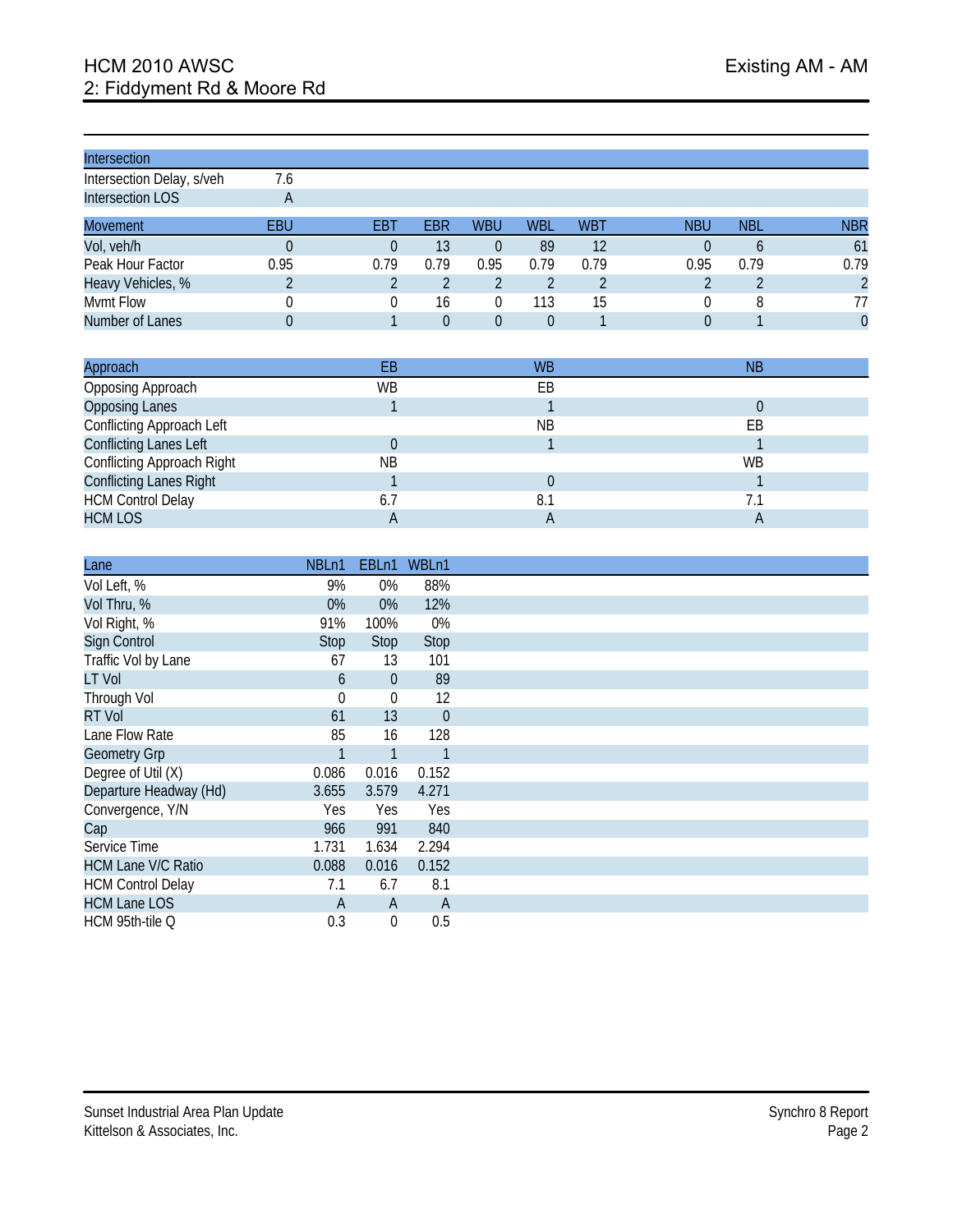| <b>Intersection</b>       |                |          |                |            |            |                |            |            |                |                |                |                |                  |                  |            |                |
|---------------------------|----------------|----------|----------------|------------|------------|----------------|------------|------------|----------------|----------------|----------------|----------------|------------------|------------------|------------|----------------|
| Intersection Delay, s/veh | 9              |          |                |            |            |                |            |            |                |                |                |                |                  |                  |            |                |
| <b>Intersection LOS</b>   | $\overline{A}$ |          |                |            |            |                |            |            |                |                |                |                |                  |                  |            |                |
| <b>Movement</b>           | EBU            | EBL      | EBT            | <b>EBR</b> | <b>WBU</b> | <b>WBL</b>     | <b>WBT</b> | <b>WBR</b> | <b>NBU</b>     | <b>NBL</b>     | <b>NBT</b>     | <b>NBR</b>     | <b>SBU</b>       | <b>SBL</b>       | <b>SBT</b> | <b>SBR</b>     |
| Vol, veh/h                | $\Omega$       | $\Omega$ | $\Omega$       | $\Omega$   | 0          | 152            | $\Omega$   | 11         | $\theta$       | $\Omega$       | 71             | 177            | $\theta$         | 16               | 97         | $\Omega$       |
| Peak Hour Factor          | 0.95           | 0.94     | 0.94           | 0.94       | 0.95       | 0.94           | 0.94       | 0.94       | 0.95           | 0.94           | 0.94           | 0.94           | 0.95             | 0.94             | 0.94       | 0.94           |
| Heavy Vehicles, %         | 2              | 2        | $\overline{2}$ | 2          | 2          |                | 2          |            | $\overline{2}$ | $\overline{2}$ | $\overline{2}$ | $\overline{2}$ | $\overline{2}$   | 2                | 2          | $\overline{2}$ |
| Mymt Flow                 | 0              | $\theta$ | 0              | 0          | 0          | 162            | 0          | 12         | $\Omega$       | 0              | 76             | 188            | 0                | 17               | 103        | $\mathbf 0$    |
| Number of Lanes           | 0              | $\theta$ |                | 0          | 0          | $\overline{0}$ |            | 0          | $\overline{0}$ | $\theta$       |                | $\theta$       | $\boldsymbol{0}$ | $\boldsymbol{0}$ |            | $\mathbf 0$    |
|                           |                |          |                |            |            |                |            |            |                |                |                |                |                  |                  |            |                |
| Approach                  |                |          | EB             |            |            | <b>WB</b>      |            |            |                |                | <b>NB</b>      |                |                  | <b>SB</b>        |            |                |
| Opposing Approach         |                |          | WB             |            |            | EВ             |            |            |                |                | <b>SB</b>      |                |                  | ΝB               |            |                |
| <b>Opposing Lanes</b>     |                |          |                |            |            |                |            |            |                |                |                |                |                  |                  |            |                |
| Conflicting Approach Left |                |          | <b>SB</b>      |            |            | ΝB             |            |            |                |                | ΕB             |                |                  | WB               |            |                |

| <b>Conflicting Approach Left</b>  |           | <b>NB</b> |    | WB  |  |
|-----------------------------------|-----------|-----------|----|-----|--|
| <b>Conflicting Lanes Left</b>     |           |           |    |     |  |
| <b>Conflicting Approach Right</b> | <b>NB</b> |           | WB |     |  |
| <b>Conflicting Lanes Right</b>    |           |           |    |     |  |
| <b>HCM Control Delay</b>          |           |           |    | 8.6 |  |
| <b>HCM LOS</b>                    |           |           |    |     |  |

| Lane                      | NBLn1 EBLn1WBLn1 SBLn1 |                  |               |            |
|---------------------------|------------------------|------------------|---------------|------------|
| Vol Left, %               | 0%                     | 0%               | 93%           | 14%        |
| Vol Thru, %               | 29%                    | 100%             | 0%            | 86%        |
| Vol Right, %              | 71%                    | 0%               | 7%            | 0%         |
| Sign Control              | Stop                   | Stop             | Stop          | Stop       |
| Traffic Vol by Lane       | 248                    | $\boldsymbol{0}$ | 163           | 113        |
| LT Vol                    | $\theta$               | $\overline{0}$   | 152           | 16         |
| Through Vol               | 71                     | $\mathbf 0$      | 0             | 97         |
| RT Vol                    | 177                    | $\overline{0}$   | 11            | $\theta$   |
| Lane Flow Rate            | 264                    | $\Omega$         | 173           | 120        |
| <b>Geometry Grp</b>       |                        |                  |               |            |
| Degree of Util (X)        | 0.3                    |                  | 0 0.236 0.156 |            |
| Departure Headway (Hd)    | 4.092                  |                  | 5 4.902 4.678 |            |
| Convergence, Y/N          | Yes                    | Yes              | Yes           | Yes        |
| Cap                       | 879                    | $\overline{0}$   | 732           | 767        |
| Service Time              | 2.114                  | 3.05             |               | 2.94 2.708 |
| <b>HCM Lane V/C Ratio</b> | 0.3                    |                  | 0 0.236 0.156 |            |
| <b>HCM Control Delay</b>  | 8.9                    | 8.1              | 9.5           | 8.6        |
| <b>HCM Lane LOS</b>       | $\overline{A}$         | N                | A             | A          |
| HCM 95th-tile Q           | 1.3                    | $\Omega$         | 0.9           | 0.6        |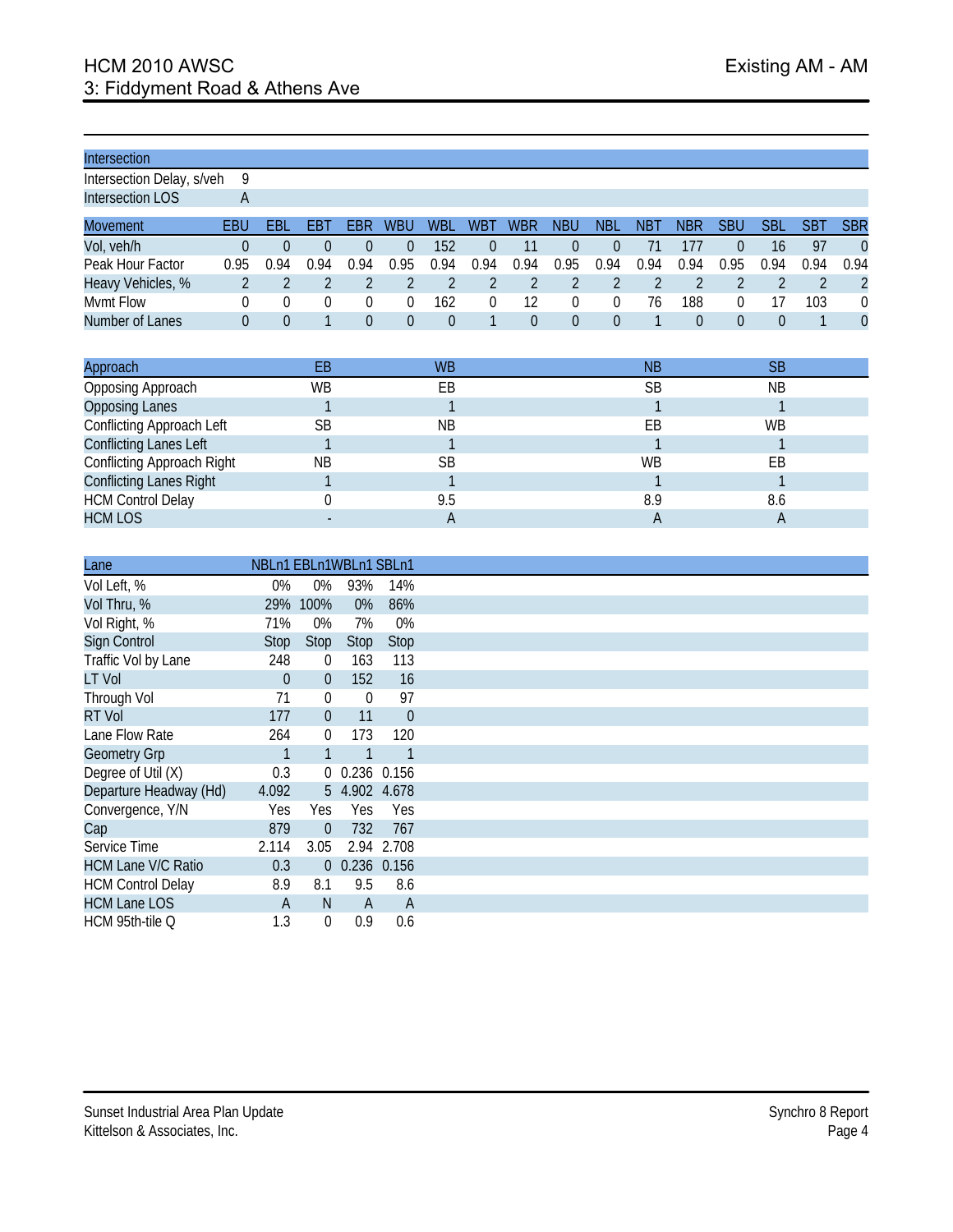Int Delay, s/veh 2.4

| <b>Movement</b>          | <b>EBL</b>     | <b>EBR</b>               | <b>NBL</b>               | <b>NBT</b> | <b>SBT</b> | <b>SBR</b>               |  |
|--------------------------|----------------|--------------------------|--------------------------|------------|------------|--------------------------|--|
| Vol, veh/h               | 36             | 39                       | 51                       | 190        | 153        | 95                       |  |
| Conflicting Peds, #/hr   | 0              |                          | 0                        | 0          |            | $\Omega$                 |  |
| Sign Control             | Stop           | Stop                     | <b>Free</b>              | Free       | Free       | Free                     |  |
| RT Channelized           |                | None                     | $\overline{\phantom{0}}$ | None       |            | - None                   |  |
| Storage Length           | 0              | $\overline{\phantom{a}}$ |                          |            |            |                          |  |
| Veh in Median Storage, # | 0              | $\overline{\phantom{a}}$ | $\overline{\phantom{0}}$ | $\Omega$   |            | $\overline{\phantom{a}}$ |  |
| Grade, %                 |                | $\overline{\phantom{a}}$ | $\overline{\phantom{a}}$ | 0          |            | $\overline{\phantom{a}}$ |  |
| Peak Hour Factor         | 85             | 85                       | 85                       | 85         | 85         | 85                       |  |
| Heavy Vehicles, %        | $\mathfrak{D}$ |                          |                          |            |            | $\mathfrak{D}$           |  |
| Mymt Flow                | 42             | 46                       | 60                       | 224        | 180        | 112                      |  |
|                          |                |                          |                          |            |            |                          |  |

| Major/Minor          | Minor <sub>2</sub> |                          | Major1                   |                          | Major <sub>2</sub>       |          |  |
|----------------------|--------------------|--------------------------|--------------------------|--------------------------|--------------------------|----------|--|
| Conflicting Flow All | 580                | 236                      | 292                      | $\theta$                 | $\overline{\phantom{a}}$ | $\Omega$ |  |
| Stage 1              | 236                | $\overline{\phantom{a}}$ |                          | $\blacksquare$           |                          |          |  |
| Stage 2              | 344                | $\blacksquare$           |                          | $\overline{\phantom{a}}$ |                          |          |  |
| Critical Hdwy        | 6.42               | 6.22                     | 4.12                     | $\blacksquare$           |                          |          |  |
| Critical Hdwy Stg 1  | 5.42               |                          |                          |                          |                          |          |  |
| Critical Hdwy Stg 2  | 5.42               | $\blacksquare$           |                          | $\blacksquare$           |                          |          |  |
| Follow-up Hdwy       | 3.518              | 3.318                    | 2.218                    | $\sim$                   |                          |          |  |
| Pot Cap-1 Maneuver   | 477                | 803                      | 1270                     | $\blacksquare$           |                          |          |  |
| Stage 1              | 803                | $\overline{\phantom{a}}$ |                          |                          |                          |          |  |
| Stage 2              | 718                | $\blacksquare$           | $\overline{\phantom{a}}$ | $\blacksquare$           |                          |          |  |
| Platoon blocked, %   |                    |                          |                          | $\overline{\phantom{a}}$ |                          |          |  |
| Mov Cap-1 Maneuver   | 451                | 803                      | 1270                     | $\sim$                   |                          |          |  |
| Mov Cap-2 Maneuver   | 451                |                          |                          |                          |                          |          |  |
| Stage 1              | 803                | $\overline{\phantom{a}}$ | $\overline{\phantom{a}}$ | $\overline{a}$           |                          |          |  |
| Stage 2              | 679                | $\overline{\phantom{0}}$ |                          |                          |                          |          |  |

| Approach             |               | <b>NB</b> | ىاڭ |  |
|----------------------|---------------|-----------|-----|--|
| HCM Control Delay, s | 100<br>ن ۲۰ ا | .         |     |  |
| <b>HCM LOS</b>       |               |           |     |  |

| <b>Minor Lane/Major Mvmt</b> | <b>NBL</b> | NBT EBLn1                       | <b>SBT</b>               | SBR S                    |  |
|------------------------------|------------|---------------------------------|--------------------------|--------------------------|--|
| Capacity (veh/h)             | 1270       | 584<br>$\overline{\phantom{a}}$ | $\overline{\phantom{0}}$ | -                        |  |
| <b>HCM Lane V/C Ratio</b>    | 0.047      | $-0.151$                        | $\overline{\phantom{0}}$ | $\overline{\phantom{a}}$ |  |
| <b>HCM Control Delay (s)</b> |            | - 12.3                          | $\overline{\phantom{a}}$ | $\overline{\phantom{a}}$ |  |
| <b>HCM Lane LOS</b>          |            | B<br>A                          | $\sim$                   | $\overline{\phantom{a}}$ |  |
| HCM 95th %tile Q(veh)        | 0 T        | 0.5<br>$\overline{\phantom{0}}$ | $\overline{\phantom{0}}$ | -                        |  |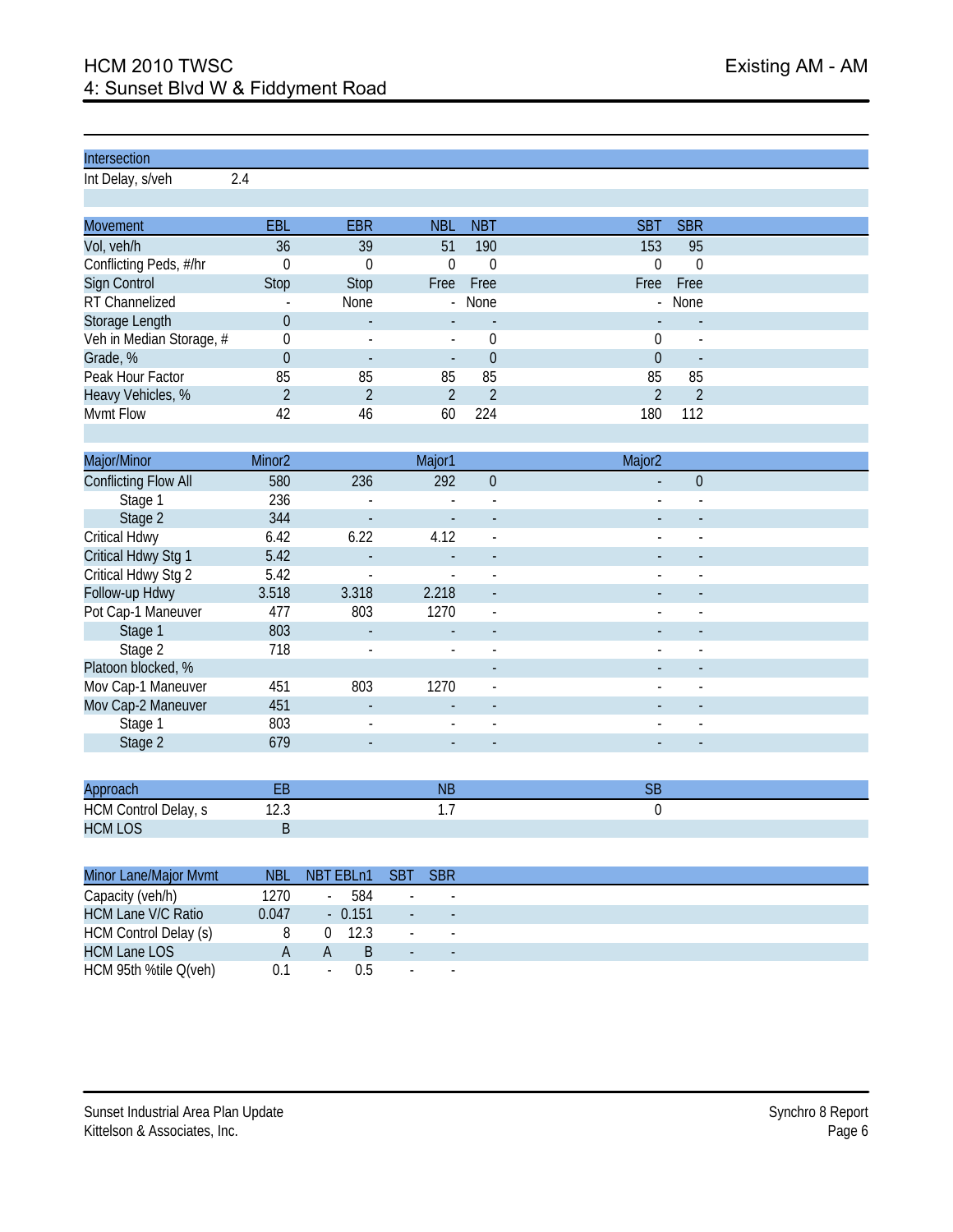|                              | هر             |                |                |                  |                |                  |                |                | م                |                |                | ✔              |
|------------------------------|----------------|----------------|----------------|------------------|----------------|------------------|----------------|----------------|------------------|----------------|----------------|----------------|
| <b>Movement</b>              | EBL            | <b>EBT</b>     | <b>EBR</b>     | <b>WBL</b>       | <b>WBT</b>     | <b>WBR</b>       | <b>NBL</b>     | <b>NBT</b>     | <b>NBR</b>       | <b>SBL</b>     | <b>SBT</b>     | <b>SBR</b>     |
| Lane Configurations          | ۲٢             | 111            | ۴              | ٦٦               | 111            | ۴                | ۲٢             | ₩              | ۴                | ۲٢             | ₩              | ۴              |
| Volume (veh/h)               | 10             | 43             | $\overline{2}$ | 333              | 61             | 58               | $\overline{2}$ | 223            | 358              | 59             | 221            | 6              |
| Number                       | $\overline{7}$ | 4              | 14             | 3                | 8              | 18               | 5              | 2              | 12               | 1              | 6              | 16             |
| Initial Q (Qb), veh          | $\mathbf{0}$   | $\mathbf 0$    | $\theta$       | $\boldsymbol{0}$ | $\overline{0}$ | $\boldsymbol{0}$ | $\overline{0}$ | $\mathbf 0$    | $\boldsymbol{0}$ | $\mathbf 0$    | $\overline{0}$ | $\mathbf{0}$   |
| Ped-Bike Adj(A_pbT)          | 1.00           |                | 0.99           | 1.00             |                | 0.99             | 1.00           |                | 1.00             | 1.00           |                | 0.99           |
| Parking Bus, Adj             | 1.00           | 1.00           | 1.00           | 1.00             | 1.00           | 1.00             | 1.00           | 1.00           | 1.00             | 1.00           | 1.00           | 1.00           |
| Adj Sat Flow, veh/h/ln       | 1863           | 1863           | 1863           | 1863             | 1863           | 1863             | 1863           | 1863           | 1863             | 1863           | 1863           | 1863           |
| Adj Flow Rate, veh/h         | 11             | 48             | $\overline{2}$ | 370              | 68             | 64               | $\overline{2}$ | 248            | 398              | 66             | 246            | $\overline{7}$ |
| Adj No. of Lanes             | $\overline{2}$ | $\mathfrak{Z}$ | 1              | $\overline{2}$   | $\mathfrak{Z}$ | 1                | $\overline{2}$ | $\overline{2}$ | 1                | $\overline{2}$ | $\overline{2}$ | $\mathbf{1}$   |
| Peak Hour Factor             | 0.90           | 0.90           | 0.90           | 0.90             | 0.90           | 0.90             | 0.90           | 0.90           | 0.90             | 0.90           | 0.90           | 0.90           |
| Percent Heavy Veh, %         | $\overline{2}$ | $\overline{2}$ | $\overline{2}$ | $\overline{2}$   | $\sqrt{2}$     | $\overline{2}$   | $\overline{2}$ | $\overline{2}$ | $\overline{2}$   | $\overline{2}$ | 2              | 2              |
| Cap, veh/h                   | 301            | 686            | 160            | 558              | 899            | 226              | 892            | 1403           | 563              | 399            | 780            | 284            |
| Arrive On Green              | 0.09           | 0.13           | 0.10           | 0.16             | 0.18           | 0.14             | 0.26           | 0.40           | 0.36             | 0.12           | 0.22           | 0.18           |
| Sat Flow, veh/h              | 3442           | 5085           | 1565           | 3442             | 5085           | 1567             | 3442           | 3539           | 1577             | 3442           | 3539           | 1570           |
| Grp Volume(v), veh/h         | 11             | 48             | $\overline{2}$ | 370              | 68             | 64               | $\overline{2}$ | 248            | 398              | 66             | 246            | $\overline{7}$ |
| Grp Sat Flow(s), veh/h/ln    | 1721           | 1695           | 1565           | 1721             | 1695           | 1567             | 1721           | 1770           | 1577             | 1721           | 1770           | 1570           |
| $Q$ Serve $(q_s)$ , s        | 0.2            | 0.5            | 0.0            | 6.1              | 0.7            | 1.5              | 0.0            | 2.8            | 13.2             | 1.1            | 3.5            | 0.2            |
| Cycle Q Clear(q_c), s        | 0.2            | 0.5            | 0.0            | 6.1              | 0.7            | 1.5              | 0.0            | 2.8            | 13.2             | 1.1            | 3.5            | 0.2            |
| Prop In Lane                 | 1.00           |                | 1.00           | 1.00             |                | 1.00             | 1.00           |                | 1.00             | 1.00           |                | 1.00           |
| Lane Grp Cap(c), veh/h       | 301            | 686            | 160            | 558              | 899            | 226              | 892            | 1403           | 563              | 399            | 780            | 284            |
| $V/C$ Ratio $(X)$            | 0.04           | 0.07           | 0.01           | 0.66             | 0.08           | 0.28             | 0.00           | 0.18           | 0.71             | 0.17           | 0.32           | 0.02           |
| Avail Cap(c_a), veh/h        | 1187           | 1921           | 540            | 1300             | 3508           | 1029             | 1187           | 2116           | 880              | 1187           | 2116           | 877            |
| <b>HCM Platoon Ratio</b>     | 1.00           | 1.00           | 1.00           | 1.00             | 1.00           | 1.00             | 1.00           | 1.00           | 1.00             | 1.00           | 1.00           | 1.00           |
| Upstream Filter(I)           | 1.00           | 1.00           | 1.00           | 1.00             | 1.00           | 1.00             | 1.00           | 1.00           | 1.00             | 1.00           | 1.00           | 1.00           |
| Uniform Delay (d), s/veh     | 25.4           | 23.0           | 5.9            | 23.9             | 20.9           | 10.5             | 16.7           | 11.9           | 16.8             | 24.3           | 19.9           | 20.5           |
| Incr Delay (d2), s/veh       | 0.0            | 0.1            | 0.0            | 0.5              | 0.1            | 1.0              | 0.0            | 0.1            | 3.2              | 0.1            | 0.4            | 0.1            |
| Initial Q Delay(d3), s/veh   | 0.0            | 0.0            | 0.0            | 0.0              | 0.0            | 0.0              | 0.0            | 0.0            | 0.0              | 0.0            | 0.0            | 0.0            |
| %ile BackOfQ(50%), veh/In    | 0.1            | 0.2            | 0.0            | 3.0              | 0.3            | 0.7              | 0.0            | 1.4            | 6.2              | 0.5            | 1.8            | 0.1            |
| LnGrp Delay(d), s/veh        | 25.5           | 23.1           | 6.0            | 24.5             | 21.0           | 11.5             | 16.7           | 12.0           | 20.0             | 24.3           | 20.3           | 20.6           |
| <b>LnGrp LOS</b>             | $\mathsf{C}$   | $\mathsf C$    | $\overline{A}$ | $\mathsf C$      | $\mathcal{C}$  | $\sf B$          | $\mathsf B$    | $\mathsf B$    | $\mathsf C$      | $\mathsf C$    | $\mathsf C$    | $\mathcal{C}$  |
| Approach Vol, veh/h          |                | 61             |                |                  | 502            |                  |                | 648            |                  |                | 319            |                |
| Approach Delay, s/veh        |                | 22.9           |                |                  | 22.3           |                  |                | 16.9           |                  |                | 21.2           |                |
| Approach LOS                 |                | C              |                |                  | C              |                  |                | B              |                  |                | $\mathsf C$    |                |
| <b>Timer</b>                 | 1              | $\overline{2}$ | $\overline{3}$ | $\overline{4}$   | 5              | 6                | 7              | 8              |                  |                |                |                |
| Assigned Phs                 | $\mathbf{1}$   | $\overline{2}$ | 3              | $\overline{4}$   | 5              | 6                | $\overline{7}$ | 8              |                  |                |                |                |
| Phs Duration (G+Y+Rc), s     | 10.1           | 26.7           | 12.9           | 11.2             | 20.8           | 16.0             | 10.3           | 13.8           |                  |                |                |                |
| Change Period (Y+Rc), s      | 4.0            | 6.0            | 4.0            | 6.0              | 6.0            | $^{\star}$ 6     | 6.0            | $*6$           |                  |                |                |                |
| Max Green Setting (Gmax), s  | 20.0           | 33.0           | 22.0           | 20.0             | 20.0           | $*33$            | 20.0           | $*39$          |                  |                |                |                |
| Max Q Clear Time (g_c+l1), s | 3.1            | 15.2           | 8.1            | 2.5              | 2.0            | 5.5              | 2.2            | 3.5            |                  |                |                |                |
| Green Ext Time (p_c), s      | 0.1            | $5.0\,$        | 0.7            | 0.2              | 5.0            | 2.0              | 0.2            | 0.8            |                  |                |                |                |
| <b>Intersection Summary</b>  |                |                |                |                  |                |                  |                |                |                  |                |                |                |
| HCM 2010 Ctrl Delay          |                |                | 19.8           |                  |                |                  |                |                |                  |                |                |                |
| <b>HCM 2010 LOS</b>          |                |                | B              |                  |                |                  |                |                |                  |                |                |                |

**Notes** 

\* HCM 2010 computational engine requires equal clearance times for the phases crossing the barrier.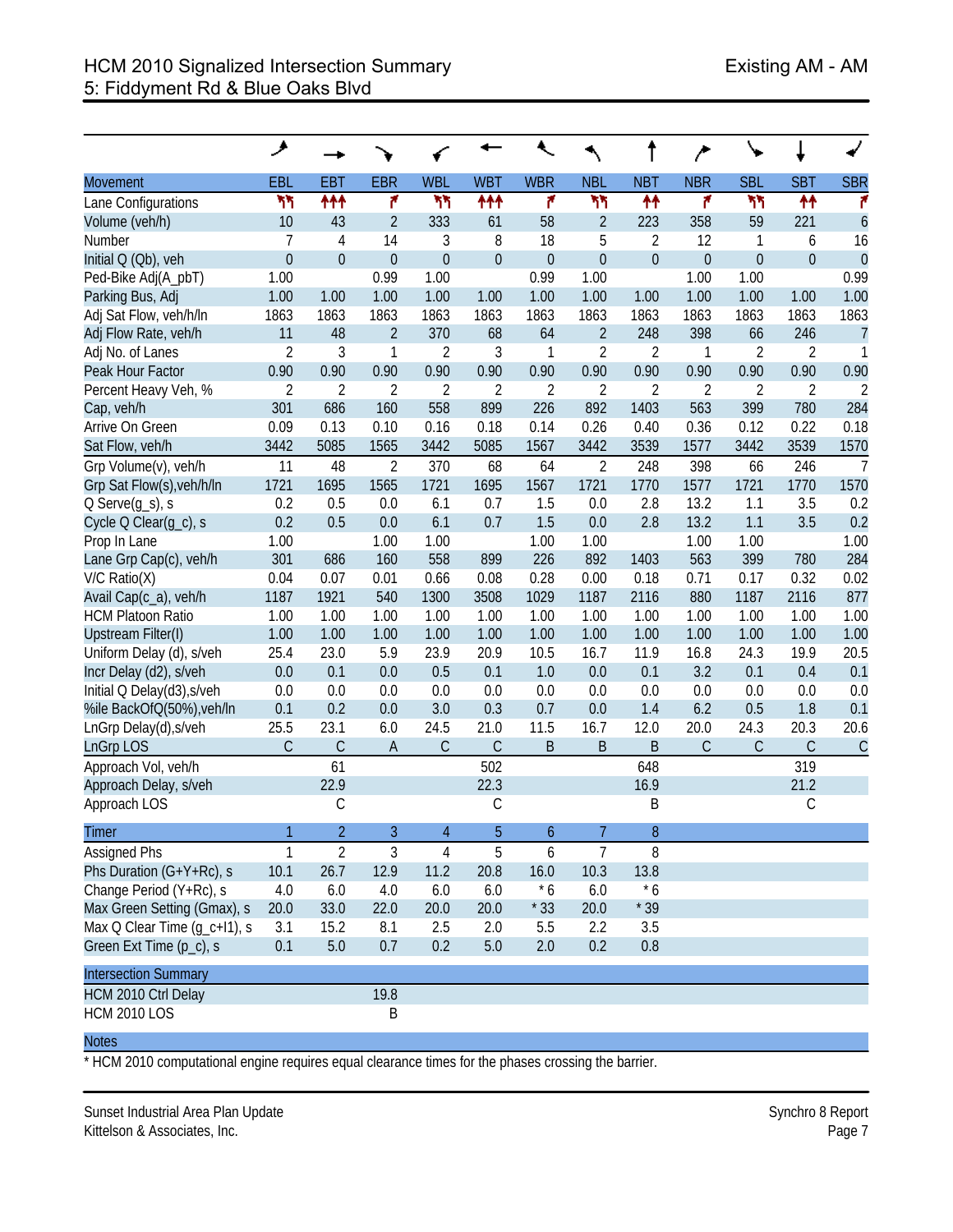|                                             | ۸                |                |                |                  |                  |                  |                  |                | $\overline{\phantom{a}}$ |                |                | ✔              |  |
|---------------------------------------------|------------------|----------------|----------------|------------------|------------------|------------------|------------------|----------------|--------------------------|----------------|----------------|----------------|--|
| <b>Movement</b>                             | EBL              | <b>EBT</b>     | <b>EBR</b>     | <b>WBL</b>       | <b>WBT</b>       | <b>WBR</b>       | <b>NBL</b>       | <b>NBT</b>     | <b>NBR</b>               | <b>SBL</b>     | <b>SBT</b>     | <b>SBR</b>     |  |
| Lane Configurations                         | ۲٢               | ₩              | ۴              | ٦٦               | ↟↟               | 7                | ۲٢               | ۰              | ۴                        | ź              | ۰              | ۴              |  |
| Volume (veh/h)                              | 28               | 546            | 8              | $\overline{7}$   | 611              | 117              | 23               | 18             | 4                        | 318            | 23             | 54             |  |
| Number                                      | 7                | 4              | 14             | 3                | 8                | 18               | 5                | 2              | 12                       | 1              | 6              | 16             |  |
| Initial Q (Qb), veh                         | $\boldsymbol{0}$ | $\overline{0}$ | $\theta$       | $\boldsymbol{0}$ | $\boldsymbol{0}$ | $\overline{0}$   | $\boldsymbol{0}$ | $\mathbf 0$    | $\mathbf 0$              | $\mathbf 0$    | $\mathbf{0}$   | $\theta$       |  |
| Ped-Bike Adj(A_pbT)                         | 1.00             |                | 1.00           | 1.00             |                  | 1.00             | 1.00             |                | 1.00                     | 1.00           |                | 1.00           |  |
| Parking Bus, Adj                            | 1.00             | 1.00           | 1.00           | 1.00             | 1.00             | 1.00             | 1.00             | 1.00           | 1.00                     | 1.00           | 1.00           | 1.00           |  |
| Adj Sat Flow, veh/h/ln                      | 1827             | 1792           | 1900           | 1900             | 1696             | 1727             | 1900             | 1712           | 1900                     | 1845           | 1827           | 1863           |  |
| Adj Flow Rate, veh/h                        | 30               | 581            | 9              | $\overline{7}$   | 650              | 124              | 24               | 19             | $\overline{4}$           | 338            | 24             | 57             |  |
| Adj No. of Lanes                            | $\overline{2}$   | $\overline{2}$ | 1              | $\overline{2}$   | $\overline{2}$   | 1                | 2                | 1              | 1                        | $\overline{2}$ | 1              | 1              |  |
| Peak Hour Factor                            | 0.94             | 0.94           | 0.94           | 0.94             | 0.94             | 0.94             | 0.94             | 0.94           | 0.94                     | 0.94           | 0.94           | 0.94           |  |
| Percent Heavy Veh, %                        | 4                | 6              | 0              | $\mathbf 0$      | 12               | 10               | $\boldsymbol{0}$ | 11             | $\mathbf 0$              | 3              | 4              | $\overline{2}$ |  |
| Cap, veh/h                                  | 854              | 1443           | 684            | 984              | 1366             | 622              | 1078             | 407            | 384                      | 1095           | 435            | 376            |  |
| Arrive On Green                             | 0.42             | 0.42           | 0.42           | 0.42             | 0.42             | 0.42             | 0.24             | 0.24           | 0.24                     | 0.24           | 0.24           | 0.24           |  |
| Sat Flow, veh/h                             | 1320             | 3406           | 1615           | 1629             | 3223             | 1468             | 2591             | 1712           | 1613                     | 2651           | 1827           | 1581           |  |
| Grp Volume(v), veh/h                        | 30               | 581            | 9              | $\overline{7}$   | 650              | 124              | 24               | 19             | 4                        | 338            | 24             | 57             |  |
| Grp Sat Flow(s), veh/h/ln 660               |                  | 1703           | 1615           | 814              | 1612             | 1468             | 1296             | 1712           | 1613                     | 1326           | 1827           | 1581           |  |
| $Q$ Serve $(g_s)$ , s                       | 0.5              | 3.5            | 0.1            | 0.1              | 4.3              | 1.6              | 0.2              | 0.3            | 0.1                      | 3.3            | 0.3            | 0.8            |  |
| Cycle Q Clear(g_c), s                       | 4.8              | 3.5            | 0.1            | 3.6              | 4.3              | 1.6              | 0.5              | 0.3            | 0.1                      | 3.6            | 0.3            | 0.8            |  |
| Prop In Lane                                | 1.00             |                | 1.00<br>684    | 1.00<br>984      |                  | 1.00<br>622      | 1.00<br>1078     | 407            | 1.00<br>384              | 1.00<br>1095   | 435            | 1.00<br>376    |  |
| Lane Grp Cap(c), veh/h<br>$V/C$ Ratio $(X)$ | 854<br>0.04      | 1443<br>0.40   | 0.01           | 0.01             | 1366<br>0.48     | 0.20             | 0.02             | 0.05           | 0.01                     | 0.31           | 0.06           | 0.15           |  |
| Avail Cap(c_a), veh/h                       | 1009             | 1843           | 874            | 1175             | 1744             | 795              | 1863             | 926            | 873                      | 1899           | 989            | 856            |  |
| <b>HCM Platoon Ratio</b>                    | 1.00             | 1.00           | 1.00           | 1.00             | 1.00             | 1.00             | 1.00             | 1.00           | 1.00                     | 1.00           | 1.00           | 1.00           |  |
| <b>Upstream Filter(I)</b>                   | 1.00             | 1.00           | 1.00           | 1.00             | 1.00             | 1.00             | 1.00             | 1.00           | 1.00                     | 1.00           | 1.00           | 1.00           |  |
| Uniform Delay (d), s/veh 7.9                |                  | 5.9            | 4.9            | 7.2              | 6.1              | 5.4              | 8.9              | 8.7            | 8.6                      | 10.1           | 8.7            | 8.9            |  |
| Incr Delay (d2), s/veh                      | 0.0              | 0.2            | 0.0            | 0.0              | 0.3              | 0.2              | 0.0              | 0.0            | 0.0                      | 0.2            | 0.1            | 0.2            |  |
| Initial Q Delay(d3), s/veh                  | 0.0              | 0.0            | 0.0            | 0.0              | 0.0              | 0.0              | 0.0              | 0.0            | 0.0                      | 0.0            | 0.0            | 0.0            |  |
| %ile BackOfQ(50%), veh/lr0.1                |                  | 1.7            | 0.0            | 0.0              | 1.9              | 0.6              | 0.1              | 0.1            | 0.0                      | 1.2            | 0.2            | 0.4            |  |
| LnGrp Delay(d), s/veh                       | 7.9              | 6.1            | 4.9            | 7.2              | 6.4              | 5.5              | 8.9              | 8.7            | 8.6                      | 10.2           | 8.7            | 9.1            |  |
| <b>LnGrp LOS</b>                            | $\overline{A}$   | $\overline{A}$ | A              | $\mathsf{A}$     | A                | A                | $\mathsf{A}$     | $\overline{A}$ | $\overline{A}$           | B              | $\overline{A}$ | A              |  |
| Approach Vol, veh/h                         |                  | 620            |                |                  | 781              |                  |                  | 47             |                          |                | 419            |                |  |
| Approach Delay, s/veh                       |                  | 6.2            |                |                  | 6.3              |                  |                  | 8.8            |                          |                | 10.0           |                |  |
| Approach LOS                                |                  | Α              |                |                  | A                |                  |                  | A              |                          |                | A              |                |  |
| <b>Timer</b>                                | 1                | $\overline{c}$ | $\overline{3}$ | $\overline{4}$   | $\overline{5}$   | $\boldsymbol{6}$ | $\overline{7}$   | 8              |                          |                |                |                |  |
| Assigned Phs                                |                  | $\overline{2}$ |                | 4                |                  | 6                |                  | 8              |                          |                |                |                |  |
| Phs Duration (G+Y+Rc), s                    |                  | 12.0           |                | 17.5             |                  | 12.0             |                  | 17.5           |                          |                |                |                |  |
| Change Period (Y+Rc), s                     |                  | 5.0            |                | 5.0              |                  | 5.0              |                  | 5.0            |                          |                |                |                |  |
| Max Green Setting (Gmax), s                 |                  | 16.0           |                | 16.0             |                  | 16.0             |                  | 16.0           |                          |                |                |                |  |
| Max Q Clear Time (g_c+l1), s                |                  | 2.5            |                | 6.8              |                  | 5.6              |                  | 6.3            |                          |                |                |                |  |
| Green Ext Time (p_c), s                     |                  | 1.5            |                | 5.7              |                  | 1.4              |                  | 6.0            |                          |                |                |                |  |
| <b>Intersection Summary</b>                 |                  |                |                |                  |                  |                  |                  |                |                          |                |                |                |  |
| HCM 2010 Ctrl Delay                         |                  |                | 7.1            |                  |                  |                  |                  |                |                          |                |                |                |  |
| <b>HCM 2010 LOS</b>                         |                  |                | А              |                  |                  |                  |                  |                |                          |                |                |                |  |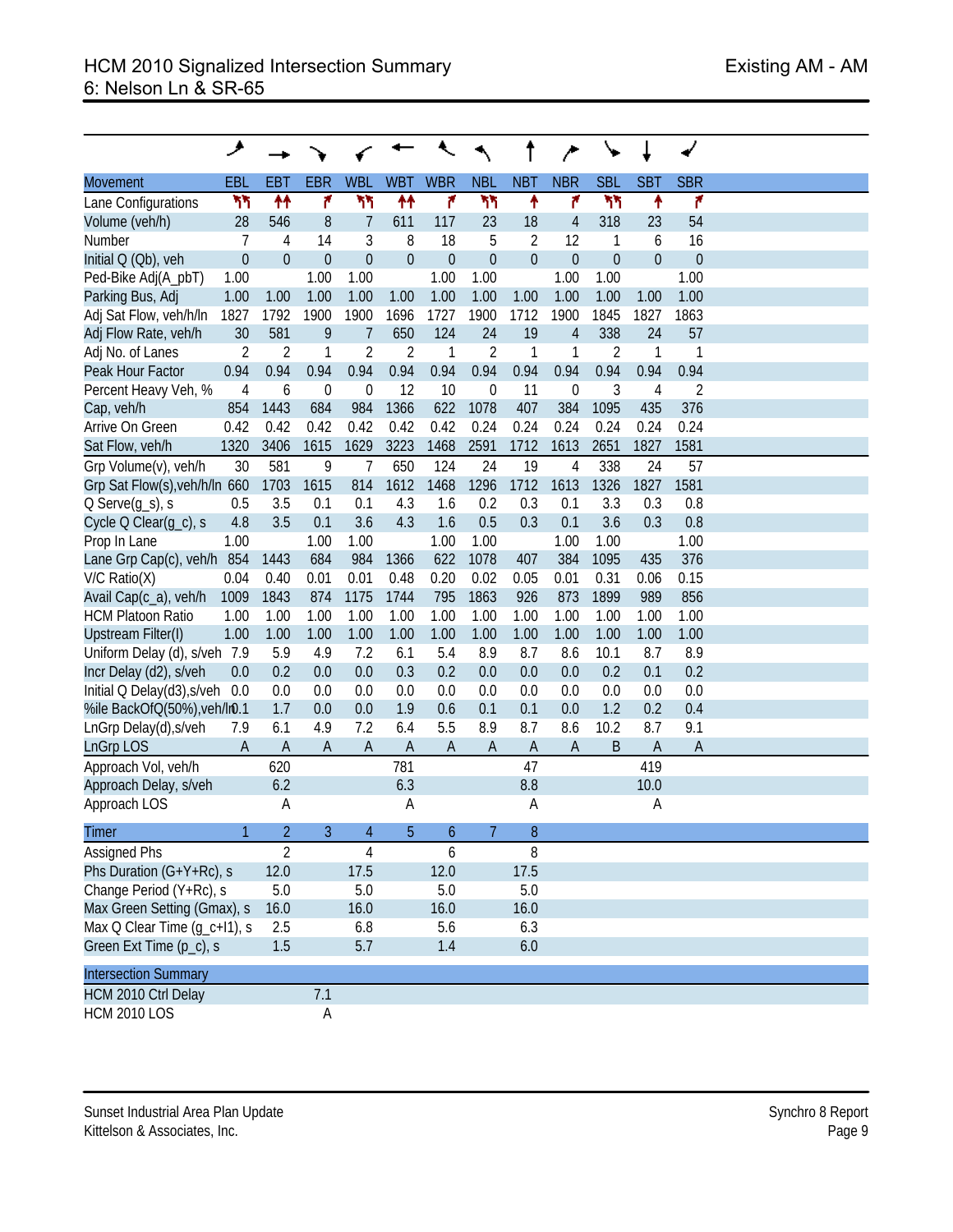|                               | فر             |                  |                  |                |                  | $\blacktriangledown$ |
|-------------------------------|----------------|------------------|------------------|----------------|------------------|----------------------|
| <b>Movement</b>               | EBL            | <b>EBT</b>       | <b>WBT</b>       | <b>WBR</b>     | <b>SBL</b>       | <b>SBR</b>           |
| Lane Configurations           |                | ৰ                | Ъ                |                | ۷                |                      |
| Volume (veh/h)                | 39             | 13               | 20               | 3              | $\overline{2}$   | 35                   |
| Number                        | 7              | 4                | 8                | 18             | 1                | 16                   |
| Initial Q (Qb), veh           | $\theta$       | $\overline{0}$   | $\theta$         | $\theta$       | $\boldsymbol{0}$ | $\mathbf 0$          |
| Ped-Bike Adj(A_pbT)           | 1.00           |                  |                  | 1.00           | 1.00             | 1.00                 |
| Parking Bus, Adj              | 1.00           | 1.00             | 1.00             | 1.00           | 1.00             | 1.00                 |
| Adj Sat Flow, veh/h/ln        | 1900           | 1727             | 1747             | 1900           | 1798             | 1900                 |
|                               | 54             | 18               | 28               |                | 3                | 49                   |
| Adj Flow Rate, veh/h          |                |                  |                  | 4              |                  |                      |
| Adj No. of Lanes              | $\mathbf 0$    | 1                | 1                | 0              | 0                | 0                    |
| Peak Hour Factor              | 0.72           | 0.72             | 0.72             | 0.72           | 0.72             | 0.72                 |
| Percent Heavy Veh, %          | 31             | 31               | 10               | 10             | 0                | 0                    |
| Cap, veh/h                    | 488            | 27               | 145              | 21             | 23               | 368                  |
| Arrive On Green               | 0.10           | 0.10             | 0.10             | 0.10           | 0.26             | 0.26                 |
| Sat Flow, veh/h               | 837            | 279              | 1495             | 214            | 87               | 1426                 |
| Grp Volume(v), veh/h          | 72             | $\theta$         | $\theta$         | 32             | 53               | 0                    |
| Grp Sat Flow(s), veh/h/ln1116 |                | $\theta$         | $\boldsymbol{0}$ | 1709           | 1542             | $\mathbf 0$          |
| $Q$ Serve $(g_s)$ , s         | 0.8            | 0.0              | 0.0              | 0.3            | 0.4              | 0.0                  |
| Cycle Q Clear(q_c), s         | 1.1            | 0.0              | 0.0              | 0.3            | 0.4              | 0.0                  |
| Prop In Lane                  | 0.75           |                  |                  | 0.12           | 0.06             | 0.92                 |
| Lane Grp Cap(c), veh/h        | 515            | $\boldsymbol{0}$ | $\boldsymbol{0}$ | 166            | 398              | 0                    |
| $V/C$ Ratio $(X)$             | 0.14           | 0.00             | 0.00             | 0.19           | 0.13             | 0.00                 |
| Avail Cap(c_a), veh/h         | 1783           | $\theta$         | $\boldsymbol{0}$ | 1763           | 1591             | 0                    |
| <b>HCM Platoon Ratio</b>      | 1.00           | 1.00             | 1.00             | 1.00           | 1.00             | 1.00                 |
|                               |                |                  |                  |                |                  |                      |
| Upstream Filter(I)            | 1.00           | 0.00             | 0.00             | 1.00           | 1.00             | 0.00                 |
| Uniform Delay (d), s/veh 6.9  |                | 0.0              | 0.0              | 6.4            | 4.4              | 0.0                  |
| Incr Delay (d2), s/veh        | 0.1            | 0.0              | 0.0              | 0.6            | 0.2              | 0.0                  |
| Initial Q Delay(d3), s/veh    | 0.0            | 0.0              | 0.0              | 0.0            | 0.0              | 0.0                  |
| %ile BackOfQ(50%), veh/lr0.3  |                | 0.0              | 0.0              | 0.2            | 0.2              | 0.0                  |
| LnGrp Delay(d), s/veh         | 7.1            | 0.0              | 0.0              | 7.0            | 4.6              | 0.0                  |
| <b>LnGrp LOS</b>              | $\overline{A}$ |                  |                  | A              | $\overline{A}$   |                      |
| Approach Vol, veh/h           |                | 72               | 32               |                | 53               |                      |
| Approach Delay, s/veh         |                | 7.1              | 7.0              |                | 4.6              |                      |
| Approach LOS                  |                | А                | Α                |                | Α                |                      |
|                               |                |                  |                  |                |                  |                      |
| <b>Timer</b>                  | 1              | $\overline{2}$   | 3                | $\overline{4}$ | 5                | 6                    |
| Assigned Phs                  |                |                  |                  | 4              |                  | 6                    |
| Phs Duration (G+Y+Rc), s      |                |                  |                  | 6.5            |                  | 9.0                  |
| Change Period (Y+Rc), s       |                |                  |                  | 5.0            |                  | 5.0                  |
| Max Green Setting (Gmax), s   |                |                  |                  | 16.0           |                  | 16.0                 |
| Max Q Clear Time (g_c+l1), s  |                |                  |                  | 3.1            |                  | 2.4                  |
| Green Ext Time (p_c), s       |                |                  |                  | 0.4            |                  | 0.1                  |
|                               |                |                  |                  |                |                  |                      |
| <b>Intersection Summary</b>   |                |                  |                  |                |                  |                      |
| HCM 2010 Ctrl Delay           |                |                  | 6.2              |                |                  |                      |
| <b>HCM 2010 LOS</b>           |                |                  | Α                |                |                  |                      |
|                               |                |                  |                  |                |                  |                      |

User approved volume balancing among the lanes for turning movement.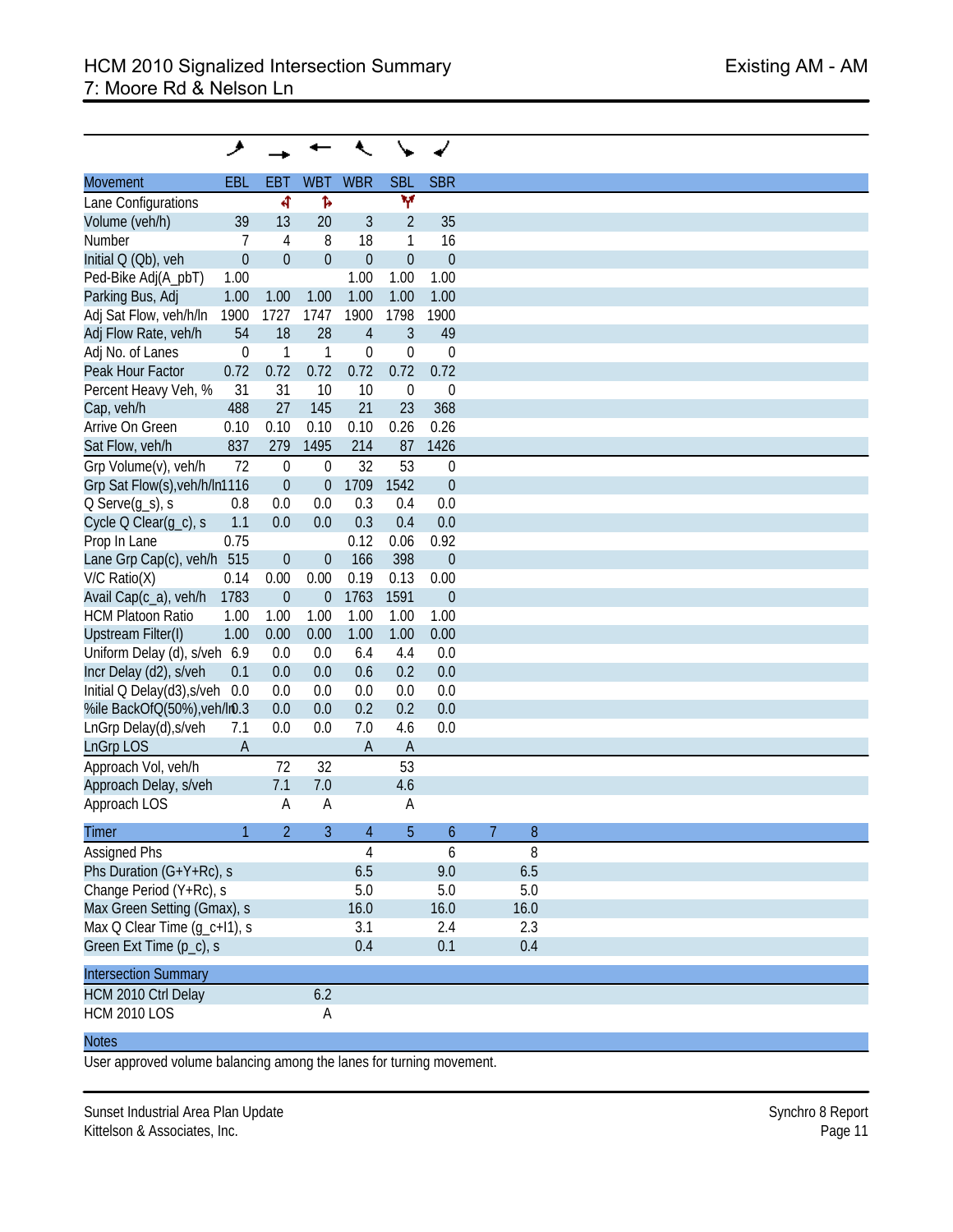Int Delay, s/veh 2.1

| <b>Movement</b>          | EBT         | <b>EBR</b>               | <b>WBL</b>               | <b>WBT</b>               | <b>NBL</b>       | <b>NBR</b>               |
|--------------------------|-------------|--------------------------|--------------------------|--------------------------|------------------|--------------------------|
| Vol, veh/h               | 138         | 70                       | 9                        | 165                      | 60               | 28                       |
| Conflicting Peds, #/hr   |             | $\theta$                 | 0                        | 0                        | $\left( \right)$ | $\theta$                 |
| Sign Control             | <b>Free</b> | Free                     | Free                     | <b>Free</b>              | Stop             | Stop                     |
| <b>RT</b> Channelized    | $\sim$      | None                     | $\blacksquare$           | None                     |                  | None                     |
| Storage Length           | ٠           | 345                      | 300                      | $\overline{\phantom{a}}$ | 350              | $\theta$                 |
| Veh in Median Storage, # |             | $\overline{\phantom{a}}$ | $\overline{\phantom{a}}$ | $\Omega$                 | 0                | $\overline{\phantom{a}}$ |
| Grade, %                 | 0           | $\overline{\phantom{a}}$ | $\overline{\phantom{a}}$ | 0                        | $\Omega$         |                          |
| Peak Hour Factor         | 95          | 95                       | 95                       | 95                       | 95               | 95                       |
| Heavy Vehicles, %        |             | $\overline{2}$           |                          |                          |                  | $\mathfrak{D}$           |
| Mymt Flow                | 145         | 74                       | Q                        | 174                      | 63               | 29                       |
|                          |             |                          |                          |                          |                  |                          |

| Major/Minor                 | Major1         |                          | Major <sub>2</sub>       |                          | Minor1 |                          |  |
|-----------------------------|----------------|--------------------------|--------------------------|--------------------------|--------|--------------------------|--|
| <b>Conflicting Flow All</b> | $\Omega$       | $\theta$                 | 145                      | $\Omega$                 | 338    | 145                      |  |
| Stage 1                     | $\blacksquare$ | $\overline{\phantom{a}}$ |                          |                          | 145    |                          |  |
| Stage 2                     |                |                          |                          |                          | 193    |                          |  |
| Critical Hdwy               |                | $\overline{a}$           | 4.12                     | $\blacksquare$           | 6.42   | 6.22                     |  |
| Critical Hdwy Stg 1         |                |                          |                          |                          | 5.42   |                          |  |
| Critical Hdwy Stg 2         |                |                          |                          |                          | 5.42   |                          |  |
| Follow-up Hdwy              |                |                          | 2.218                    | $\overline{\phantom{a}}$ | 3.518  | 3.318                    |  |
| Pot Cap-1 Maneuver          | $\blacksquare$ | $\overline{a}$           | 1437                     | $\blacksquare$           | 658    | 902                      |  |
| Stage 1                     |                |                          |                          |                          | 882    |                          |  |
| Stage 2                     |                |                          | $\overline{\phantom{a}}$ |                          | 840    | $\overline{\phantom{a}}$ |  |
| Platoon blocked, %          |                | $\overline{\phantom{a}}$ |                          | $\overline{\phantom{a}}$ |        |                          |  |
| Mov Cap-1 Maneuver          |                | $\blacksquare$           | 1437                     | $\blacksquare$           | 654    | 902                      |  |
| Mov Cap-2 Maneuver          |                |                          |                          |                          | 654    |                          |  |
| Stage 1                     | $\blacksquare$ | $\overline{\phantom{a}}$ |                          |                          | 882    | $\overline{\phantom{a}}$ |  |
| Stage 2                     |                |                          |                          |                          | 835    |                          |  |

| Approach             | <b>WB</b> | ΝE                       |  |
|----------------------|-----------|--------------------------|--|
| HCM Control Delay, s |           | 10 <sup>7</sup><br>∣ ∪.J |  |
| <b>HCM LOS</b>       |           | ப                        |  |

| Minor Lane/Major Mvmt        | NBLn1 NBLn2 EBT |             |                          | EBR                      | WBL WBT  |                          |  |
|------------------------------|-----------------|-------------|--------------------------|--------------------------|----------|--------------------------|--|
| Capacity (veh/h)             | 654             | -902        | $\overline{\phantom{a}}$ |                          | - 1437   |                          |  |
| <b>HCM Lane V/C Ratio</b>    |                 | 0.097 0.033 | $\blacksquare$           |                          | $-0.007$ | $\overline{\phantom{a}}$ |  |
| <b>HCM Control Delay (s)</b> |                 | $11.1$ 9.1  | $\sim$                   | $-1.5$                   |          | $\overline{\phantom{a}}$ |  |
| <b>HCM Lane LOS</b>          | <sub>B</sub>    | A           | 74 F                     | <b>Contract Contract</b> |          | $\overline{\phantom{a}}$ |  |
| HCM 95th %tile Q(veh)        | 0.3             | () 1        | $\sim$                   | $\overline{\phantom{a}}$ |          | -                        |  |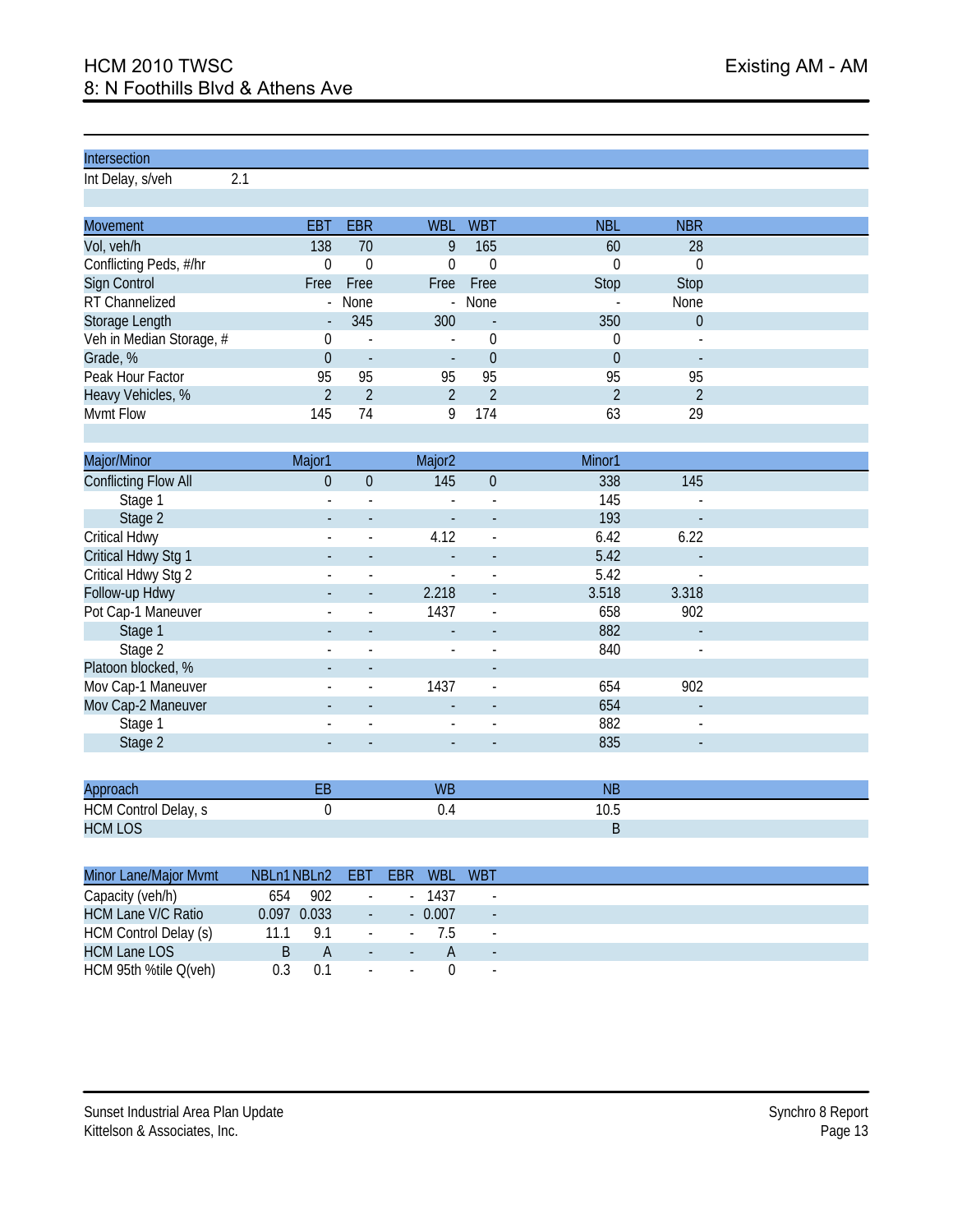|                                                      | ۸            |                | $\blacktriangle$ | t           | ↓              | $\blacktriangleright$ |        |
|------------------------------------------------------|--------------|----------------|------------------|-------------|----------------|-----------------------|--------|
| <b>Movement</b>                                      | <b>EBL</b>   | <b>EBR</b>     | <b>NBL</b>       | <b>NBT</b>  | <b>SBT</b>     | <b>SBR</b>            |        |
| Lane Configurations                                  | ۲            | ۴              | ۲٢               | ۰           | ۰              | ۴                     |        |
| Volume (veh/h)                                       | 135          | 136            | 171              | 45          | 87             | 197                   |        |
| Number                                               | 1            | 16             | 7                | 4           | 8              | 18                    |        |
| Initial Q (Qb), veh                                  | $\mathbf{0}$ | $\mathbf 0$    | $\boldsymbol{0}$ | $\mathbf 0$ | $\overline{0}$ | $\mathbf{0}$          |        |
| Ped-Bike Adj(A_pbT)                                  | 1.00         | 1.00           | 1.00             |             |                | 1.00                  |        |
| Parking Bus, Adj                                     | 1.00         | 1.00           | 1.00             | 1.00        | 1.00           | 1.00                  |        |
| Adj Sat Flow, veh/h/ln                               | 1727         | 1727           | 1792             | 1667        | 1810           | 1743                  |        |
| Adj Flow Rate, veh/h                                 | 167          | 168            | 206              | 54          | 95             | 214                   |        |
| Adj No. of Lanes                                     | 1            | 1              | 2                | 1           | 1              | 1                     |        |
| Peak Hour Factor                                     | 0.81         | 0.81           | 0.83             | 0.83        | 0.92           | 0.92                  |        |
| Percent Heavy Veh, %                                 | 10           | 10             | 6                | 14          | 5              | 9                     |        |
| Cap, veh/h                                           | 384          | 342            | 750              | 378         | 332            | 272                   |        |
| Arrive On Green                                      | 0.23         | 0.23           | 0.23             | 0.23        | 0.18           | 0.18                  |        |
| Sat Flow, veh/h                                      | 1645         | 1468           | 3312             | 1667        | 1810           | 1482                  |        |
| Grp Volume(v), veh/h                                 | 167          | 168            | 206              | 54          | 95             | 214                   |        |
| Grp Sat Flow(s), veh/h/ln                            | 1645         | 1468           | 1656             | 1667        | 1810           | 1482                  |        |
| $Q$ Serve $(g_s)$ , s                                | 3.6          | 4.2            | 2.2              | 1.1         | 1.9            | 5.8                   |        |
| Cycle Q Clear(g_c), s                                | 3.6          | 4.2            | 2.2              | 1.1         | 1.9            | 5.8                   |        |
| Prop In Lane                                         | 1.00         | 1.00           | 1.00             |             |                | 1.00                  |        |
| Lane Grp Cap(c), veh/h                               | 384          | 342            | 750              | 378         | 332            | 272                   |        |
| $V/C$ Ratio $(X)$                                    | 0.44         | 0.49           | 0.27             | 0.14        | 0.29           | 0.79                  |        |
| Avail Cap(c_a), veh/h                                | 979          | 874            | 1970             | 992         | 1077           | 882                   |        |
| <b>HCM Platoon Ratio</b>                             | 1.00         | 1.00           | 1.00             | 1.00        | 1.00           | 1.00                  |        |
| Upstream Filter(I)                                   | 1.00         | 1.00           | 1.00             | 1.00        | 1.00           | 1.00                  |        |
| Uniform Delay (d), s/veh                             | 13.7<br>1.7  | 13.9           | 13.4<br>0.2      | 13.0        | 14.8<br>0.2    | 16.4                  |        |
| Incr Delay (d2), s/veh<br>Initial Q Delay(d3), s/veh | 0.0          | 2.3<br>0.0     | 0.0              | 0.2<br>0.0  | 0.0            | 1.9<br>0.0            |        |
| %ile BackOfQ(50%), veh/In                            | 1.8          | 1.9            | 1.0              | 0.5         | 1.0            | 2.5                   |        |
| LnGrp Delay(d), s/veh                                | 15.4         | 16.3           | 13.6             | 13.2        | 15.0           | 18.3                  |        |
| <b>LnGrp LOS</b>                                     | B            | B              | B                | B           | B              | B                     |        |
| Approach Vol, veh/h                                  | 335          |                |                  | 260         | 309            |                       |        |
| Approach Delay, s/veh                                | 15.8         |                |                  | 13.5        | 17.3           |                       |        |
| Approach LOS                                         | Β            |                |                  | B           | B              |                       |        |
|                                                      |              |                |                  |             |                |                       |        |
| <b>Timer</b>                                         | $\mathbf{1}$ | $\overline{2}$ | 3                | 4           | 5              | $\boldsymbol{6}$      | 8<br>7 |
| Assigned Phs                                         |              |                |                  | 4           |                | 6                     | 8      |
| Phs Duration (G+Y+Rc), s                             |              |                |                  | 15.5        |                | 15.8                  | 10.7   |
| Change Period (Y+Rc), s                              |              |                |                  | 6.0         |                | 6.0                   | 3.0    |
| Max Green Setting (Gmax), s                          |              |                |                  | 25.0        |                | 25.0                  | 25.0   |
| Max Q Clear Time (g_c+l1), s                         |              |                |                  | 4.2         |                | 6.2                   | 7.8    |
| Green Ext Time (p_c), s                              |              |                |                  | 0.7         |                | 2.3                   | 0.1    |
| <b>Intersection Summary</b>                          |              |                |                  |             |                |                       |        |
| HCM 2010 Ctrl Delay                                  |              |                | 15.7             |             |                |                       |        |
| <b>HCM 2010 LOS</b>                                  |              |                | B                |             |                |                       |        |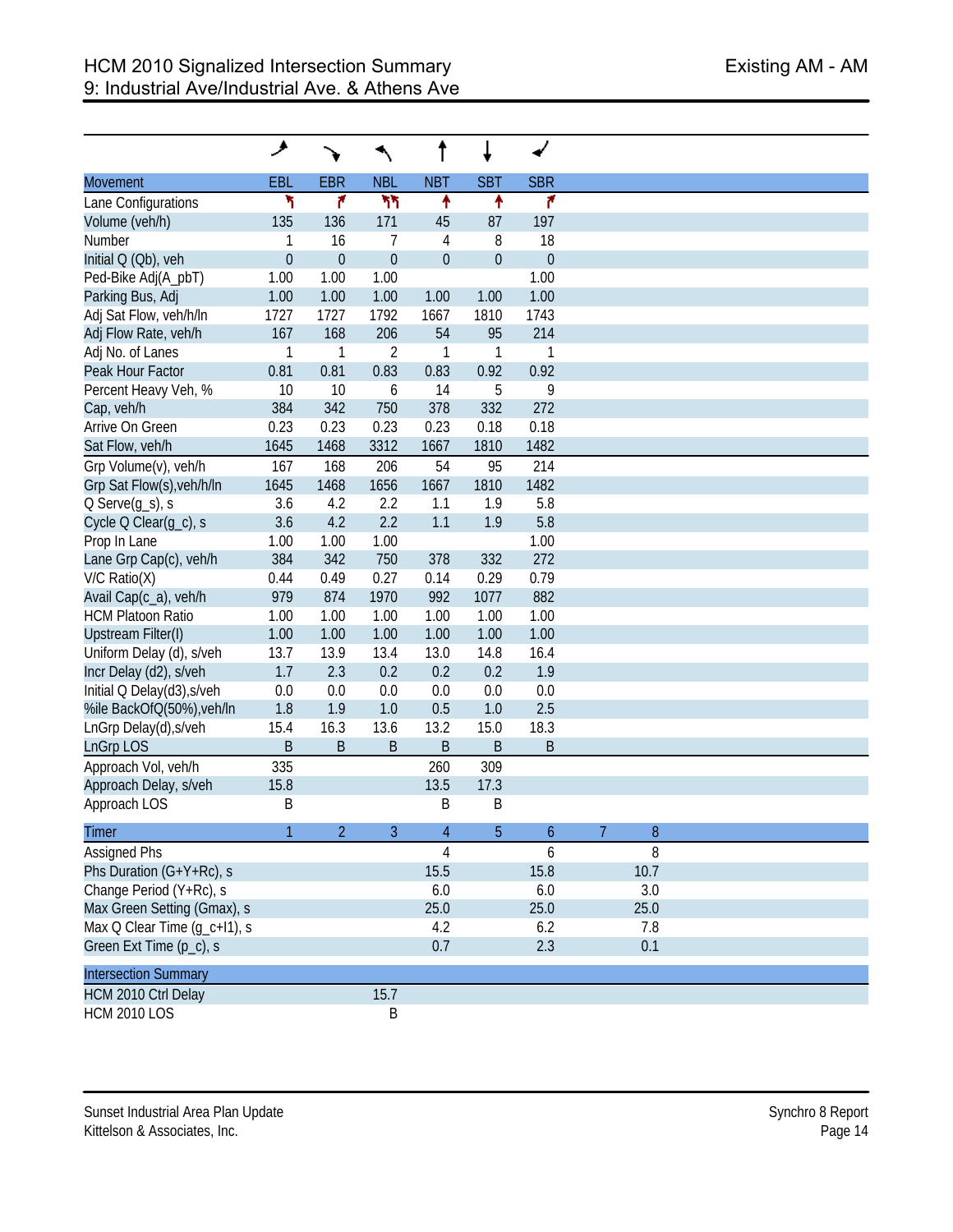|                               |                | €              |                  |             |                  | ↓              |
|-------------------------------|----------------|----------------|------------------|-------------|------------------|----------------|
| <b>Movement</b>               | <b>WBL</b>     | <b>WBR</b>     | <b>NB1</b>       | <b>NBR</b>  | <b>SBL</b>       | <b>SBT</b>     |
| Lane Configurations           | ۲              | ۴              | ↟                | ۴           | ۲                | ↟              |
| Volume (veh/h)                | 275            | 200            | 136              | 132         | 11               | 183            |
| Number                        | 7              | 14             | $\overline{2}$   | 12          | 1                | 6              |
| Initial Q (Qb), veh           | $\overline{0}$ | $\mathbf{0}$   | $\boldsymbol{0}$ | $\mathbf 0$ | $\boldsymbol{0}$ | $\overline{0}$ |
| Ped-Bike Adj(A_pbT)           | 1.00           | 1.00           |                  | 0.97        | 1.00             |                |
| Parking Bus, Adj              | 1.00           | 1.00           | 1.00             | 1.00        | 1.00             | 1.00           |
| Adj Sat Flow, veh/h/ln        | 1863           | 1810           | 1792             | 1845        | 1743             | 1792           |
| Adj Flow Rate, veh/h          | 331            | 241            | 197              | 191         | 14               | 226            |
| Adj No. of Lanes              | 1              | 1              | 1                | 1           | 1                | 1              |
| Peak Hour Factor              | 0.83           | 0.83           | 0.69             | 0.69        | 0.81             | 0.81           |
| Percent Heavy Veh, %          | $\overline{2}$ | 5              | 6                | 3           | 9                | 6              |
| Cap, veh/h                    | 478            | 415            | 592              | 504         | 18               | 788            |
| Arrive On Green               | 0.27           | 0.27           | 0.33             | 0.33        | 0.01             | 0.44           |
| Sat Flow, veh/h               | 1774           | 1538           | 1792             | 1526        | 1660             | 1792           |
| Grp Volume(v), veh/h          | 331            | 241            | 197              | 191         | 14               | 226            |
| Grp Sat Flow(s), veh/h/ln1774 |                | 1538           | 1792             | 1526        | 1660             | 1792           |
| $Q$ Serve $(g_s)$ , s         | 6.1            | 5.0            | 3.0              | 3.5         | 0.3              | 2.9            |
| Cycle Q Clear(g_c), s         | 6.1            | 5.0            | 3.0              | 3.5         | 0.3              | 2.9            |
| Prop In Lane                  | 1.00           | 1.00           |                  | 1.00        | 1.00             |                |
| Lane Grp Cap(c), veh/h 478    |                | 415            | 592              | 504         | 18               | 788            |
| $V/C$ Ratio $(X)$             | 0.69           | 0.58           | 0.33             | 0.38        | 0.78             | 0.29           |
|                               |                | 1054           | 2211             | 1883        | 910              | 2211           |
| Avail Cap(c_a), veh/h         | 1216           | 1.00           |                  | 1.00        |                  | 1.00           |
| <b>HCM Platoon Ratio</b>      | 1.00           |                | 1.00             |             | 1.00             |                |
| <b>Upstream Filter(I)</b>     | 1.00           | 1.00           | 1.00             | 1.00        | 1.00             | 1.00           |
| Uniform Delay (d), s/veh 12.0 |                | 11.5           | 9.2              | 9.4         | 18.0             | 6.5            |
| Incr Delay (d2), s/veh        | 1.8            | 1.3            | 0.7              | 1.0         | 22.5             | 0.4            |
| Initial Q Delay(d3), s/veh    | 0.0            | 0.0            | 0.0              | 0.0         | 0.0              | 0.0            |
| %ile BackOfQ(50%), veh/ln3.2  |                | 2.2            | 1.6              | 1.6         | 0.2              | 1.5            |
| LnGrp Delay(d), s/veh         | 13.8           | 12.8           | 9.9              | 10.4        | 40.5             | 7.0            |
| <b>LnGrp LOS</b>              | B              | B              | A                | B           | D                | A              |
| Approach Vol, veh/h           | 572            |                | 388              |             |                  | 240            |
| Approach Delay, s/veh         | 13.4           |                | 10.1             |             |                  | 8.9            |
| Approach LOS                  | Β              |                | B                |             |                  | A              |
| <b>Timer</b>                  | 1              | 2              | 3                | 4           | 5                | 6              |
| Assigned Phs                  | 1              | $\overline{2}$ |                  | 4           |                  | 6              |
| Phs Duration (G+Y+Rc), s4.0   |                | 18.0           |                  | 14.4        |                  | 22.0           |
| Change Period (Y+Rc), s 3.6   |                | 6.0            |                  | 4.6         |                  | 6.0            |
| Max Green Setting (Gmax0, 0   |                | 45.0           |                  | 25.0        |                  | 45.0           |
| Max Q Clear Time (g_c+l12,3s) |                | 5.5            |                  | 8.1         |                  | 4.9            |
| Green Ext Time (p_c), s 0.0   |                | 6.6            |                  | 1.8         |                  | 6.6            |
| <b>Intersection Summary</b>   |                |                |                  |             |                  |                |
|                               |                |                |                  |             |                  |                |
| HCM 2010 Ctrl Delay           |                |                | 11.4             |             |                  |                |
| <b>HCM 2010 LOS</b>           |                |                | B                |             |                  |                |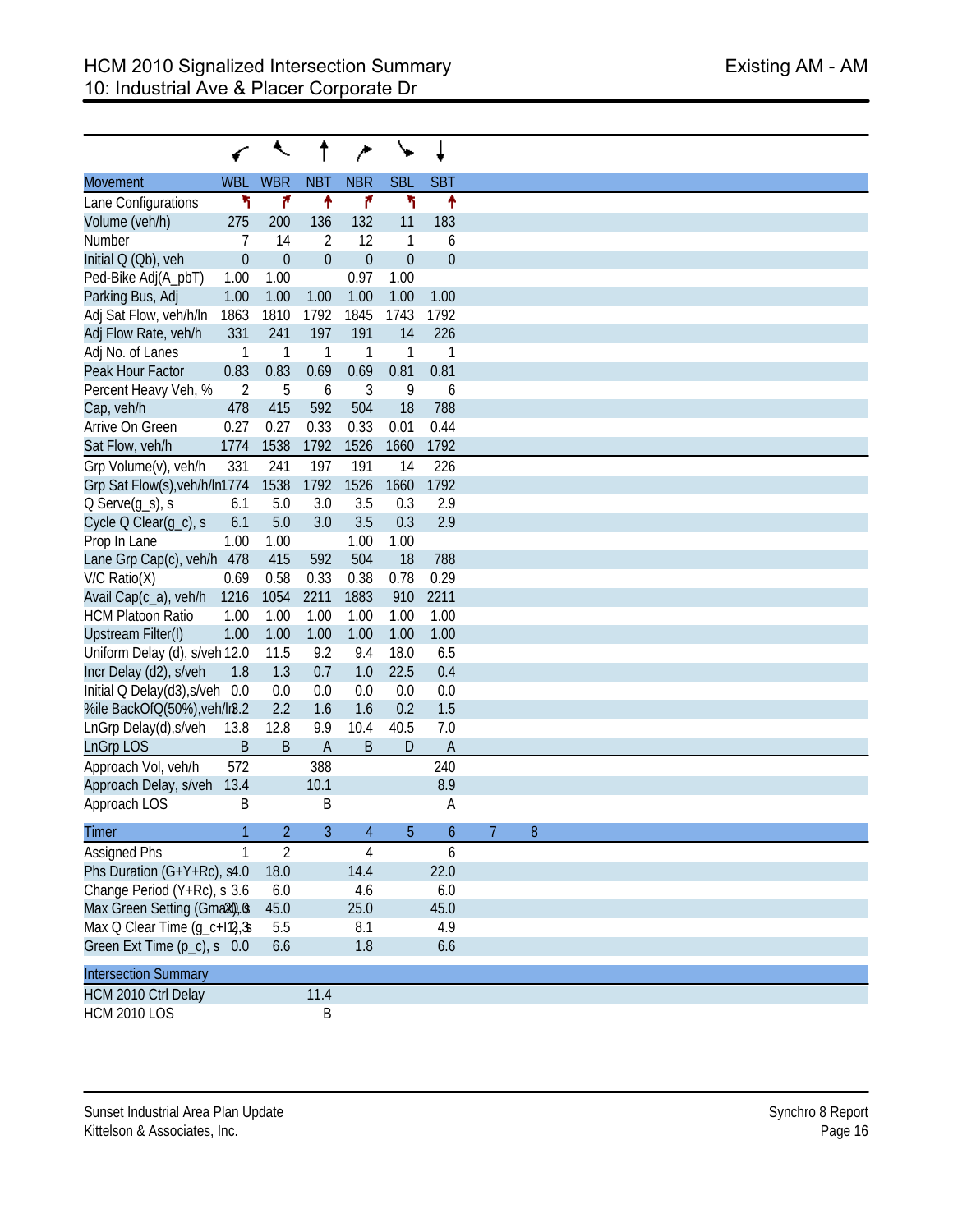Int Delay, s/veh 3.9

| <b>Movement</b>          | <b>EBL</b>               | EBT                      | <b>EBR</b>               | <b>WBL</b>               | <b>WBT</b> | <b>WBR</b>               | <b>NBL</b> | N <sub>B</sub> | <b>NBR</b>               | <b>SBL</b>               | SBT                      | <b>SBR</b>  |
|--------------------------|--------------------------|--------------------------|--------------------------|--------------------------|------------|--------------------------|------------|----------------|--------------------------|--------------------------|--------------------------|-------------|
| Vol, veh/h               | 0                        | 227                      | 24                       | 0                        | 353        | 492                      | 0          | 0              | 262                      | $\theta$                 | $\theta$                 | 46          |
| Conflicting Peds, #/hr   | 0                        | $\Omega$                 | 0                        | 0                        | 0          | $\Omega$                 | 0          | 0              | $\theta$                 | 0                        | $\theta$                 | $\Omega$    |
| <b>Sign Control</b>      | Free                     | Free                     | Free                     | Free                     | Free       | <b>Free</b>              | Stop       | Stop           | Stop                     | Stop                     | <b>Stop</b>              | <b>Stop</b> |
| RT Channelized           | $\overline{\phantom{a}}$ | $\overline{\phantom{a}}$ | Free                     | $\overline{\phantom{a}}$ | $\sim$     | Free                     |            |                | - None                   | $\overline{\phantom{a}}$ | $\sim$                   | None        |
| Storage Length           | $\overline{\phantom{a}}$ | $\overline{\phantom{a}}$ | 265                      |                          |            | $\Omega$                 |            |                | $\theta$                 |                          | $\overline{\phantom{a}}$ | $\theta$    |
| Veh in Median Storage, # | ۰                        |                          | $\overline{\phantom{a}}$ |                          |            | $\overline{\phantom{0}}$ |            | 0              | $\overline{\phantom{a}}$ | $\overline{\phantom{a}}$ | 0                        |             |
| Grade, %                 | $\overline{\phantom{a}}$ |                          | $\overline{\phantom{a}}$ | $\overline{\phantom{a}}$ |            | $\overline{\phantom{0}}$ |            | 0              | $\overline{\phantom{a}}$ | $\overline{\phantom{a}}$ | $\overline{0}$           |             |
| Peak Hour Factor         | 94                       | 94                       | 94                       | 85                       | 85         | 85                       | 86         | 86             | 86                       | 64                       | 64                       | 64          |
| Heavy Vehicles, %        |                          | 16                       | 21                       |                          | 10         |                          |            | 2              | 3                        | 2                        | $\overline{2}$           |             |
| Mymt Flow                |                          | 241                      | 26                       | 0                        | 415        | 579                      | 0          | 0              | 305                      | 0                        | $\theta$                 | 72          |
|                          |                          |                          |                          |                          |            |                          |            |                |                          |                          |                          |             |

| Major/Minor                 | Major1                   |                          |                          | Major <sub>2</sub>       |                          |          | Minor1 |      |                          | Minor <sub>2</sub> |      |      |
|-----------------------------|--------------------------|--------------------------|--------------------------|--------------------------|--------------------------|----------|--------|------|--------------------------|--------------------|------|------|
| <b>Conflicting Flow All</b> | 415                      | $\theta$                 |                          | 241                      | $\theta$                 | $\Omega$ | 449    | 656  | 121                      | 536                | 656  | 208  |
| Stage 1                     |                          | ٠                        | $\overline{\phantom{0}}$ |                          |                          |          | 241    | 241  | $\overline{\phantom{0}}$ | 415                | 415  |      |
| Stage 2                     | $\overline{\phantom{a}}$ |                          |                          |                          |                          |          | 208    | 415  |                          | 121                | 241  |      |
| <b>Critical Hdwy</b>        | 4.14                     | $\overline{\phantom{0}}$ | $\overline{a}$           | 4.14                     | $\blacksquare$           |          | 7.54   | 6.54 | 6.96                     | 7.54               | 6.54 | 7.04 |
| Critical Hdwy Stg 1         |                          |                          |                          |                          |                          |          | 6.54   | 5.54 |                          | 6.54               | 5.54 |      |
| Critical Hdwy Stg 2         |                          |                          |                          |                          |                          |          | 6.54   | 5.54 |                          | 6.54               | 5.54 |      |
| Follow-up Hdwy              | 2.22                     | $\overline{\phantom{a}}$ |                          | 2.22                     | $\overline{\phantom{0}}$ |          | 3.52   | 4.02 | 3.33                     | 3.52               | 4.02 | 3.37 |
| Pot Cap-1 Maneuver          | 1140                     | $\blacksquare$           | 0                        | 1323                     | $\overline{\phantom{0}}$ |          | 493    | 384  | 904                      | 428                | 384  | 783  |
| Stage 1                     | $\overline{\phantom{a}}$ | $\overline{\phantom{a}}$ | $\theta$                 | $\overline{\phantom{a}}$ | $\overline{\phantom{a}}$ | $\Omega$ | 741    | 705  | $\overline{\phantom{a}}$ | 585                | 591  |      |
| Stage 2                     |                          | $\overline{\phantom{a}}$ | $\theta$                 | $\overline{a}$           |                          | $\Omega$ | 775    | 591  | $\overline{\phantom{a}}$ | 870                | 705  |      |
| Platoon blocked, %          |                          | $\overline{\phantom{a}}$ |                          |                          | $\overline{\phantom{a}}$ |          |        |      |                          |                    |      |      |
| Mov Cap-1 Maneuver          | 1140                     | $\overline{\phantom{a}}$ |                          | 1323                     |                          |          | 448    | 384  | 904                      | 284                | 384  | 783  |
| Mov Cap-2 Maneuver          | $\overline{\phantom{a}}$ |                          |                          |                          |                          |          | 448    | 384  |                          | 284                | 384  |      |
| Stage 1                     | $\blacksquare$           | ٠                        |                          |                          |                          |          | 741    | 705  |                          | 585                | 591  |      |
| Stage 2                     |                          |                          |                          |                          |                          |          | 704    | 591  |                          | 577                | 705  |      |

| Appro                | WE | ٧E | JЕ    |
|----------------------|----|----|-------|
| HCM Control Delay, s |    |    | I V.I |
| <b>HCML</b>          |    | ╺  |       |

| <b>Minor Lane/Major Mvmt</b> | NBLn1        | EBL          | <b>FBT</b>               | <b>WBL</b> | WBT SBLn1                |          |
|------------------------------|--------------|--------------|--------------------------|------------|--------------------------|----------|
| Capacity (veh/h)             | 904          | 1140         |                          | $-1323$    | $\sim$                   | - 783    |
| <b>HCM Lane V/C Ratio</b>    | 0.337        | $\sim$       | $\sim$                   | $\sim$     |                          | $-0.092$ |
| <b>HCM Control Delay (s)</b> |              |              | $\overline{\phantom{a}}$ |            |                          | - 10.1   |
| <b>HCM Lane LOS</b>          | <sub>B</sub> | $\mathsf{A}$ | . п.                     | A          |                          |          |
| HCM 95th %tile Q(veh)        | 1.5          |              | $\overline{\phantom{a}}$ |            | $\overline{\phantom{a}}$ | -0.3     |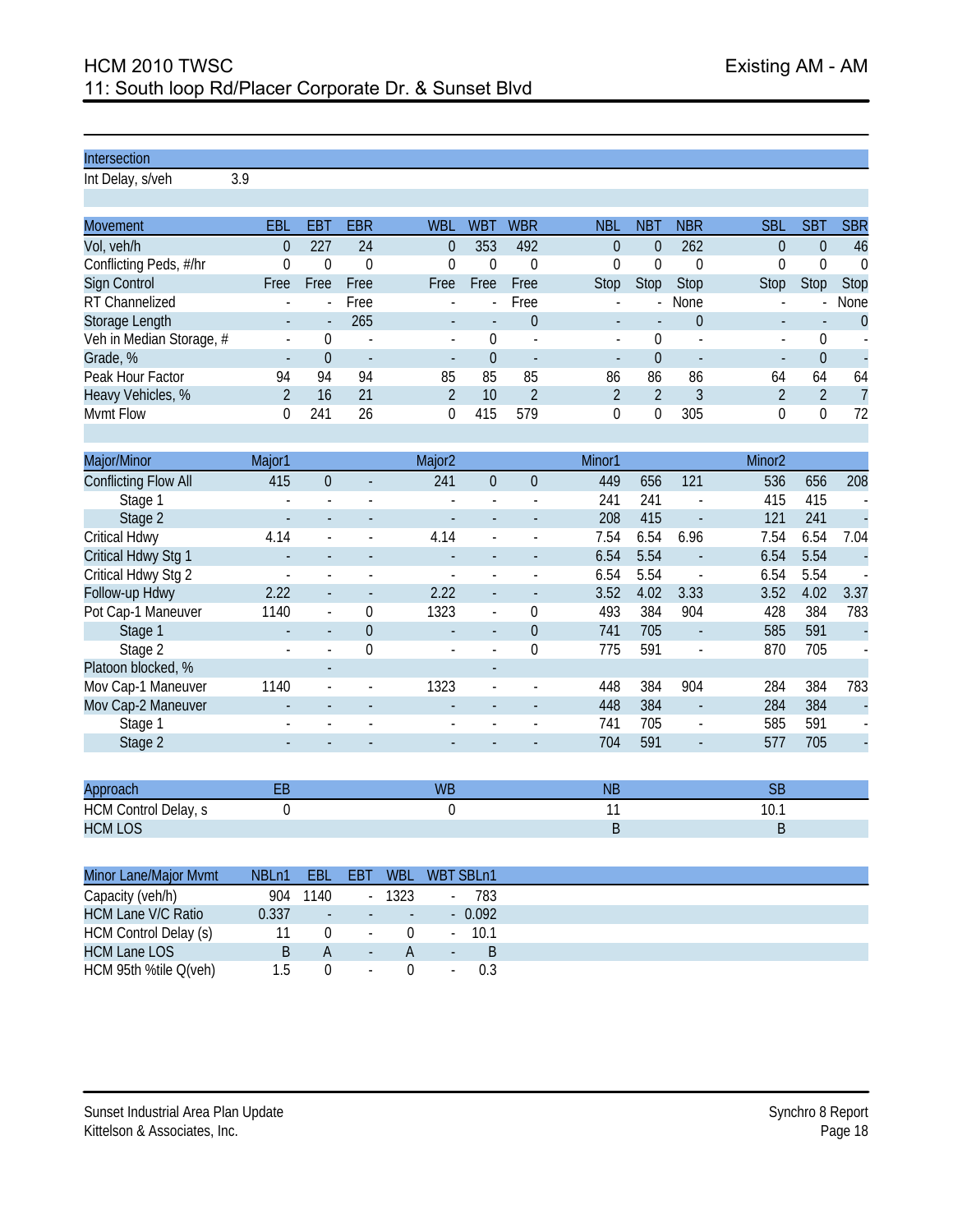|                              | ✓              | €              |                | $\overline{\phantom{a}}$ |             | ł                |
|------------------------------|----------------|----------------|----------------|--------------------------|-------------|------------------|
| <b>Movement</b>              | <b>WBL</b>     | <b>WBR</b>     | <b>NBT</b>     | <b>NBR</b>               | <b>SBL</b>  | <b>SBT</b>       |
| Lane Configurations          | ۳              | ۴              | ↟              | ۴                        | ۲           | ۰                |
| Volume (veh/h)               | 17             | 5              | 330            | 38                       | 184         | 248              |
| Number                       | $\overline{7}$ | 14             | 2              | 12                       | 1           | 6                |
| Initial Q (Qb), veh          | $\mathbf 0$    | $\theta$       | $\mathbf{0}$   | $\boldsymbol{0}$         | $\theta$    | $\mathbf 0$      |
| Ped-Bike Adj(A_pbT)          | 1.00           | 1.00           |                | 0.97                     | 1.00        |                  |
| Parking Bus, Adj             | 1.00           | 1.00           | 1.00           | 1.00                     | 1.00        | 1.00             |
| Adj Sat Flow, veh/h/ln       | 1792           | 1188           | 1863           | 1810                     | 1827        | 1863             |
| Adj Flow Rate, veh/h         | 31             | 9              | 429            | 49                       | 227         | 306              |
| Adj No. of Lanes             | 1              | 1              | 1              | 1                        | 1           | 1                |
| Peak Hour Factor             | 0.55           | 0.55           | 0.77           | 0.77                     | 0.81        | 0.81             |
| Percent Heavy Veh, %         | 6              | 60             | $\overline{2}$ | 5                        | 4           | 2                |
| Cap, veh/h                   | 90             | 53             | 802            | 645                      | 300         | 1317             |
| Arrive On Green              | 0.05           | 0.05           | 0.43           | 0.43                     | 0.17        | 0.71             |
| Sat Flow, veh/h              | 1707           | 1009           | 1863           | 1499                     | 1740        | 1863             |
| Grp Volume(v), veh/h         | 31             | 9              | 429            | 49                       | 227         | 306              |
| Grp Sat Flow(s), veh/h/ln    | 1707           | 1009           | 1863           | 1499                     | 1740        | 1863             |
| $Q$ Serve $(g_s)$ , s        | 0.8            | 0.4            | 7.5            | 0.8                      | 5.5         | 2.5              |
| Cycle Q Clear(g_c), s        | 0.8            | 0.4            | 7.5            | 0.8                      | 5.5         | 2.5              |
| Prop In Lane                 | 1.00           | 1.00           |                | 1.00                     | 1.00        |                  |
| Lane Grp Cap(c), veh/h       | 90             | 53             | 802            | 645                      | 300         | 1317             |
| $V/C$ Ratio $(X)$            | 0.34           | 0.17           | 0.54           | 0.08                     | 0.76        | 0.23             |
| Avail Cap(c_a), veh/h        | 968            | 572            | 1901           | 1530                     | 1776        | 1901             |
| <b>HCM Platoon Ratio</b>     | 1.00           | 1.00           | 1.00           | 1.00                     | 1.00        | 1.00             |
| <b>Upstream Filter(I)</b>    | 1.00           | 1.00           | 1.00           | 1.00                     | 1.00        | 1.00             |
| Uniform Delay (d), s/veh     | 20.1           | 20.0           | 9.3            | 7.4                      | 17.4        | 2.3              |
| Incr Delay (d2), s/veh       | 2.3            | 1.5            | 1.2            | 0.1                      | 3.9         | 0.2              |
| Initial Q Delay(d3), s/veh   | 0.0            | 0.0            | 0.0            | 0.0                      | 0.0         | 0.0              |
| %ile BackOfQ(50%), veh/In    | 0.4            | 0.1            | 4.1            | 0.4                      | 2.9         | 1.3              |
| LnGrp Delay(d), s/veh        | 22.4           | 21.4           | 10.5           | 7.5                      | 21.3        | 2.5              |
| <b>LnGrp LOS</b>             | $\mathcal{C}$  | $\mathsf C$    | B              | $\mathsf A$              | $\mathsf C$ | $\overline{A}$   |
| Approach Vol, veh/h          | 40             |                | 478            |                          |             | 533              |
| Approach Delay, s/veh        | 22.2           |                | 10.2           |                          |             | 10.5             |
| Approach LOS                 | C              |                | B              |                          |             | B                |
| <b>Timer</b>                 | $\mathbf{1}$   | $\overline{2}$ | 3              | $\overline{4}$           | 5           | $\boldsymbol{6}$ |
| Assigned Phs                 | 1              | $\overline{2}$ |                | $\overline{4}$           |             | 6                |
| Phs Duration (G+Y+Rc), s     | 12.2           | 25.0           |                | 6.9                      |             | 37.2             |
| Change Period (Y+Rc), s      | 4.6            | 6.0            |                | 4.6                      |             | 6.0              |
| Max Green Setting (Gmax), s  | 45.0           | 45.0           |                | 25.0                     |             | 45.0             |
| Max Q Clear Time (q_c+l1), s | 7.5            | 9.5            |                | 2.8                      |             | 4.5              |
| Green Ext Time (p_c), s      | 0.6            | 9.5            |                | 0.1                      |             | 9.8              |
| <b>Intersection Summary</b>  |                |                |                |                          |             |                  |
| HCM 2010 Ctrl Delay          |                |                | 10.8           |                          |             |                  |
| <b>HCM 2010 LOS</b>          |                |                | B              |                          |             |                  |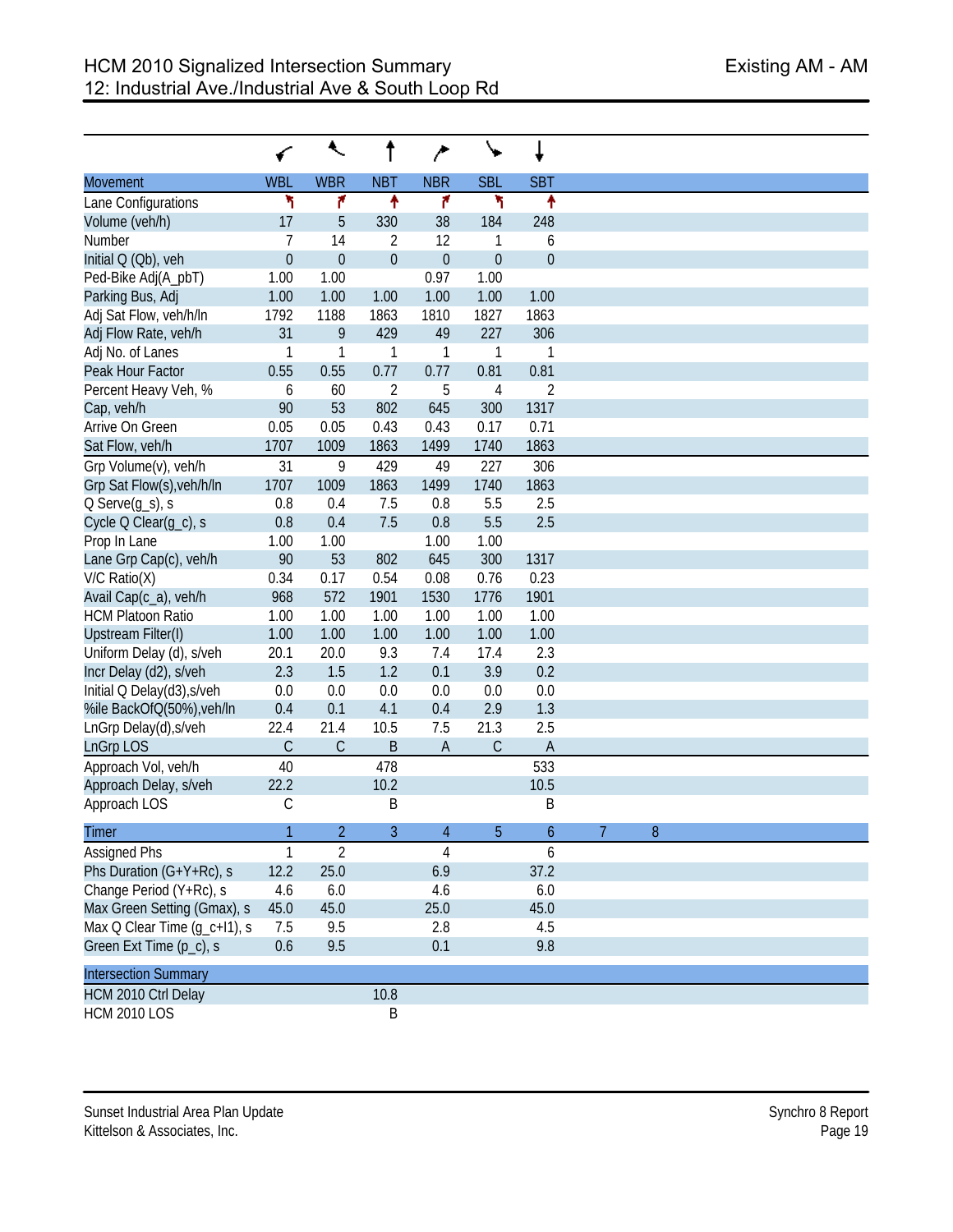|                                |                |                |                | ∕              |                | ↓              |      |
|--------------------------------|----------------|----------------|----------------|----------------|----------------|----------------|------|
| <b>Movement</b>                | <b>WBL</b>     | <b>WBR</b>     | <b>NBT</b>     | <b>NBR</b>     | <b>SBL</b>     | <b>SBT</b>     |      |
| Lane Configurations            | ۲٢             | ۴              | ₩              | ۴              | ٦٢             | ₩              |      |
| Volume (veh/h)                 | 996            | 20             | 991            | 381            | 22             | 1446           |      |
| Number                         | 3              | 18             | 2              | 12             | 1              | 6              |      |
| Initial Q (Qb), veh            | $\mathbf{0}$   | $\theta$       | $\theta$       | $\theta$       | $\theta$       | $\overline{0}$ |      |
| Ped-Bike Adj(A_pbT)            | 1.00           | 1.00           |                | 1.00           | 1.00           |                |      |
| Parking Bus, Adj               | 1.00           | 1.00           | 1.00           | 1.00           | 1.00           | 1.00           |      |
| Adj Sat Flow, veh/h/ln         | 1863           | 1810           | 1792           | 1776           | 1863           | 1845           |      |
| Adj Flow Rate, veh/h           | 1038           | 21             | 1239           | 476            | 27             | 1742           |      |
| Adj No. of Lanes               | $\overline{2}$ | 1              | $\overline{2}$ | 1              | $\overline{2}$ | $\overline{2}$ |      |
| Peak Hour Factor               | 0.96           | 0.96           | 0.80           | 0.80           | 0.83           | 0.83           |      |
| Percent Heavy Veh, %           | $\overline{2}$ | 5              | 6              | $\overline{7}$ | $\overline{2}$ | 3              |      |
| Cap, veh/h                     | 1096           | 490            | 1699           | 1234           | 110            | 2005           |      |
| Arrive On Green                | 0.32           | 0.32           | 0.50           | 0.50           | 0.03           | 0.57           |      |
| Sat Flow, veh/h                | 3442           | 1538           | 3495           | 1509           | 3442           | 3597           |      |
| Grp Volume(v), veh/h           | 1038           | 21             | 1239           | 476            | 27             | 1742           |      |
| Grp Sat Flow(s), veh/h/ln1721  |                | 1538           | 1703           | 1509           | 1721           | 1752           |      |
| $Q$ Serve $(g_s)$ , s          | 28.6           | 0.9            | 27.8           | 8.2            | 0.7            | 41.0           |      |
| Cycle Q Clear(g_c), s          | 28.6           | 0.9            | 27.8           | 8.2            | 0.7            | 41.0           |      |
| Prop In Lane                   | 1.00           | 1.00           |                | 1.00           | 1.00           |                |      |
| Lane Grp Cap(c), veh/h 1096    |                | 490            |                |                | 110            | 2005           |      |
| $V/C$ Ratio $(X)$              |                |                | 1699           | 1234           |                |                |      |
|                                | 0.95           | 0.04           | 0.73           | 0.39           | 0.25           | 0.87           |      |
| Avail Cap(c_a), veh/h          | 1100           | 491            | 2317           | 1508           | 922            | 2384           |      |
| <b>HCM Platoon Ratio</b>       | 1.00           | 1.00           | 1.00           | 1.00           | 1.00           | 1.00           |      |
| Upstream Filter(I)             | 1.00           | 1.00           | 1.00           | 1.00           | 1.00           | 1.00           |      |
| Uniform Delay (d), s/veh 32.3  |                | 22.8           | 19.1           | 2.4            | 45.8           | 17.7           |      |
| Incr Delay (d2), s/veh         | 16.3           | 0.1            | 0.4            | 0.1            | 2.4            | 2.9            |      |
| Initial Q Delay(d3), s/veh 0.0 |                | 0.0            | 0.0            | 0.0            | 0.0            | 0.0            |      |
| %ile BackOfQ(50%), veh/lin6.0  |                | 0.4            | 13.0           | 9.3            | 0.4            | 20.4           |      |
| LnGrp Delay(d), s/veh          | 48.6           | 22.9           | 19.5           | 2.4            | 48.3           | 20.5           |      |
| <b>LnGrp LOS</b>               | D              | C              | B              | A              | D              | $\mathsf{C}$   |      |
| Approach Vol, veh/h            | 1059           |                | 1715           |                |                | 1769           |      |
| Approach Delay, s/veh 48.1     |                |                | 14.8           |                |                | 20.9           |      |
| Approach LOS                   | D              |                | Β              |                |                | С              |      |
| <b>Timer</b>                   | 1              | $\overline{2}$ | 3              | $\overline{A}$ | 5              | 6              | 7    |
| Assigned Phs                   | 1              | $\overline{2}$ |                |                |                | 6              |      |
| Phs Duration (G+Y+Rc), s7.1    |                | 54.4           |                |                |                | 61.5           | 35.5 |
| Change Period (Y+Rc), s 4.0    |                | 6.0            |                |                |                | 6.0            |      |
| Max Green Setting (Gmaxy, G    |                | 66.0           |                |                |                | 66.0           | 31.0 |
|                                |                |                |                |                |                |                |      |
| Max Q Clear Time (g_c+l12, 75  |                | 29.8           |                |                |                | 43.0           | 30.6 |
| Green Ext Time (p_c), s 0.1    |                | 15.3           |                |                |                | 12.5           |      |
| <b>Intersection Summary</b>    |                |                |                |                |                |                |      |
| HCM 2010 Ctrl Delay            |                |                | 24.9           |                |                |                |      |
| <b>HCM 2010 LOS</b>            |                |                | $\mathsf C$    |                |                |                |      |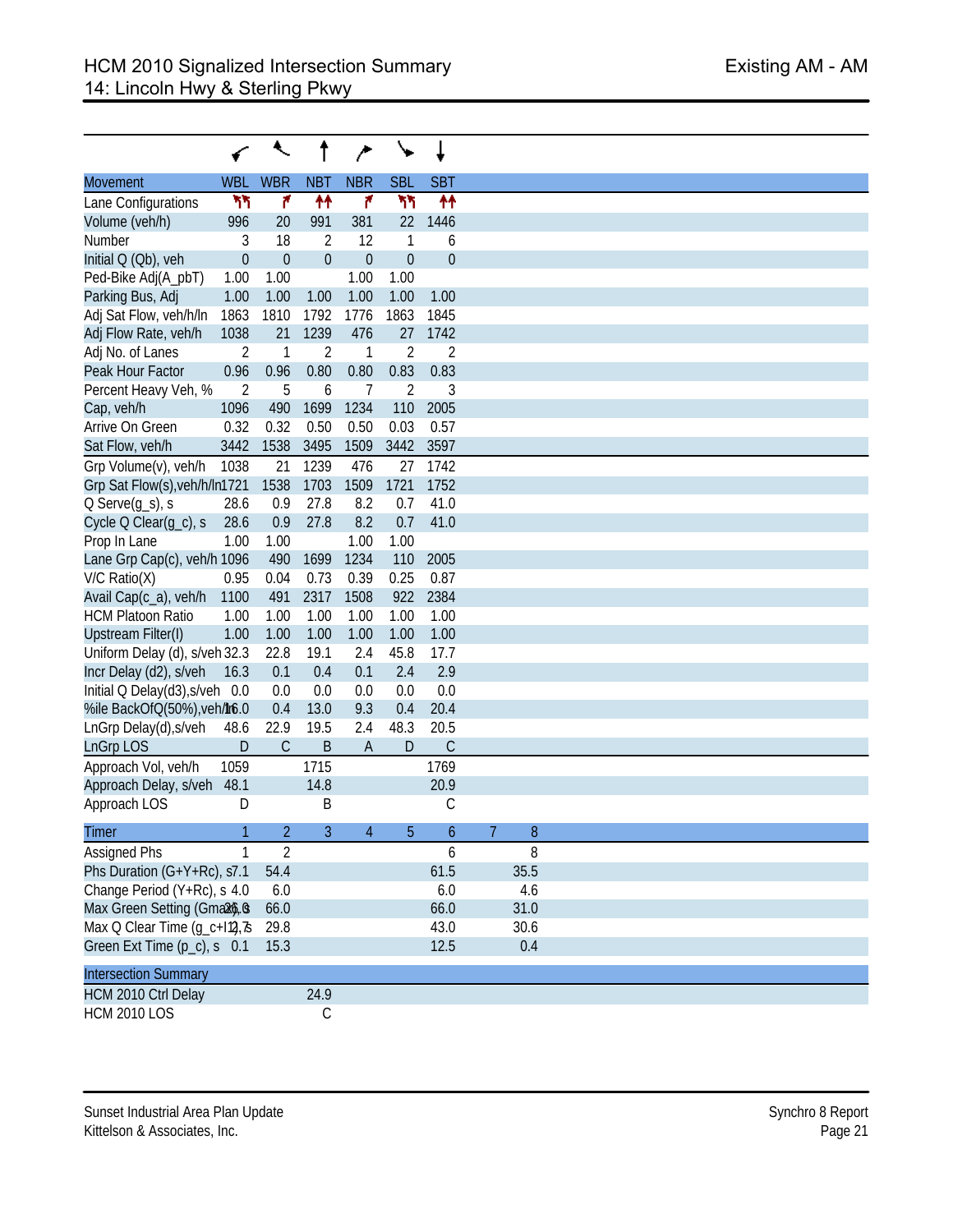| ۸                                  |                  |                  |                  |                  |                |                  |                | ۸              |                  |                |                |  |
|------------------------------------|------------------|------------------|------------------|------------------|----------------|------------------|----------------|----------------|------------------|----------------|----------------|--|
| <b>EBL</b><br><b>Movement</b>      | <b>EBT</b>       | <b>EBR</b>       | <b>WBL</b>       | <b>WBT</b>       | <b>WBR</b>     | <b>NBL</b>       | <b>NBT</b>     | <b>NBR</b>     | <b>SBL</b>       | <b>SBT</b>     | <b>SBR</b>     |  |
| ۲<br>Lane Configurations           | ₩                | ۴                | ۲                | ₩                | 7              | ۲                | ۰              | 7              | ۲                | ۰              | ۴              |  |
| 70<br>Volume (veh/h)               | 137              | 36               | 320              | 458              | 89             | 29               | 224            | 241            | 62               | 346            | 114            |  |
| Number<br>$\mathbf 1$              | 6                | 16               | 5                | 2                | 12             | 7                | $\overline{4}$ | 14             | 3                | 8              | 18             |  |
| $\mathbf 0$<br>Initial Q (Qb), veh | $\boldsymbol{0}$ | $\boldsymbol{0}$ | $\boldsymbol{0}$ | $\boldsymbol{0}$ | $\overline{0}$ | $\boldsymbol{0}$ | $\mathbf 0$    | $\mathbf 0$    | $\boldsymbol{0}$ | $\mathbf{0}$   | $\mathbf 0$    |  |
| Ped-Bike Adj(A_pbT)<br>1.00        |                  | 1.00             | 1.00             |                  | 1.00           | 1.00             |                | 1.00           | 1.00             |                | 0.99           |  |
| Parking Bus, Adj<br>1.00           | 1.00             | 1.00             | 1.00             | 1.00             | 1.00           | 1.00             | 1.00           | 1.00           | 1.00             | 1.00           | 1.00           |  |
| Adj Sat Flow, veh/h/ln<br>1743     | 1827             | 1810             | 1863             | 1863             | 1863           | 1776             | 1863           | 1863           | 1863             | 1863           | 1863           |  |
| Adj Flow Rate, veh/h<br>91         | 178              | 47               | 364              | 520              | 101            | 53               | 407            | 438            | 78               | 438            | 144            |  |
| Adj No. of Lanes<br>$\mathbf{1}$   | $\overline{2}$   | $\mathbf{1}$     | 1                | $\overline{2}$   | 1              | 1                | $\mathbf{1}$   | 1              | $\mathbf{1}$     | $\mathbf{1}$   | 1              |  |
| Peak Hour Factor<br>0.77           | 0.77             | 0.77             | 0.88             | 0.88             | 0.88           | 0.55             | 0.55           | 0.55           | 0.79             | 0.79           | 0.79           |  |
| 9<br>Percent Heavy Veh, %          | 4                | 5                | $\overline{2}$   | $\overline{2}$   | $\overline{2}$ | 7                | 2              | $\overline{2}$ | $\overline{2}$   | $\overline{2}$ | $\overline{2}$ |  |
| 115<br>Cap, veh/h                  | 451              | 200              | 404              | 1020             | 457            | 67               | 624            | 530            | 101              | 657            | 551            |  |
| Arrive On Green<br>0.07            | 0.13             | 0.13             | 0.23             | 0.29             | 0.29           | 0.04             | 0.34           | 0.34           | 0.06             | 0.35           | 0.35           |  |
| Sat Flow, veh/h<br>1660            | 3471             | 1538             | 1774             | 3539             | 1583           | 1691             | 1863           | 1582           | 1774             | 1863           | 1563           |  |
| Grp Volume(v), veh/h<br>91         | 178              | 47               | 364              | 520              | 101            | 53               | 407            | 438            | 78               | 438            | 144            |  |
| Grp Sat Flow(s), veh/h/ln1660      | 1736             | 1538             | 1774             | 1770             | 1583           | 1691             | 1863           | 1582           | 1774             | 1863           | 1563           |  |
| $Q$ Serve $(g_s)$ , s<br>4.6       | 4.0              | 2.4              | 17.1             | 10.5             | 4.2            | 2.7              | 16.0           | 21.9           | 3.7              | 17.1           | 5.6            |  |
| 4.6<br>Cycle Q Clear(g_c), s       | 4.0              | 2.4              | 17.1             | 10.5             | 4.2            | 2.7              | 16.0           | 21.9           | 3.7              | 17.1           | 5.6            |  |
| Prop In Lane<br>1.00               |                  | 1.00             | 1.00             |                  | 1.00           | 1.00             |                | 1.00           | 1.00             |                | 1.00           |  |
| Lane Grp Cap(c), veh/h<br>115      | 451              | 200              | 404              | 1020             | 457            | 67               | 624            | 530            | 101              | 657            | 551            |  |
| $V/C$ Ratio $(X)$<br>0.79          | 0.39             | 0.23             | 0.90             | 0.51             | 0.22           | 0.80             | 0.65           | 0.83           | 0.77             | 0.67           | 0.26           |  |
| Avail Cap(c_a), veh/h<br>387       | 1294             | 573              | 620              | 1319             | 590            | 394              | 716            | 608            | 413              | 716            | 601            |  |
| <b>HCM Platoon Ratio</b><br>1.00   | 1.00             | 1.00             | 1.00             | 1.00             | 1.00           | 1.00             | 1.00           | 1.00           | 1.00             | 1.00           | 1.00           |  |
| Upstream Filter(I)<br>1.00         | 1.00             | 1.00             | 1.00             | 1.00             | 1.00           | 1.00             | 1.00           | 1.00           | 1.00             | 1.00           | 1.00           |  |
| Uniform Delay (d), s/veh 39.3      | 34.2             | 33.5             | 32.2             | 25.5             | 23.2           | 40.9             | 24.3           | 26.2           | 39.9             | 23.5           | 19.8           |  |
| Incr Delay (d2), s/veh<br>4.6      | 0.6              | 0.6              | 8.3              | 0.4              | 0.2            | 7.8              | 1.7            | 8.2            | 4.6              | 2.1            | 0.2            |  |
| Initial Q Delay(d3), s/veh<br>0.0  | 0.0              | 0.0              | 0.0              | 0.0              | 0.0            | 0.0              | 0.0            | 0.0            | 0.0              | 0.0            | 0.0            |  |
| %ile BackOfQ(50%), veh/ln2.3       | 2.0              | 1.0              | 9.3              | 5.2              | 1.9            | 1.4              | 8.4            | 10.7           | 2.0              | 9.1            | 2.5            |  |
| LnGrp Delay(d), s/veh<br>43.9      | 34.8             | 34.1             | 40.5             | 25.9             | 23.5           | 48.7             | 26.0           | 34.5           | 44.6             | 25.6           | 20.1           |  |
| D<br>LnGrp LOS                     | $\mathsf{C}$     | $\mathsf{C}$     | D                | $\mathsf{C}$     | $\mathsf{C}$   | D                | $\mathcal{C}$  | $\mathsf C$    | D                | $\mathcal{C}$  | $\mathsf{C}$   |  |
| Approach Vol, veh/h                | 316              |                  |                  | 985              |                |                  | 898            |                |                  | 660            |                |  |
| Approach Delay, s/veh              | 37.3             |                  |                  | 31.0             |                |                  | 31.5           |                |                  | 26.7           |                |  |
| Approach LOS                       | D                |                  |                  | C                |                |                  | C              |                |                  | $\mathsf C$    |                |  |
| <b>Timer</b><br>$\overline{1}$     | $\overline{2}$   | 3                | $\overline{4}$   | 5                | 6              | 7                | 8              |                |                  |                |                |  |
| Assigned Phs<br>1                  | $\overline{2}$   | 3                | 4                | 5                | 6              | $\overline{7}$   | 8              |                |                  |                |                |  |
| Phs Duration (G+Y+Rc), \$0.9       | 30.9             | 9.9              | 34.2             | 24.5             | 17.3           | 8.4              | 35.7           |                |                  |                |                |  |
| Change Period (Y+Rc), s 5.0        | 6.1              | 5.0              | 5.4              | 5.0              | 6.1            | 5.0              | 5.4            |                |                  |                |                |  |
| Max Green Setting (Gmax0, 0        | 32.0             | 20.0             | 33.0             | 30.0             | 32.0           | 20.0             | 33.0           |                |                  |                |                |  |
| Max Q Clear Time (q_c+l10,6s)      | 12.5             | 5.7              | 23.9             | 19.1             | 6.0            | 4.7              | 19.1           |                |                  |                |                |  |
| Green Ext Time (p_c), s 0.1        | 4.7              | 0.1              | 4.9              | 0.4              | 5.1            | 0.0              | 6.3            |                |                  |                |                |  |
| <b>Intersection Summary</b>        |                  |                  |                  |                  |                |                  |                |                |                  |                |                |  |
| HCM 2010 Ctrl Delay                |                  | 30.9             |                  |                  |                |                  |                |                |                  |                |                |  |
| <b>HCM 2010 LOS</b>                |                  | $\mathsf C$      |                  |                  |                |                  |                |                |                  |                |                |  |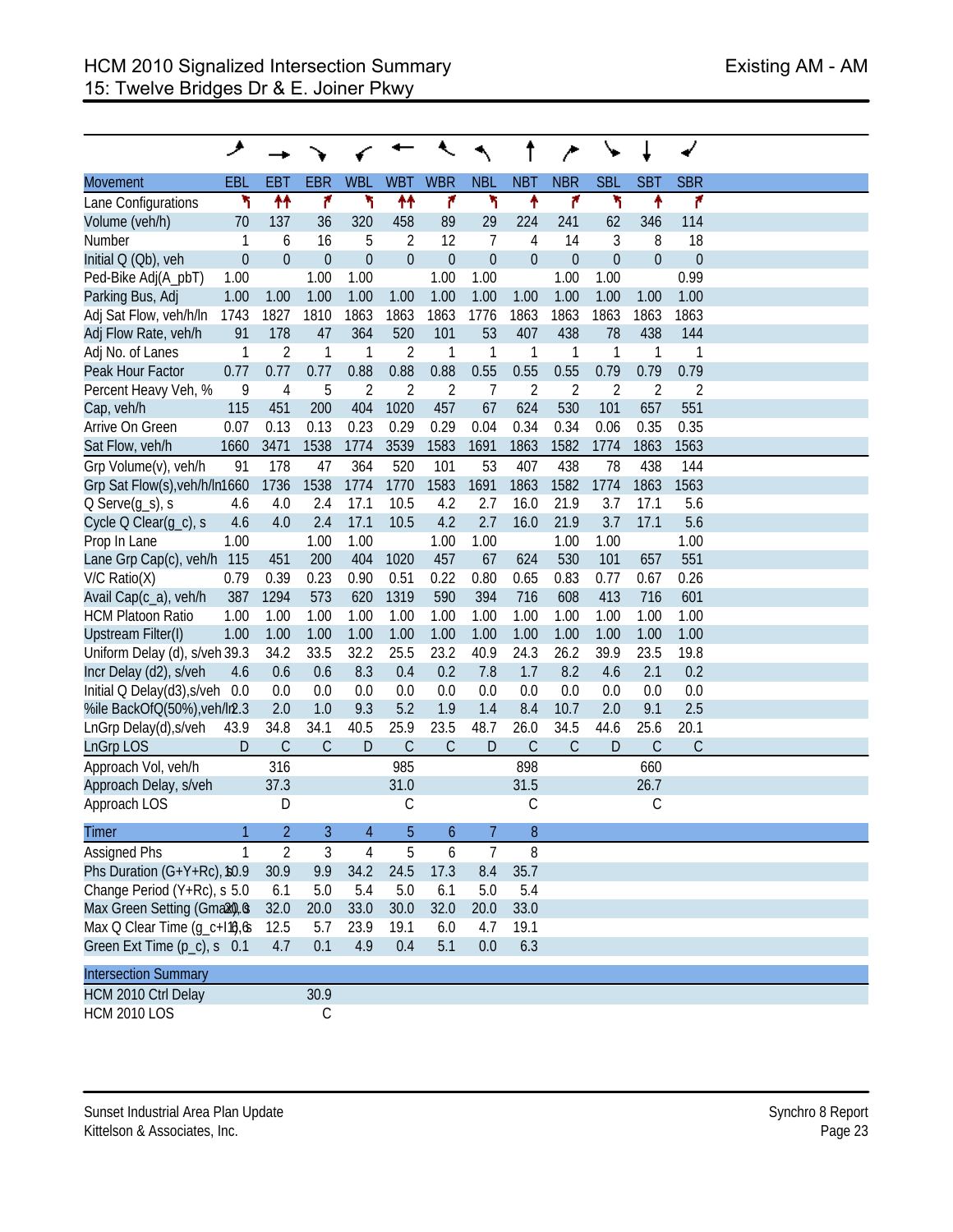| و                                      |                |                  |                  |                  |                  |                  |                  |                  |                  |                  |                |  |
|----------------------------------------|----------------|------------------|------------------|------------------|------------------|------------------|------------------|------------------|------------------|------------------|----------------|--|
| EBL<br><b>Movement</b>                 | <b>EBT</b>     | <b>EBR</b>       | <b>WBL</b>       | <b>WBT</b>       | <b>WBR</b>       | <b>NBL</b>       | <b>NBT</b>       | <b>NBR</b>       | <b>SBL</b>       | <b>SBT</b>       | <b>SBR</b>     |  |
| ۲٢<br>Lane Configurations              | 111            | ۴                | ٦٢               | ₩                | 7                | ۲                | 林                | 7                | ٦                | 林                | ۴              |  |
| 17<br>Volume (veh/h)                   | 9              | 54               | 145              | 16               | 45               | 29               | 803              | 50               | 47               | 682              | $\overline{4}$ |  |
| $\overline{7}$<br>Number               | 4              | 14               | 3                | 8                | 18               | 5                | $\overline{2}$   | 12               | $\mathbf{1}$     | 6                | 16             |  |
| $\theta$<br>Initial Q (Qb), veh        | $\overline{0}$ | $\boldsymbol{0}$ | $\boldsymbol{0}$ | $\boldsymbol{0}$ | $\boldsymbol{0}$ | $\boldsymbol{0}$ | $\boldsymbol{0}$ | $\boldsymbol{0}$ | $\boldsymbol{0}$ | $\boldsymbol{0}$ | $\mathbf 0$    |  |
| Ped-Bike Adj(A_pbT)<br>1.00            |                | 0.99             | 1.00             |                  | 1.00             | 1.00             |                  | 1.00             | 1.00             |                  | 1.00           |  |
| 1.00<br>Parking Bus, Adj               | 1.00           | 1.00             | 1.00             | 1.00             | 1.00             | 1.00             | 1.00             | 1.00             | 1.00             | 1.00             | 1.00           |  |
| Adj Sat Flow, veh/h/ln<br>1863         | 1863           | 1863             | 1863             | 1863             | 1863             | 1863             | 1863             | 1863             | 1863             | 1863             | 1863           |  |
| 25<br>Adj Flow Rate, veh/h             | 13             | 78               | 201              | 22               | 62               | 53               | 1460             | 91               | 78               | 1137             | 7              |  |
| 2<br>Adj No. of Lanes                  | 3              | 1                | $\overline{2}$   | $\overline{2}$   | 1                | 1                | $\overline{2}$   | 1                | $\mathbf{1}$     | $\overline{2}$   | 1              |  |
| Peak Hour Factor<br>0.69               | 0.69           | 0.69             | 0.72             | 0.72             | 0.72             | 0.55             | 0.55             | 0.55             | 0.60             | 0.60             | 0.60           |  |
| $\overline{2}$<br>Percent Heavy Veh, % | 2              | 2                | $\overline{2}$   | $\overline{2}$   | $\overline{2}$   | $\overline{2}$   | $\overline{2}$   | $\overline{2}$   | $\overline{2}$   | $\overline{2}$   | $\overline{2}$ |  |
| 124<br>Cap, veh/h                      | 452            | 139              | 280              | 475              | 213              | 87               | 1946             | 870              | 102              | 1975             | 882            |  |
| Arrive On Green<br>0.04                | 0.09           | 0.09             | 0.08             | 0.13             | 0.13             | 0.05             | 0.55             | 0.55             | 0.06             | 0.56             | 0.56           |  |
| Sat Flow, veh/h<br>3442                | 5085           | 1567             | 3442             | 3539             | 1583             | 1774             | 3539             | 1583             | 1774             | 3539             | 1581           |  |
| 25<br>Grp Volume(v), veh/h             | 13             | 78               | 201              | 22               | 62               | 53               | 1460             | 91               | 78               | 1137             | $\overline{7}$ |  |
| Grp Sat Flow(s), veh/h/ln1721          | 1695           | 1567             | 1721             | 1770             | 1583             | 1774             | 1770             | 1583             | 1774             | 1770             | 1581           |  |
| $Q$ Serve $(g_s)$ , s<br>0.6           | 0.2            | 4.3              | 5.1              | 0.5              | 3.2              | 2.6              | 28.4             | 2.5              | 3.9              | 18.8             | 0.2            |  |
| Cycle Q Clear(g_c), s<br>0.6           | 0.2            | 4.3              | 5.1              | 0.5              | 3.2              | 2.6              | 28.4             | 2.5              | 3.9              | 18.8             | 0.2            |  |
| Prop In Lane<br>1.00                   |                | 1.00             | 1.00             |                  | 1.00             | 1.00             |                  | 1.00             | 1.00             |                  | 1.00           |  |
| Lane Grp Cap(c), veh/h<br>124          | 452            | 139              | 280              | 475              | 213              | 87               | 1946             | 870              | 102              | 1975             | 882            |  |
| $V/C$ Ratio $(X)$<br>0.20              | 0.03           | 0.56             | 0.72             | 0.05             | 0.29             | 0.61             | 0.75             | 0.10             | 0.77             | 0.58             | 0.01           |  |
| Avail Cap(c_a), veh/h<br>651           | 2831           | 872              | 651              | 1970             | 881              | 336              | 1970             | 881              | 336              | 1975             | 882            |  |
| <b>HCM Platoon Ratio</b><br>1.00       | 1.00           | 1.00             | 1.00             | 1.00             | 1.00             | 1.00             | 1.00             | 1.00             | 1.00             | 1.00             | 1.00           |  |
| Upstream Filter(I)<br>1.00             | 1.00           | 1.00             | 1.00             | 1.00             | 1.00             | 1.00             | 1.00             | 1.00             | 1.00             | 1.00             | 1.00           |  |
| Uniform Delay (d), s/veh 42.0          | 37.4           | 39.2             | 40.2             | 33.9             | 35.0             | 41.9             | 15.5             | 9.7              | 41.8             | 12.9             | 8.8            |  |
| Incr Delay (d2), s/veh<br>0.3          | 0.1            | 7.3              | 1.3              | 0.1              | 1.6              | 2.6              | 2.0              | 0.1              | 4.5              | 0.7              | 0.0            |  |
| Initial Q Delay(d3), s/veh<br>0.0      | 0.0            | 0.0              | 0.0              | 0.0              | 0.0              | 0.0              | 0.0              | 0.0              | 0.0              | 0.0              | 0.0            |  |
| %ile BackOfQ(50%), veh/lr0.3           | 0.1            | 2.1              | 2.5              | 0.2              | 1.5              | 1.4              | 14.3             | 1.1              | 2.0              | 9.3              | 0.1            |  |
| LnGrp Delay(d), s/veh<br>42.3          | 37.4           | 46.6             | 41.5             | 34.0             | 36.6             | 44.4             | 17.5             | 9.8              | 46.2             | 13.6             | 8.8            |  |
| D<br>LnGrp LOS                         | D              | D                | D                | $\mathsf C$      | D                | D                | B                | $\overline{A}$   | D                | B                | $\overline{A}$ |  |
| Approach Vol, veh/h                    | 116            |                  |                  | 285              |                  |                  | 1604             |                  |                  | 1222             |                |  |
| Approach Delay, s/veh                  | 44.6           |                  |                  | 39.9             |                  |                  | 17.9             |                  |                  | 15.7             |                |  |
| Approach LOS                           | D              |                  |                  | D                |                  |                  | Β                |                  |                  | Β                |                |  |
| <b>Timer</b>                           | $\overline{2}$ | 3                | 4                | 5                | 6                | 7                | 8                |                  |                  |                  |                |  |
| Assigned Phs<br>1                      | 2              | 3                | 4                | 5                | 6                | 7                | 8                |                  |                  |                  |                |  |
| Phs Duration (G+Y+Rc), s9.6            | 54.7           | 12.2             | 13.3             | 8.9              | 55.4             | 8.1              | 17.4             |                  |                  |                  |                |  |
| Change Period (Y+Rc), s 4.5            | 5.3            | 4.9              | 5.3              | 4.5              | 5.3              | 4.9              | 5.3              |                  |                  |                  |                |  |
| Max Green Setting (Gmak), &            | 50.0           | 17.0             | 50.0             | 17.0             | 50.0             | 17.0             | 50.0             |                  |                  |                  |                |  |
| Max Q Clear Time (g_c+l15,%            | 30.4           | 7.1              | 6.3              | 4.6              | 20.8             | 2.6              | 5.2              |                  |                  |                  |                |  |
| Green Ext Time (p_c), s 0.0            | 19.0           | 0.3              | 1.6              | 0.0              | 28.1             | 0.0              | 1.6              |                  |                  |                  |                |  |
| <b>Intersection Summary</b>            |                |                  |                  |                  |                  |                  |                  |                  |                  |                  |                |  |
| HCM 2010 Ctrl Delay                    |                | 20.0             |                  |                  |                  |                  |                  |                  |                  |                  |                |  |
| <b>HCM 2010 LOS</b>                    |                | Β                |                  |                  |                  |                  |                  |                  |                  |                  |                |  |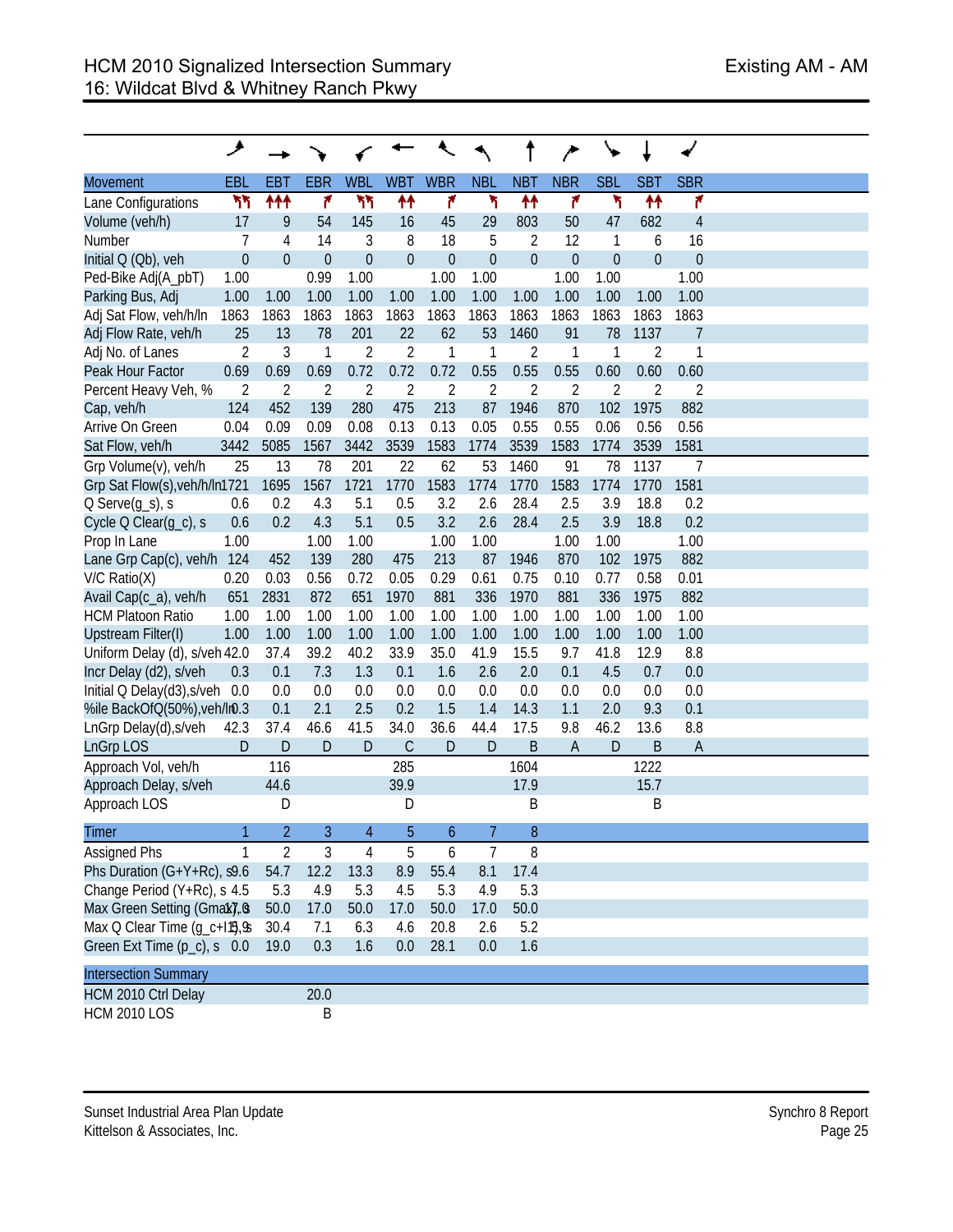| مر                                  |                 |                  |                |                  |                |                  |                  |               |                |                |            |
|-------------------------------------|-----------------|------------------|----------------|------------------|----------------|------------------|------------------|---------------|----------------|----------------|------------|
| EBL<br><b>Movement</b>              | EB <sub>1</sub> | <b>EBR</b>       | <b>WBL</b>     | WB <sub>1</sub>  | <b>WBR</b>     | <b>NBL</b>       | NB <sub>1</sub>  | <b>NBR</b>    | <b>SBL</b>     | <b>SB1</b>     | <b>SBR</b> |
| ۲<br>Lane Configurations            | ₩               | ۴                | ۲٢             | ₩                | 7              | ź                | 111              | ۴             | ź              | 111            | ۴          |
| 106<br>Volume (veh/h)               | 91              | 16               | 181            | 152              | 357            | 41               | 356              | 88            | 194            | 280            | 74         |
| Number<br>1                         | 6               | 16               | 5              | $\overline{2}$   | 12             | $\overline{1}$   | 4                | 14            | 3              | 8              | 18         |
| $\mathbf{0}$<br>Initial Q (Qb), veh | $\mathbf 0$     | $\boldsymbol{0}$ | $\mathbf 0$    | $\boldsymbol{0}$ | $\overline{0}$ | $\mathbf 0$      | $\boldsymbol{0}$ | $\theta$      | $\theta$       | $\overline{0}$ | $\theta$   |
| 1.00<br>Ped-Bike Adj(A_pbT)         |                 | 0.99             | 1.00           |                  | 0.99           | 1.00             |                  | 0.99          | 1.00           |                | 1.00       |
| 1.00<br>Parking Bus, Adj            | 1.00            | 1.00             | 1.00           | 1.00             | 1.00           | 1.00             | 1.00             | 1.00          | 1.00           | 1.00           | 1.00       |
| Adj Sat Flow, veh/h/ln<br>1810      | 1743            | 1900             | 1845           | 1845             | 1810           | 1900             | 1759             | 1810          | 1681           | 1727           | 1776       |
| 125<br>Adj Flow Rate, veh/h         | 107             | 19               | 213            | 179              | 420            | 48               | 419              | 104           | 228            | 329            | 87         |
| Adj No. of Lanes<br>1               | $\overline{2}$  | $\mathbf{1}$     | $\overline{2}$ | $\overline{2}$   | 1              | $\overline{2}$   | 3                | 1             | $\overline{2}$ | 3              | 1          |
| Peak Hour Factor<br>0.85            | 0.85            | 0.85             | 0.85           | 0.85             | 0.85           | 0.85             | 0.85             | 0.85          | 0.85           | 0.85           | 0.85       |
| Percent Heavy Veh, %<br>5           | 9               | $\boldsymbol{0}$ | $\mathfrak{Z}$ | $\mathfrak{Z}$   | 5              | $\boldsymbol{0}$ | 8                | 5             | 13             | 10             | 7          |
| 158<br>Cap, veh/h                   | 1236            | 595              | 303            | 1298             | 562            | 106              | 1121             | 354           | 310            | 1429           | 457        |
| Arrive On Green<br>0.09             | 0.37            | 0.37             | 0.09           | 0.37             | 0.37           | 0.03             | 0.23             | 0.23          | 0.10           | 0.30           | 0.30       |
| 1723<br>Sat Flow, veh/h             | 3312            | 1593             | 3408           | 3505             | 1517           | 3510             | 4803             | 1516          | 3107           | 4715           | 1508       |
| 125<br>Grp Volume(v), veh/h         | 107             | 19               | 213            | 179              | 420            | 48               | 419              | 104           | 228            | 329            | 87         |
| Grp Sat Flow(s), veh/h/ln1723       | 1656            | 1593             | 1704           | 1752             | 1517           | 1755             | 1601             | 1516          | 1553           | 1572           | 1508       |
| $Q$ Serve $(g_s)$ , s<br>6.8        | 2.0             | 0.7              | 5.8            | 3.2              | 23.1           | 1.3              | 7.0              | 5.4           | 6.8            | 5.0            | 4.1        |
| 6.8<br>Cycle Q Clear(g_c), s        | 2.0             | 0.7              | 5.8            | 3.2              | 23.1           | 1.3              | 7.0              | 5.4           | 6.8            | 5.0            | 4.1        |
| 1.00<br>Prop In Lane                |                 | 1.00             | 1.00           |                  | 1.00           | 1.00             |                  | 1.00          | 1.00           |                | 1.00       |
| Lane Grp Cap(c), veh/h<br>158       | 1236            | 595              | 303            | 1298             | 562            | 106              | 1121             | 354           | 310            | 1429           | 457        |
| $V/C$ Ratio $(X)$<br>0.79           | 0.09            | 0.03             | 0.70           | 0.14             | 0.75           | 0.45             | 0.37             | 0.29          | 0.74           | 0.23           | 0.19       |
| Avail Cap(c_a), veh/h<br>549        | 1892            | 910              | 1264           | 2003             | 867            | 1669             | 2243             | 708           | 990            | 2202           | 704        |
| <b>HCM Platoon Ratio</b><br>1.00    | 1.00            | 1.00             | 1.00           | 1.00             | 1.00           | 1.00             | 1.00             | 1.00          | 1.00           | 1.00           | 1.00       |
| Upstream Filter(I)<br>1.00          | 1.00            | 1.00             | 1.00           | 1.00             | 1.00           | 1.00             | 1.00             | 1.00          | 1.00           | 1.00           | 1.00       |
| Uniform Delay (d), s/veh 42.6       | 19.4            | 19.0             | 42.4           | 20.0             | 26.2           | 45.6             | 30.8             | 30.2          | 41.9           | 25.0           | 24.7       |
| Incr Delay (d2), s/veh<br>8.6       | 0.1             | 0.1              | 3.0            | 0.2              | 7.0            | 3.0              | 0.4              | 1.0           | 3.4            | 0.2            | 0.4        |
| Initial Q Delay(d3), s/veh 0.0      | 0.0             | 0.0              | 0.0            | 0.0              | 0.0            | 0.0              | 0.0              | 0.0           | 0.0            | 0.0            | 0.0        |
| %ile BackOfQ(50%), veh/ln3.6        | 0.9             | 0.3              | 2.9            | 1.6              | 10.7           | 0.7              | 3.1              | 2.4           | 3.1            | 2.2            | 1.8        |
| LnGrp Delay(d), s/veh<br>51.1       | 19.5            | 19.1             | 45.4           | 20.2             | 33.3           | 48.7             | 31.3             | 31.2          | 45.2           | 25.2           | 25.1       |
| <b>LnGrp LOS</b><br>D               | B               | B                | D              | $\mathcal{C}$    | $\mathsf{C}$   | D                | $\mathsf C$      | $\mathcal{C}$ | D              | $\mathsf{C}$   | С          |
| Approach Vol, veh/h                 | 251             |                  |                | 812              |                |                  | 571              |               |                | 644            |            |
| Approach Delay, s/veh               | 35.2            |                  |                | 33.6             |                |                  | 32.7             |               |                | 32.3           |            |
| Approach LOS                        | D               |                  |                | С                |                |                  | $\mathsf C$      |               |                | С              |            |
| <b>Timer</b><br>1                   | $\overline{2}$  | 3                | 4              | 5                | 6              | 7                | 8                |               |                |                |            |
| Assigned Phs<br>1                   | $\overline{2}$  | 3                | 4              | 5                | 6              | 7                | 8                |               |                |                |            |
| Phs Duration (G+Y+Rc), \$3.3        | 40.8            | 14.1             | 27.6           | 13.0             | 41.0           | 7.4              | 34.3             |               |                |                |            |
| Change Period (Y+Rc), s 4.5         | 5.3             | 4.5              | 5.3            | 4.5              | 5.3            | 4.5              | 5.3              |               |                |                |            |
| Max Green Setting (Gmax0, 5         | 54.7            | 30.5             | 44.7           | 35.5             | 54.7           | 45.5             | 44.7             |               |                |                |            |
| Max Q Clear Time (g_c+118,8s        | 25.1            | 8.8              | 9.0            | 7.8              | 4.0            | 3.3              | 7.0              |               |                |                |            |
| Green Ext Time (p_c), s 0.3         | 10.4            | 0.8              | 13.2           | 0.7              | 12.3           | 0.1              | 13.4             |               |                |                |            |
| <b>Intersection Summary</b>         |                 |                  |                |                  |                |                  |                  |               |                |                |            |
| HCM 2010 Ctrl Delay                 |                 | 33.2             |                |                  |                |                  |                  |               |                |                |            |
| <b>HCM 2010 LOS</b>                 |                 | С                |                |                  |                |                  |                  |               |                |                |            |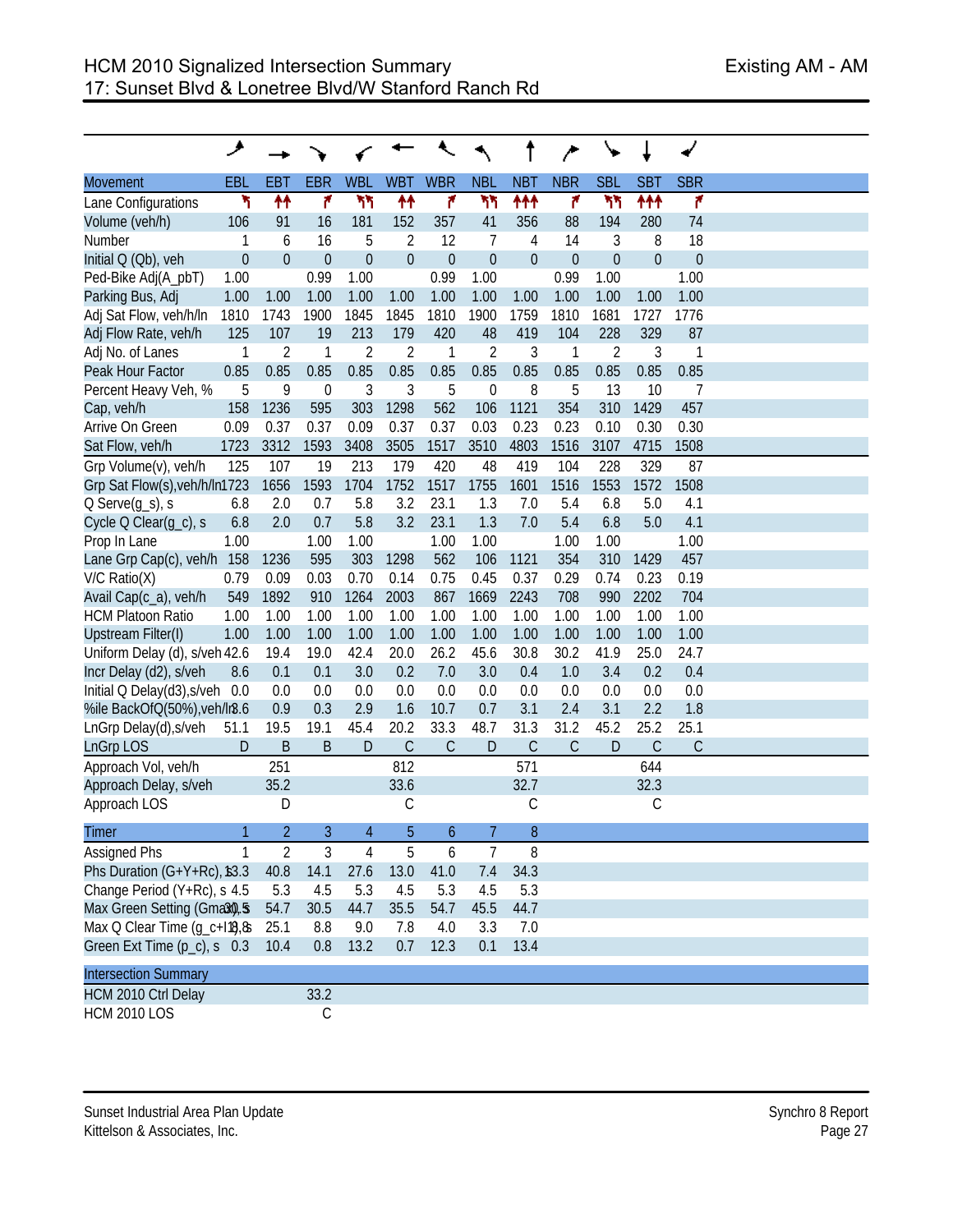|                                | و            |                  |                  |                  |                  |                  |
|--------------------------------|--------------|------------------|------------------|------------------|------------------|------------------|
| <b>Movement</b>                | <b>EBL</b>   | <b>EBT</b>       | <b>WB1</b>       | <b>WBR</b>       | <b>SBL</b>       | <b>SBR</b>       |
| Lane Configurations            | ۲            | ↟                | ٠                | ۴                | ۲                | ۴                |
| Volume (veh/h)                 | 13           | 167              | 130              | 578              | 171              | 154              |
| Number                         | 5            | 2                | 6                | 16               | 7                | 14               |
| Initial Q (Qb), veh            | $\mathbf{0}$ | $\boldsymbol{0}$ | $\boldsymbol{0}$ | $\boldsymbol{0}$ | $\boldsymbol{0}$ | $\boldsymbol{0}$ |
| Ped-Bike Adj(A_pbT)            | 1.00         |                  |                  | 1.00             | 1.00             | 1.00             |
| Parking Bus, Adj               | 1.00         | 1.00             | 1.00             | 1.00             | 1.00             | 1.00             |
| Adj Sat Flow, veh/h/ln         | 1652         | 1792             | 1827             | 1863             | 1863             | 1810             |
| Adj Flow Rate, veh/h           | 17           | 217              | 159              | $\boldsymbol{0}$ | 238              | 214              |
| Adj No. of Lanes               | $\mathbf{1}$ | 1                | 1                | 1                | $\mathbf{1}$     | 1                |
| Peak Hour Factor               | 0.77         | 0.77             | 0.82             | 0.82             | 0.72             | 0.72             |
| Percent Heavy Veh, %           | 15           | 6                | 4                | $\overline{2}$   | $\overline{2}$   | 5                |
| Cap, veh/h                     | 113          | 865              | 456              | 396              | 409              | 355              |
| Arrive On Green                | 0.07         | 0.48             | 0.25             | 0.00             | 0.23             | 0.23             |
| Sat Flow, veh/h                | 1573         | 1792             | 1827             | 1583             | 1774             | 1538             |
| Grp Volume(v), veh/h           | 17           | 217              | 159              | $\mathbf 0$      | 238              | 214              |
| Grp Sat Flow(s), veh/h/ln1573  |              | 1792             | 1827             | 1583             | 1774             | 1538             |
| $Q$ Serve $(g_s)$ , s          | 0.3          | 2.0              | 2.0              | 0.0              | 3.3              | 3.5              |
| Cycle Q Clear(g_c), s          | 0.3          | 2.0              | 2.0              | 0.0              | 3.3              | 3.5              |
| Prop In Lane                   | 1.00         |                  |                  | 1.00             | 1.00             | 1.00             |
| Lane Grp Cap(c), veh/h 113     |              | 865              | 456              | 396              | 409              | 355              |
| $V/C$ Ratio $(X)$              | 0.15         | 0.25             | 0.35             | 0.00             | 0.58             | 0.60             |
| Avail Cap(c_a), veh/h          | 1071         | 2652             | 2703             | 2342             | 2548             | 2209             |
| <b>HCM Platoon Ratio</b>       | 1.00         | 1.00             | 1.00             | 1.00             | 1.00             | 1.00             |
| Upstream Filter(I)             | 1.00         | 1.00             | 1.00             | 0.00             | 1.00             | 1.00             |
| Uniform Delay (d), s/veh 12.2  |              | 4.3              | 8.6              | 0.0              | 9.5              | 9.6              |
|                                | 0.2          | 0.1              | 0.2              |                  | 0.5              | 0.6              |
| Incr Delay (d2), s/veh         |              |                  |                  | 0.0              |                  | 0.0              |
| Initial Q Delay(d3), s/veh 0.0 |              | 0.0              | 0.0              | 0.0              | 0.0              |                  |
| %ile BackOfQ(50%), veh/lr0.1   |              | 1.0              | 1.0              | 0.0              | 1.6              | 2.9              |
| LnGrp Delay(d), s/veh          | 12.4         | 4.3              | 8.8              | 0.0              | 10.0             | 10.2             |
| <b>LnGrp LOS</b>               | B            | $\overline{A}$   | Α                |                  | Β                | B                |
| Approach Vol, veh/h            |              | 234              | 159              |                  | 452              |                  |
| Approach Delay, s/veh          |              | 4.9              | 8.8              |                  | 10.1             |                  |
| Approach LOS                   |              | Α                | А                |                  | Β                |                  |
| Timer                          | 1            | $\overline{2}$   | 3                | 4                | 5                | 6                |
| Assigned Phs                   |              | $\overline{2}$   |                  | 4                | 5                | 6                |
| Phs Duration (G+Y+Rc), s       |              | 17.5             |                  | 10.4             | 6.5              | 11.0             |
| Change Period (Y+Rc), s        |              | 5.3              |                  | 4.1              | 3.5              | 5.3              |
| Max Green Setting (Gmax), s    |              | 40.0             |                  | 40.0             | 20.0             | 40.0             |
| Max Q Clear Time (g_c+l1), s   |              | 4.0              |                  | 5.5              | 2.3              | 4.0              |
| Green Ext Time (p_c), s        |              | 0.7              |                  | 1.1              | 0.0              | 0.7              |
|                                |              |                  |                  |                  |                  |                  |
| <b>Intersection Summary</b>    |              |                  |                  |                  |                  |                  |
| HCM 2010 Ctrl Delay            |              |                  | 8.4              |                  |                  |                  |
| <b>HCM 2010 LOS</b>            |              |                  | Α                |                  |                  |                  |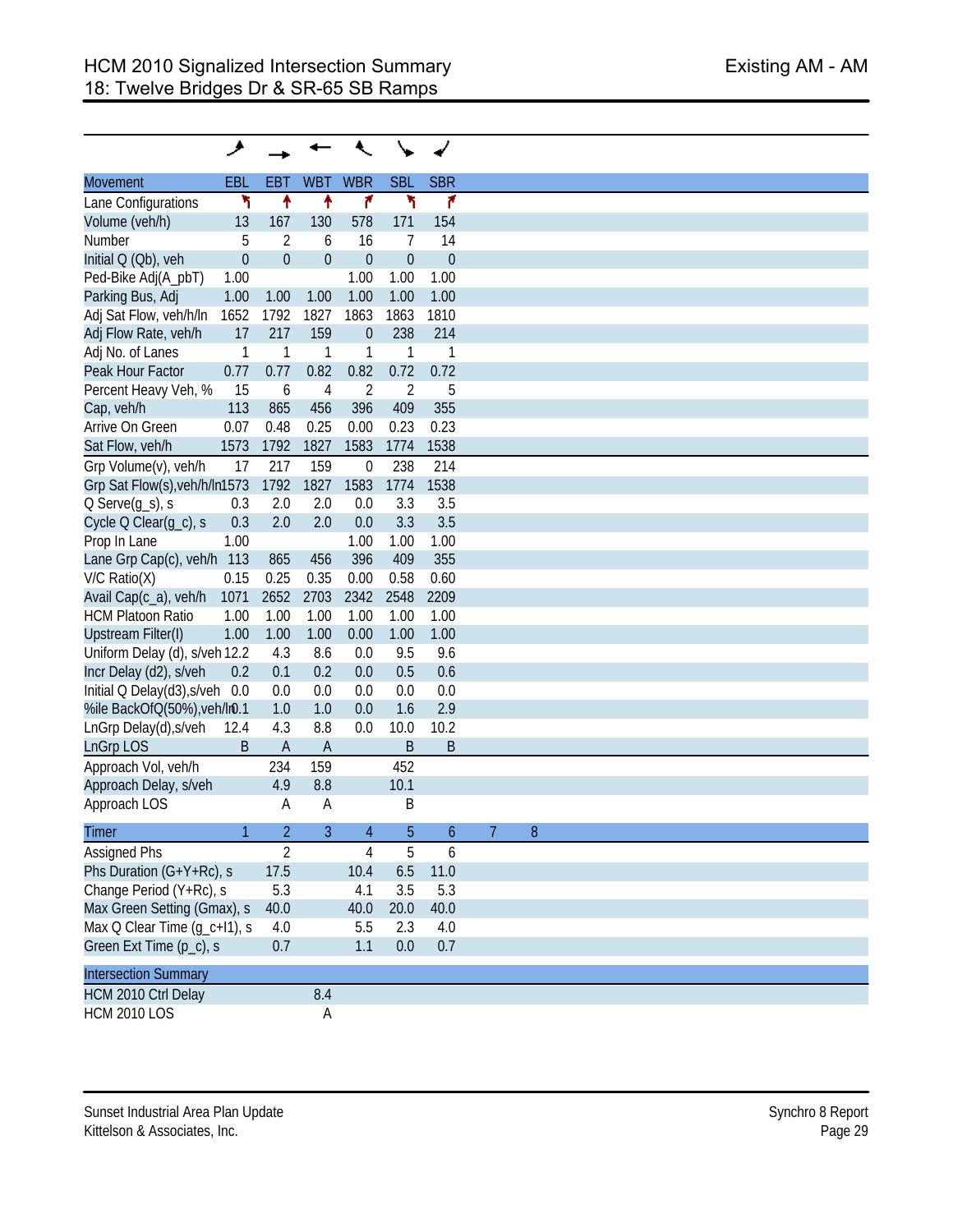| ۸                                                          |                |                  |                          |                |                  |             |                |                  |                  |            |                  |  |
|------------------------------------------------------------|----------------|------------------|--------------------------|----------------|------------------|-------------|----------------|------------------|------------------|------------|------------------|--|
| <b>Movement</b><br>EBL                                     | <b>EBT</b>     | <b>EBR</b>       | <b>WBL</b>               | <b>WBT</b>     | <b>WBR</b>       | <b>NBL</b>  | <b>NBT</b>     | <b>NBR</b>       | <b>SBL</b>       | <b>SBT</b> | <b>SBR</b>       |  |
| ۲<br>Lane Configurations                                   | 林              |                  |                          | ₩              | ۴                | ۲           | Ъ              | ۴                |                  |            |                  |  |
| 89<br>Volume (veh/h)                                       | 249            | $\boldsymbol{0}$ | $\boldsymbol{0}$         | 686            | 142              | 22          | $\overline{5}$ | 242              | $\boldsymbol{0}$ | $\theta$   | $\boldsymbol{0}$ |  |
| 5<br>Number                                                | $\overline{2}$ | 12               | 1                        | 6              | 16               | 3           | 8              | 18               |                  |            |                  |  |
| $\mathbf{0}$<br>Initial Q (Qb), veh                        | $\mathbf{0}$   | $\theta$         | $\theta$                 | $\mathbf 0$    | $\mathbf 0$      | $\mathbf 0$ | $\mathbf 0$    | $\boldsymbol{0}$ |                  |            |                  |  |
| Ped-Bike Adj(A_pbT)<br>1.00                                |                | 1.00             | 1.00                     |                | 1.00             | 1.00        |                | 1.00             |                  |            |                  |  |
| 1.00<br>Parking Bus, Adj                                   | 1.00           | 1.00             | 1.00                     | 1.00           | 1.00             | 1.00        | 1.00           | 1.00             |                  |            |                  |  |
| Adj Sat Flow, veh/h/ln<br>1712                             | 1845           | 0                | 0                        | 1863           | 1863             | 1667        | 1815           | 1827             |                  |            |                  |  |
| 116<br>Adj Flow Rate, veh/h                                | 323            | $\boldsymbol{0}$ | $\boldsymbol{0}$         | 780            | $\boldsymbol{0}$ | 29          | $\overline{1}$ | $\boldsymbol{0}$ |                  |            |                  |  |
| Adj No. of Lanes<br>1                                      | 2              | 0                | $\boldsymbol{0}$         | 2              | 1                | 1           | 1              | 1                |                  |            |                  |  |
| Peak Hour Factor<br>0.77                                   | 0.77           | 0.77             | 0.88                     | 0.88           | 0.88             | 0.76        | 0.76           | 0.76             |                  |            |                  |  |
| 11<br>Percent Heavy Veh, %                                 | $\sqrt{3}$     | $\boldsymbol{0}$ | 0                        | 2              | 2                | 14          | 20             | 4                |                  |            |                  |  |
| Cap, veh/h<br>181                                          | 2372           | $\theta$         | $\boldsymbol{0}$         | 1419           | 559              | 47          | 54             | 46               |                  |            |                  |  |
| Arrive On Green<br>0.11                                    | 0.68           | 0.00             | 0.00                     | 0.40           | 0.00             | 0.03        | 0.03           | 0.00             |                  |            |                  |  |
| 1630<br>Sat Flow, veh/h                                    | 3597           | $\theta$         | $\boldsymbol{0}$         | 3632           | 1583             | 1587        | 1815           | 1553             |                  |            |                  |  |
| Grp Volume(v), veh/h<br>116                                | 323            | $\mathbf 0$      | $\mathbf 0$              | 780            | $\mathbf 0$      | 29          | $\overline{7}$ | $\mathbf 0$      |                  |            |                  |  |
| Grp Sat Flow(s), veh/h/ln1630                              | 1752           | $\boldsymbol{0}$ | $\boldsymbol{0}$         | 1770           | 1583             | 1587        | 1815           | 1553             |                  |            |                  |  |
| $Q$ Serve $(q_s)$ , s<br>1.9                               | 0.9            | 0.0              | 0.0                      | 4.6            | 0.0              | 0.5         | 0.1            | 0.0              |                  |            |                  |  |
| Cycle Q Clear(g_c), s<br>1.9                               | 0.9            | 0.0              | 0.0                      | 4.6            | 0.0              | 0.5         | 0.1            | 0.0              |                  |            |                  |  |
| 1.00<br>Prop In Lane                                       |                | 0.00<br>$\theta$ | 0.00<br>$\boldsymbol{0}$ | 1419           | 1.00<br>559      | 1.00<br>47  | 54             | 1.00<br>46       |                  |            |                  |  |
| Lane Grp Cap(c), veh/h<br>181<br>$V/C$ Ratio $(X)$<br>0.64 | 2372<br>0.14   | 0.00             | 0.00                     | 0.55           | 0.00             | 0.61        | 0.13           | 0.00             |                  |            |                  |  |
| Avail Cap(c_a), veh/h<br>1135                              | 5306           | $\boldsymbol{0}$ | $\boldsymbol{0}$         | 5358           | 2322             | 2333        | 2668           | 2283             |                  |            |                  |  |
| <b>HCM Platoon Ratio</b><br>1.00                           | 1.00           | 1.00             | 1.00                     | 1.00           | 1.00             | 1.00        | 1.00           | 1.00             |                  |            |                  |  |
| Upstream Filter(I)<br>1.00                                 | 1.00           | 0.00             | 0.00                     | 1.00           | 0.00             | 1.00        | 1.00           | 0.00             |                  |            |                  |  |
| Uniform Delay (d), s/veh 11.6                              | 1.6            | 0.0              | 0.0                      | 6.3            | 0.0              | 13.1        | 12.9           | 0.0              |                  |            |                  |  |
| Incr Delay (d2), s/veh<br>1.4                              | 0.0            | 0.0              | 0.0                      | 0.1            | 0.0              | 4.6         | 0.4            | 0.0              |                  |            |                  |  |
| Initial Q Delay(d3), s/veh<br>0.0                          | 0.0            | 0.0              | 0.0                      | 0.0            | 0.0              | 0.0         | 0.0            | 0.0              |                  |            |                  |  |
| %ile BackOfQ(50%), veh/lr0.9                               | 0.4            | 0.0              | 0.0                      | 2.2            | 0.0              | 0.3         | 0.1            | 0.0              |                  |            |                  |  |
| LnGrp Delay(d), s/veh<br>13.0                              | 1.6            | 0.0              | 0.0                      | 6.4            | 0.0              | 17.7        | 13.3           | 0.0              |                  |            |                  |  |
| B<br><b>LnGrp LOS</b>                                      | $\overline{A}$ |                  |                          | A              |                  | B           | B              |                  |                  |            |                  |  |
| Approach Vol, veh/h                                        | 439            |                  |                          | 780            |                  |             | 36             |                  |                  |            |                  |  |
| Approach Delay, s/veh                                      | 4.6            |                  |                          | 6.4            |                  |             | 16.9           |                  |                  |            |                  |  |
| Approach LOS                                               | A              |                  |                          | A              |                  |             | B              |                  |                  |            |                  |  |
| <b>Timer</b><br>1                                          | $\overline{2}$ | 3                | 4                        | $\overline{5}$ | 6                | 7           | 8              |                  |                  |            |                  |  |
| Assigned Phs                                               | $\overline{2}$ |                  |                          | 5              | 6                |             | 8              |                  |                  |            |                  |  |
| Phs Duration (G+Y+Rc), s                                   | 22.5           |                  |                          | 7.5            | 14.9             |             | 4.8            |                  |                  |            |                  |  |
| Change Period (Y+Rc), s                                    | 5.3            |                  |                          | 3.5            | 5.3              |             | 4.1            |                  |                  |            |                  |  |
| Max Green Setting (Gmax), s                                | 40.0           |                  |                          | 20.0           | 40.0             |             | 40.0           |                  |                  |            |                  |  |
| Max Q Clear Time (q_c+l1), s                               | 2.9            |                  |                          | 3.9            | 6.6              |             | 2.5            |                  |                  |            |                  |  |
| Green Ext Time (p_c), s                                    | 3.0            |                  |                          | 0.2            | 3.0              |             | 0.1            |                  |                  |            |                  |  |
| <b>Intersection Summary</b>                                |                |                  |                          |                |                  |             |                |                  |                  |            |                  |  |
| HCM 2010 Ctrl Delay                                        |                | 6.1              |                          |                |                  |             |                |                  |                  |            |                  |  |
| <b>HCM 2010 LOS</b>                                        |                | A                |                          |                |                  |             |                |                  |                  |            |                  |  |
| <b>Notes</b>                                               |                |                  |                          |                |                  |             |                |                  |                  |            |                  |  |

User approved volume balancing among the lanes for turning movement.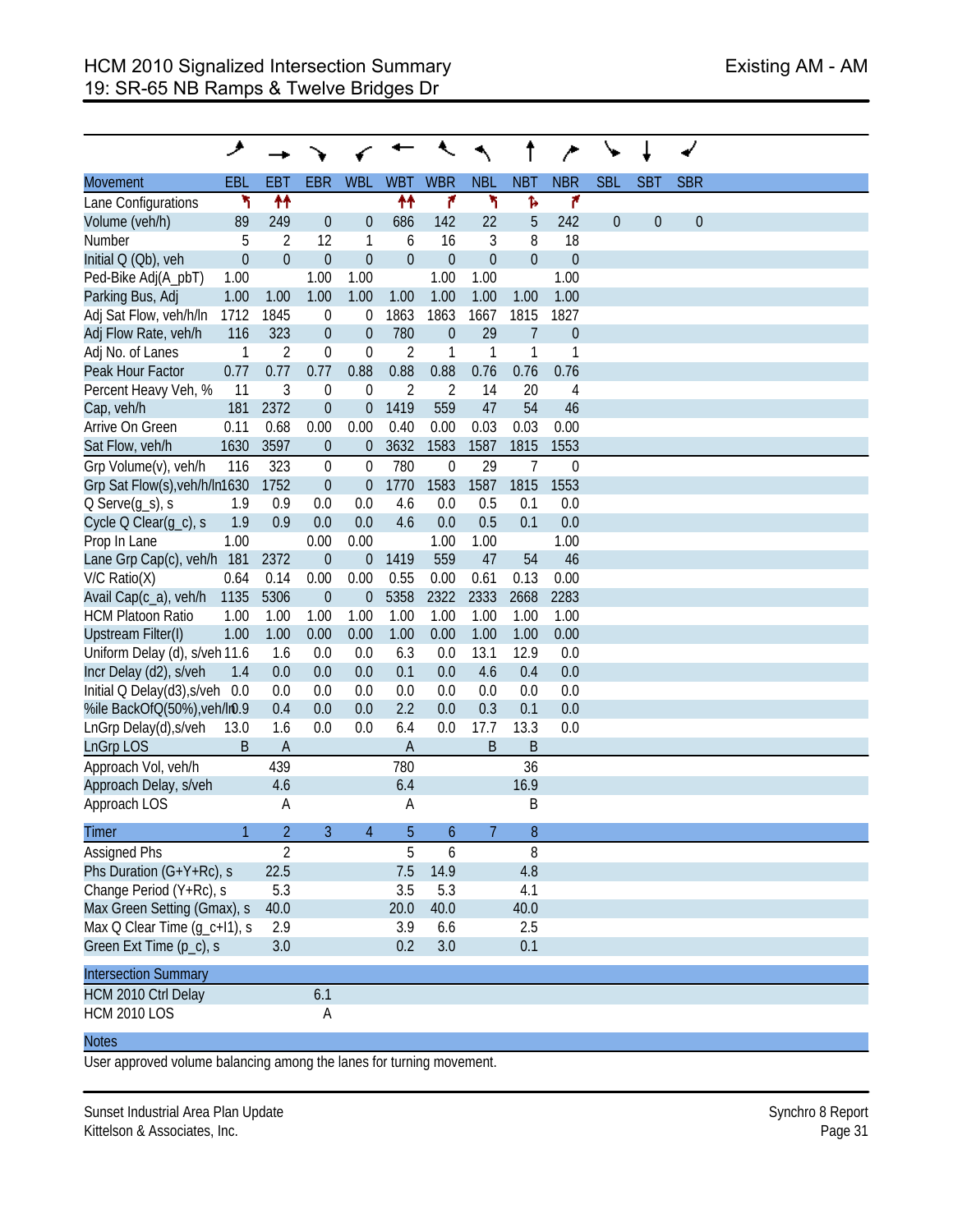|                              | ۸                |                  |                  | ✔                |                  |                  |                  | t                | م                |                  | ↓                |                  |
|------------------------------|------------------|------------------|------------------|------------------|------------------|------------------|------------------|------------------|------------------|------------------|------------------|------------------|
| <b>Movement</b>              | EBL              | <b>EBT</b>       | <b>EBR</b>       | <b>WBL</b>       | <b>WBT</b>       | <b>WBR</b>       | <b>NBL</b>       | <b>NBT</b>       | <b>NBR</b>       | <b>SBL</b>       | <b>SBT</b>       | <b>SBR</b>       |
| Lane Configurations          |                  | 111              | ۴                |                  | 111              | 7                |                  |                  |                  | ۲                | ф,               | ۴                |
| Volume (veh/h)               | $\boldsymbol{0}$ | 169              | 320              | $\mathbf 0$      | 747              | 389              | $\boldsymbol{0}$ | $\boldsymbol{0}$ | $\boldsymbol{0}$ | 274              | $\boldsymbol{0}$ | 98               |
| Number                       | 5                | $\overline{2}$   | 12               | 1                | 6                | 16               |                  |                  |                  | 7                | 4                | 14               |
| Initial Q (Qb), veh          | $\boldsymbol{0}$ | $\boldsymbol{0}$ | $\boldsymbol{0}$ | $\overline{0}$   | $\boldsymbol{0}$ | $\mathbf{0}$     |                  |                  |                  | $\boldsymbol{0}$ | $\boldsymbol{0}$ | $\boldsymbol{0}$ |
| Ped-Bike Adj(A_pbT)          | 1.00             |                  | 1.00             | 1.00             |                  | 1.00             |                  |                  |                  | 1.00             |                  | 1.00             |
| Parking Bus, Adj             | 1.00             | 1.00             | 1.00             | 1.00             | 1.00             | 1.00             |                  |                  |                  | 1.00             | 1.00             | 1.00             |
| Adj Sat Flow, veh/h/ln       | $\mathbf 0$      | 1776             | 1696             | 0                | 1792             | 1845             |                  |                  |                  | 1863             | 1863             | 1863             |
| Adj Flow Rate, veh/h         | $\boldsymbol{0}$ | 194              | 368              | $\boldsymbol{0}$ | 859              | $\boldsymbol{0}$ |                  |                  |                  | 371              | $\boldsymbol{0}$ | 80               |
| Adj No. of Lanes             | $\boldsymbol{0}$ | 3                | 1                | $\mathbf 0$      | 3                | 1                |                  |                  |                  | $\overline{2}$   | $\boldsymbol{0}$ | 1                |
| Peak Hour Factor             | 0.87             | 0.87             | 0.87             | 0.87             | 0.87             | 0.87             |                  |                  |                  | 0.82             | 0.82             | 0.82             |
| Percent Heavy Veh, %         | $\mathbf 0$      | 7                | 12               | $\theta$         | 6                | 3                |                  |                  |                  | $\overline{2}$   | $\overline{2}$   | $\overline{2}$   |
| Cap, veh/h                   | $\boldsymbol{0}$ | 1680             | 500              | 0                | 1696             | 544              |                  |                  |                  | 1151             | $\boldsymbol{0}$ | 514              |
| Arrive On Green              | 0.00             | 0.35             | 0.35             | 0.00             | 0.35             | 0.00             |                  |                  |                  | 0.32             | 0.00             | 0.32             |
| Sat Flow, veh/h              | $\boldsymbol{0}$ | 5007             | 1442             | 0                | 5055             | 1568             |                  |                  |                  | 3548             | $\theta$         | 1583             |
| Grp Volume(v), veh/h         | $\boldsymbol{0}$ | 194              | 368              | $\boldsymbol{0}$ | 859              | $\boldsymbol{0}$ |                  |                  |                  | 371              | $\boldsymbol{0}$ | 80               |
| Grp Sat Flow(s), veh/h/ln    | $\boldsymbol{0}$ | 1616             | 1442             |                  | 1631             | 1568             |                  |                  |                  | 1774             | $\mathbf 0$      | 1583             |
|                              |                  |                  | 6.7              | $\boldsymbol{0}$ | 4.2              | 0.0              |                  |                  |                  | 2.4              | 0.0              | 1.1              |
| $Q$ Serve $(g_s)$ , s        | 0.0              | 0.8              |                  | 0.0              | 4.2              |                  |                  |                  |                  | 2.4              |                  | 1.1              |
| Cycle Q Clear(g_c), s        | 0.0              | 0.8              | 6.7              | 0.0              |                  | 0.0              |                  |                  |                  |                  | 0.0              |                  |
| Prop In Lane                 | 0.00             |                  | 1.00             | 0.00             |                  | 1.00             |                  |                  |                  | 1.00             |                  | 1.00             |
| Lane Grp Cap(c), veh/h       | $\boldsymbol{0}$ | 1680             | 500              | $\boldsymbol{0}$ | 1696             | 544              |                  |                  |                  | 1151             | $\boldsymbol{0}$ | 514              |
| $V/C$ Ratio $(X)$            | 0.00             | 0.12             | 0.74             | 0.00             | 0.51             | 0.00             |                  |                  |                  | 0.32             | 0.00             | 0.16             |
| Avail Cap(c_a), veh/h        | $\boldsymbol{0}$ | 7246             | 2155             | $\boldsymbol{0}$ | 7314             | 2344             |                  |                  |                  | 3536             | $\theta$         | 1578             |
| <b>HCM Platoon Ratio</b>     | 1.00             | 1.00             | 1.00             | 1.00             | 1.00             | 1.00             |                  |                  |                  | 1.00             | 1.00             | 1.00             |
| Upstream Filter(I)           | 0.00             | 1.00             | 1.00             | 0.00             | 1.00             | 0.00             |                  |                  |                  | 1.00             | 0.00             | 1.00             |
| Uniform Delay (d), s/veh 0.0 |                  | 6.7              | 8.6              | 0.0              | 7.8              | 0.0              |                  |                  |                  | 7.7              | 0.0              | 7.2              |
| Incr Delay (d2), s/veh       | 0.0              | 0.0              | 0.8              | 0.0              | 0.1              | 0.0              |                  |                  |                  | 0.1              | 0.0              | 0.1              |
| Initial Q Delay(d3), s/veh   | 0.0              | 0.0              | 0.0              | 0.0              | 0.0              | 0.0              |                  |                  |                  | 0.0              | 0.0              | 0.0              |
| %ile BackOfQ(50%), veh/lr0.0 |                  | 0.4              | 2.8              | 0.0              | 1.8              | 0.0              |                  |                  |                  | 1.1              | 0.0              | 0.5              |
| LnGrp Delay(d), s/veh        | 0.0              | 6.7              | 9.4              | 0.0              | 7.9              | 0.0              |                  |                  |                  | 7.7              | 0.0              | 7.3              |
| <b>LnGrp LOS</b>             |                  | $\mathsf{A}$     | $\mathsf{A}$     |                  | $\overline{A}$   |                  |                  |                  |                  | $\overline{A}$   |                  | $\overline{A}$   |
| Approach Vol, veh/h          |                  | 562              |                  |                  | 859              |                  |                  |                  |                  |                  | 451              |                  |
| Approach Delay, s/veh        |                  | 8.5              |                  |                  | 7.9              |                  |                  |                  |                  |                  | 7.7              |                  |
| Approach LOS                 |                  | Α                |                  |                  | A                |                  |                  |                  |                  |                  | Α                |                  |
| Timer                        |                  |                  | 3                | 4                | 5                | 6                |                  | 8                |                  |                  |                  |                  |
| Assigned Phs                 |                  | 2                |                  | 4                |                  | 6                |                  |                  |                  |                  |                  |                  |
| Phs Duration (G+Y+Rc), s     |                  | 15.7             |                  | 14.4             |                  | 15.7             |                  |                  |                  |                  |                  |                  |
| Change Period (Y+Rc), s      |                  | 5.3              |                  | 4.6              |                  | 5.3              |                  |                  |                  |                  |                  |                  |
| Max Green Setting (Gmax), s  |                  | 45.0             |                  | 30.0             |                  | 45.0             |                  |                  |                  |                  |                  |                  |
| Max Q Clear Time (g_c+l1), s |                  | 8.7              |                  | 4.4              |                  | 6.2              |                  |                  |                  |                  |                  |                  |
| Green Ext Time (p_c), s      |                  | 1.7              |                  | 0.3              |                  | 1.7              |                  |                  |                  |                  |                  |                  |
| <b>Intersection Summary</b>  |                  |                  |                  |                  |                  |                  |                  |                  |                  |                  |                  |                  |
| HCM 2010 Ctrl Delay          |                  |                  | 8.0              |                  |                  |                  |                  |                  |                  |                  |                  |                  |
| <b>HCM 2010 LOS</b>          |                  |                  | Α                |                  |                  |                  |                  |                  |                  |                  |                  |                  |
|                              |                  |                  |                  |                  |                  |                  |                  |                  |                  |                  |                  |                  |

**Notes** 

User approved volume balancing among the lanes for turning movement.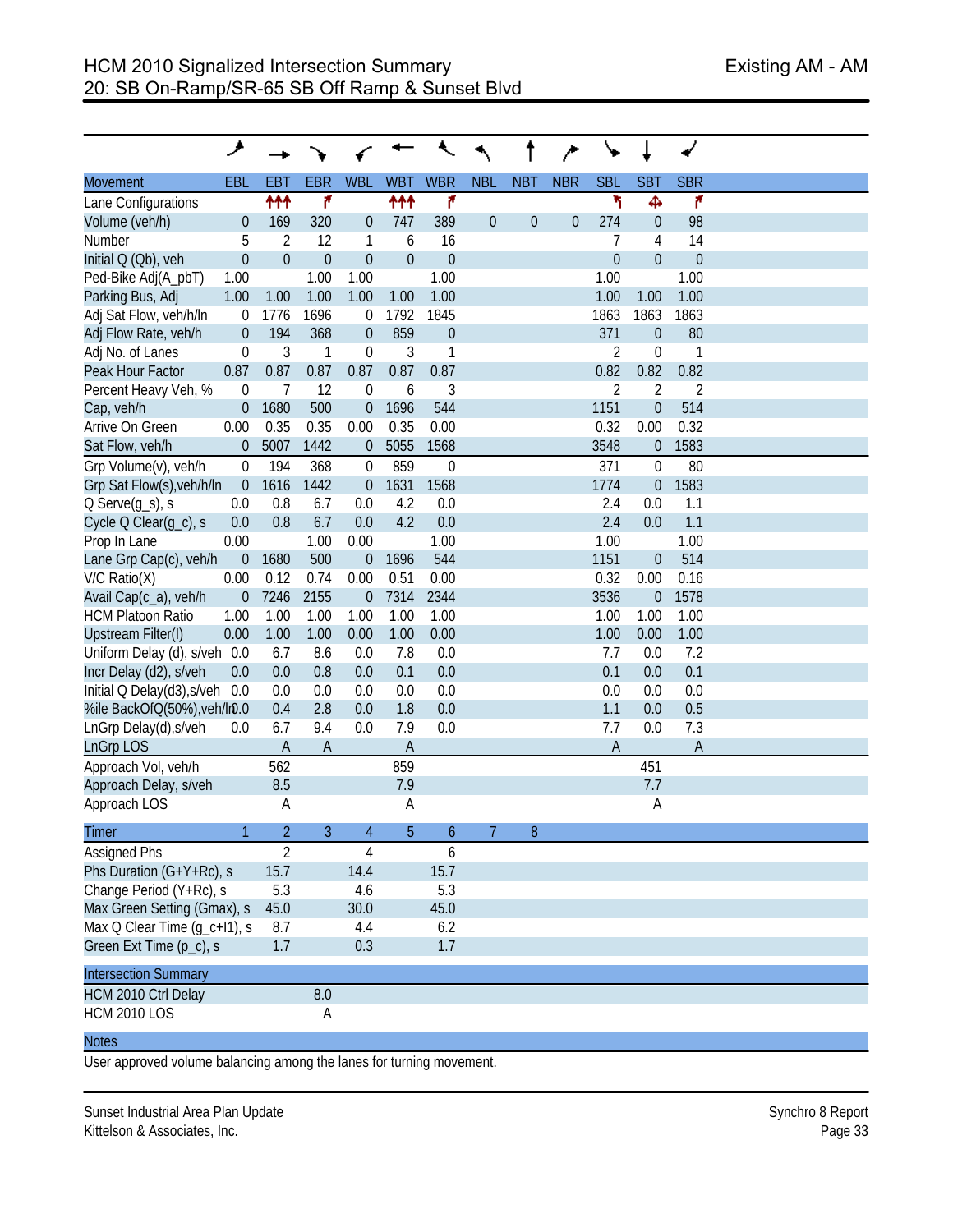|                                                                    | هر               |                |              |                  |                  |                  |                | t                | م              |                  |                  | ✔                |  |
|--------------------------------------------------------------------|------------------|----------------|--------------|------------------|------------------|------------------|----------------|------------------|----------------|------------------|------------------|------------------|--|
| <b>Movement</b>                                                    | EBL              | <b>EBT</b>     | <b>EBR</b>   | <b>WBL</b>       | <b>WBT</b>       | <b>WBR</b>       | <b>NBL</b>     | <b>NBT</b>       | <b>NBR</b>     | <b>SBL</b>       | <b>SBT</b>       | <b>SBR</b>       |  |
| Lane Configurations                                                |                  | 111            | ۴            |                  | ተተ               | ۴                | ۲              | 4                | M              |                  |                  |                  |  |
| Volume (veh/h)                                                     | $\boldsymbol{0}$ | 406            | 37           | $\boldsymbol{0}$ | 590              | 203              | 546            | $\boldsymbol{0}$ | 639            | $\boldsymbol{0}$ | $\boldsymbol{0}$ | $\boldsymbol{0}$ |  |
| Number                                                             | 5                | 2              | 12           | 1                | 6                | 16               | 3              | 8                | 18             |                  |                  |                  |  |
| Initial Q (Qb), veh                                                | $\overline{0}$   | $\theta$       | $\theta$     | $\mathbf 0$      | $\boldsymbol{0}$ | $\boldsymbol{0}$ | $\theta$       | $\mathbf 0$      | $\theta$       |                  |                  |                  |  |
| Ped-Bike Adj(A_pbT)                                                | 1.00             |                | 1.00         | 1.00             |                  | 1.00             | 1.00           |                  | 1.00           |                  |                  |                  |  |
| Parking Bus, Adj                                                   | 1.00             | 1.00           | 1.00         | 1.00             | 1.00             | 1.00             | 1.00           | 1.00             | 1.00           |                  |                  |                  |  |
| Adj Sat Flow, veh/h/ln                                             | 0                | 1863           | 1557         | 0                | 1845             | 1863             | 1792           | 1792             | 1863           |                  |                  |                  |  |
| Adj Flow Rate, veh/h                                               | $\boldsymbol{0}$ | 495            | $\pmb{0}$    | $\boldsymbol{0}$ | 756              | 260              | 628            | $\boldsymbol{0}$ | 734            |                  |                  |                  |  |
| Adj No. of Lanes                                                   | $\boldsymbol{0}$ | 3              | $\mathbf{1}$ | $\boldsymbol{0}$ | 3                | 1                | 2              | 0                | 2              |                  |                  |                  |  |
| Peak Hour Factor                                                   | 0.82             | 0.82           | 0.82         | 0.78             | 0.78             | 0.78             | 0.87           | 0.87             | 0.87           |                  |                  |                  |  |
| Percent Heavy Veh, %                                               | 0                | $\overline{2}$ | 22           | 0                | 3                | $\overline{2}$   | 6              | $\overline{2}$   | $\overline{2}$ |                  |                  |                  |  |
| Cap, veh/h                                                         | $\boldsymbol{0}$ | 1545           | 402          | $\boldsymbol{0}$ | 1530             | 481              | 1155           | $\boldsymbol{0}$ | 1071           |                  |                  |                  |  |
| Arrive On Green                                                    | 0.00             | 0.30           | 0.00         | 0.00             | 0.30             | 0.30             | 0.34           | 0.00             | 0.34           |                  |                  |                  |  |
| Sat Flow, veh/h                                                    | 0                | 5253           | 1324         | $\boldsymbol{0}$ | 5202             | 1583             | 3414           | 0                | 3167           |                  |                  |                  |  |
| Grp Volume(v), veh/h                                               | $\mathbf 0$      | 495            | $\mathbf 0$  | $\boldsymbol{0}$ | 756              | 260              | 628            | $\boldsymbol{0}$ | 734            |                  |                  |                  |  |
| Grp Sat Flow(s), veh/h/ln                                          | $\boldsymbol{0}$ | 1695           | 1324         | $\boldsymbol{0}$ | 1679             | 1583             | 1707           | 0                | 1583           |                  |                  |                  |  |
| $Q$ Serve $(g_s)$ , s                                              | 0.0              | 2.2            | 0.0          | 0.0              | 3.6              | 4.1              | 4.4            | 0.0              | 5.9            |                  |                  |                  |  |
| Cycle Q Clear(g_c), s                                              | 0.0              | 2.2            | 0.0          | 0.0              | 3.6              | 4.1              | 4.4            | 0.0              | 5.9            |                  |                  |                  |  |
| Prop In Lane                                                       | 0.00             |                | 1.00         | 0.00             |                  | 1.00             | 1.00           |                  | 1.00           |                  |                  |                  |  |
| Lane Grp Cap(c), veh/h                                             | $\boldsymbol{0}$ | 1545           | 402          | $\boldsymbol{0}$ | 1530             | 481              | 1155           | $\boldsymbol{0}$ | 1071           |                  |                  |                  |  |
| $V/C$ Ratio $(X)$                                                  | 0.00             | 0.32           | 0.00         | 0.00             | 0.49             | 0.54             | 0.54           | 0.00             | 0.69           |                  |                  |                  |  |
| Avail Cap(c_a), veh/h                                              | $\boldsymbol{0}$ | 7725           | 2011         | $\boldsymbol{0}$ | 7650             | 2405             | 3458           | 0                | 3207           |                  |                  |                  |  |
| <b>HCM Platoon Ratio</b>                                           | 1.00             | 1.00           | 1.00         | 1.00             | 1.00             | 1.00             | 1.00           | 1.00             | 1.00           |                  |                  |                  |  |
| Upstream Filter(I)                                                 | 0.00             | 1.00           | 0.00         | 0.00             | 1.00             | 1.00             | 1.00           | 0.00             | 1.00           |                  |                  |                  |  |
| Uniform Delay (d), s/veh 0.0                                       |                  | 8.0            | 0.0          | 0.0              | 8.4              | 8.6              | 7.9            | 0.0              | 8.4            |                  |                  |                  |  |
| Incr Delay (d2), s/veh                                             | 0.0              | 0.0            | 0.0          | 0.0              | 0.1              | 0.4              | 0.1            | 0.0              | 0.3            |                  |                  |                  |  |
| Initial Q Delay(d3), s/veh                                         | 0.0              | 0.0            | 0.0          | 0.0              | 0.0              | 0.0              | 0.0            | 0.0              | 0.0            |                  |                  |                  |  |
| %ile BackOfQ(50%), veh/lr0.0                                       |                  | 1.0            | 0.0          | 0.0              | 1.7              | 1.8              | 2.0            | 0.0              | 2.6            |                  |                  |                  |  |
| LnGrp Delay(d), s/veh                                              | 0.0              | 8.0            | 0.0          | 0.0              | 8.5              | 8.9              | 8.1            | 0.0              | 8.7            |                  |                  |                  |  |
| LnGrp LOS                                                          |                  | A              |              |                  | A                | $\overline{A}$   | $\overline{A}$ |                  | A              |                  |                  |                  |  |
| Approach Vol, veh/h                                                |                  | 495            |              |                  | 1016             |                  |                | 1362             |                |                  |                  |                  |  |
| Approach Delay, s/veh                                              |                  | 8.0            |              |                  | 8.6              |                  |                | 8.4              |                |                  |                  |                  |  |
| Approach LOS                                                       |                  | Α              |              |                  | Α                |                  |                | A                |                |                  |                  |                  |  |
| <b>Timer</b>                                                       | $\overline{1}$   | $\overline{2}$ | 3            | 4                | 5                | $\boldsymbol{6}$ | $\overline{7}$ | 8                |                |                  |                  |                  |  |
| Assigned Phs                                                       |                  | 2              |              |                  |                  | 6                |                | 8                |                |                  |                  |                  |  |
| Phs Duration (G+Y+Rc), s                                           |                  | 14.3           |              |                  |                  | 14.3             |                | 15.3             |                |                  |                  |                  |  |
| Change Period (Y+Rc), s                                            |                  | 5.3            |              |                  |                  | 5.3              |                | 5.3              |                |                  |                  |                  |  |
| Max Green Setting (Gmax), s                                        |                  | 45.0           |              |                  |                  | 45.0             |                | 30.0             |                |                  |                  |                  |  |
| Max Q Clear Time (g_c+l1), s                                       |                  | 4.2            |              |                  |                  | 6.1              |                | 7.9              |                |                  |                  |                  |  |
| Green Ext Time (p_c), s                                            |                  | 1.8            |              |                  |                  | 1.8              |                | 2.1              |                |                  |                  |                  |  |
| <b>Intersection Summary</b>                                        |                  |                |              |                  |                  |                  |                |                  |                |                  |                  |                  |  |
| HCM 2010 Ctrl Delay                                                |                  |                | 8.4          |                  |                  |                  |                |                  |                |                  |                  |                  |  |
| <b>HCM 2010 LOS</b>                                                |                  |                | А            |                  |                  |                  |                |                  |                |                  |                  |                  |  |
| <b>Notes</b>                                                       |                  |                |              |                  |                  |                  |                |                  |                |                  |                  |                  |  |
| User approved pedestrian interval to be less than phase max green. |                  |                |              |                  |                  |                  |                |                  |                |                  |                  |                  |  |

User approved volume balancing among the lanes for turning movement.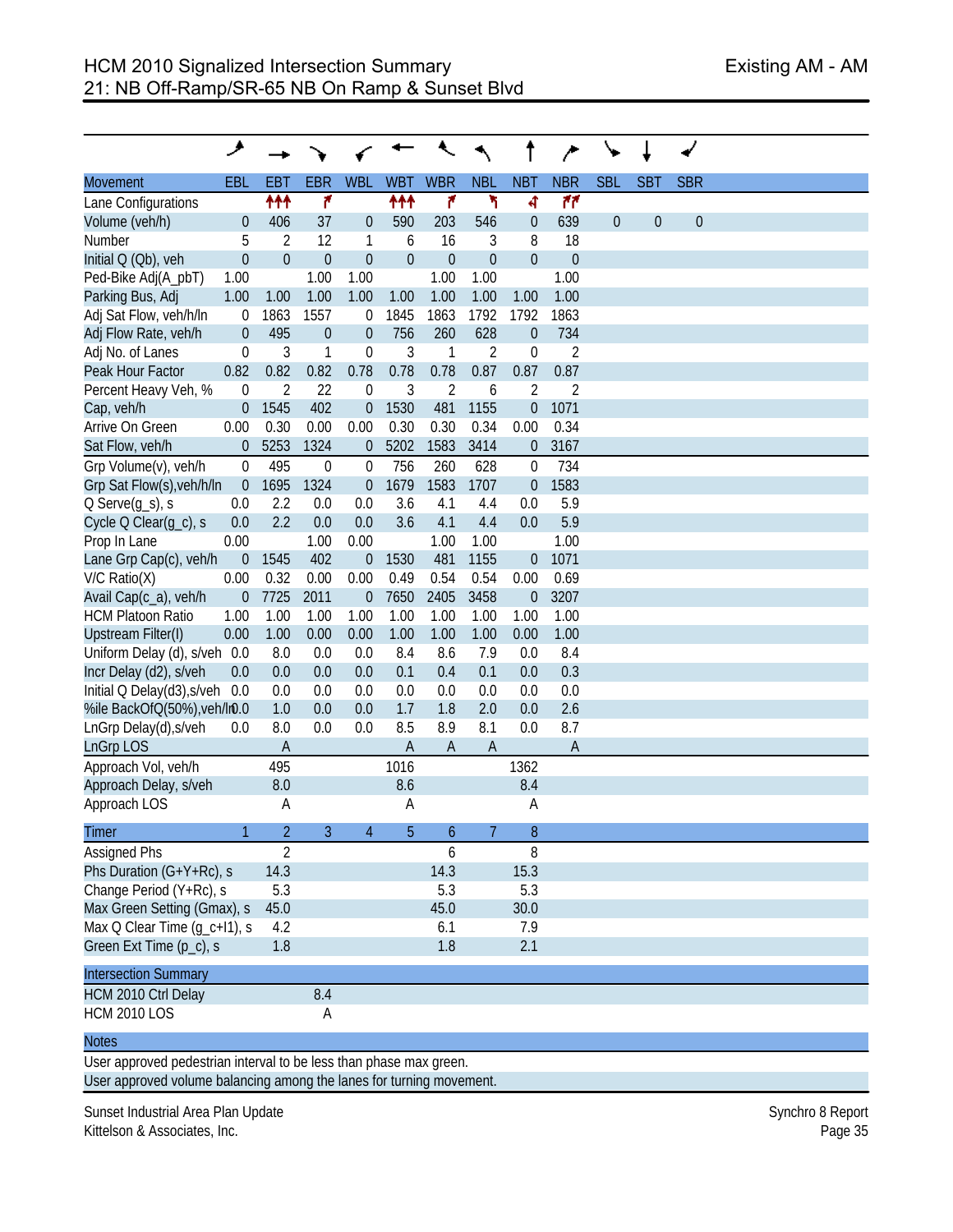| ۸                                |                  |                |                  |                  |                  |                  |                  |                  |                  |                |                |                  |
|----------------------------------|------------------|----------------|------------------|------------------|------------------|------------------|------------------|------------------|------------------|----------------|----------------|------------------|
| <b>EBL</b><br><b>Movement</b>    |                  | <b>EBT</b>     | <b>EBR</b>       | <b>WBL</b>       | <b>WBT</b>       | <b>WBR</b>       | <b>NBL</b>       | <b>NBT</b>       | <b>NBR</b>       | <b>SBL</b>     | <b>SBT</b>     | <b>SBR</b>       |
| Lane Configurations              |                  | tttt           | ۴                | ٦٦               | ₩                | 7                | ۲٢               |                  | ۴                | ۲              | ₩              | ۴                |
| Volume (veh/h)                   | 0                | 1522           | 238              | 165              | 495              | 332              | 157              | $\boldsymbol{0}$ | 285              | 59             | 228            | 258              |
| Number                           | 7                | 4              | 14               | 3                | 8                | 18               | 5                | 2                | 12               | $\mathbf{1}$   | 6              | 16               |
| Initial Q (Qb), veh              | $\mathbf{0}$     | $\theta$       | $\boldsymbol{0}$ | $\boldsymbol{0}$ | $\boldsymbol{0}$ | $\boldsymbol{0}$ | $\boldsymbol{0}$ | $\theta$         | $\boldsymbol{0}$ | $\mathbf 0$    | $\mathbf{0}$   | $\mathbf{0}$     |
| Ped-Bike Adj(A_pbT)<br>1.00      |                  |                | 1.00             | 1.00             |                  | 1.00             | 1.00             |                  | 1.00             | 1.00           |                | 1.00             |
| Parking Bus, Adj<br>1.00         |                  | 1.00           | 1.00             | 1.00             | 1.00             | 1.00             | 1.00             | 1.00             | 1.00             | 1.00           | 1.00           | 1.00             |
| Adj Sat Flow, veh/h/ln           | $\boldsymbol{0}$ | 1863           | 1863             | 1863             | 1863             | 1863             | 1863             | 0                | 1863             | 1863           | 1863           | 1863             |
| Adj Flow Rate, veh/h             | $\boldsymbol{0}$ | 1691           | 264              | 183              | 550              | $\mathbf 0$      | 174              | $\theta$         | 317              | 66             | 253            | $\boldsymbol{0}$ |
| Adj No. of Lanes                 | $\boldsymbol{0}$ | 4              | $\mathbf{1}$     | $\overline{2}$   | $\overline{2}$   | 1                | $\overline{2}$   | $\boldsymbol{0}$ | 1                | $\mathbf{1}$   | $\overline{2}$ | $\mathbf{1}$     |
| Peak Hour Factor<br>0.90         |                  | 0.90           | 0.90             | 0.90             | 0.90             | 0.90             | 0.90             | 0.90             | 0.90             | 0.90           | 0.90           | 0.90             |
| Percent Heavy Veh, %             | $\boldsymbol{0}$ | $\overline{2}$ | 2                | 2                | $\overline{2}$   | $\overline{2}$   | 2                | 0                | $\overline{2}$   | $\overline{2}$ | $\overline{2}$ | $\overline{2}$   |
| Cap, veh/h                       | $\boldsymbol{0}$ | 2859           | 706              | 300              | 1947             | 871              | $\boldsymbol{0}$ | $\boldsymbol{0}$ | $\boldsymbol{0}$ | 202            | 402            | 180              |
| Arrive On Green<br>0.00          |                  | 0.45           | 0.45             | 0.09             | 0.55             | 0.00             | 0.02             | 0.00             | 0.02             | 0.11           | 0.11           | 0.00             |
| Sat Flow, veh/h                  | $\theta$         | 6669           | 1583             | 3442             | 3539             | 1583             |                  | $\mathbf 0$      |                  | 1774           | 3539           | 1583             |
| Grp Volume(v), veh/h             | $\mathbf 0$      | 1691           | 264              | 183              | 550              | $\boldsymbol{0}$ |                  | 0.0              |                  | 66             | 253            | $\mathbf 0$      |
| Grp Sat Flow(s), veh/h/ln        | $\theta$         | 1602           | 1583             | 1721             | 1770             | 1583             |                  |                  |                  | 1774           | 1770           | 1583             |
| $Q$ Serve $(g_s)$ , s            | 0.0              | 23.8           | 13.3             | 6.2              | 9.9              | 0.0              |                  |                  |                  | 4.1            | 8.2            | 0.0              |
| Cycle Q Clear(g_c), s            | 0.0              | 23.8           | 13.3             | 6.2              | 9.9              | 0.0              |                  |                  |                  | 4.1            | 8.2            | 0.0              |
| Prop In Lane<br>0.00             |                  |                | 1.00             | 1.00             |                  | 1.00             |                  |                  |                  | 1.00           |                | 1.00             |
| Lane Grp Cap(c), veh/h           | $\boldsymbol{0}$ | 2859           | 706              | 300              | 1947             | 871              |                  |                  |                  | 202            | 402            | 180              |
| $V/C$ Ratio $(X)$<br>0.00        |                  | 0.59           | 0.37             | 0.61             | 0.28             | 0.00             |                  |                  |                  | 0.33           | 0.63           | 0.00             |
| Avail Cap(c_a), veh/h            | $\boldsymbol{0}$ | 2859           | 706              | 660              | 1947             | 871              |                  |                  |                  | 310            | 619            | 277              |
| <b>HCM Platoon Ratio</b><br>1.00 |                  | 1.00           | 1.00             | 1.00             | 1.00             | 1.00             |                  |                  |                  | 1.00           | 1.00           | 1.00             |
| Upstream Filter(I)<br>0.00       |                  | 1.00           | 1.00             | 1.00             | 1.00             | 0.00             |                  |                  |                  | 1.00           | 1.00           | 0.00             |
| Uniform Delay (d), s/veh 0.0     |                  | 25.0           | 22.1             | 52.8             | 14.4             | 0.0              |                  |                  |                  | 49.0           | 50.8           | 0.0              |
| Incr Delay (d2), s/veh           | 0.0              | 0.5            | 0.6              | 0.8              | 0.4              | 0.0              |                  |                  |                  | 1.7            | 3.0            | 0.0              |
| Initial Q Delay(d3), s/veh 0.0   |                  | 0.0            | 0.0              | 0.0              | 0.0              | 0.0              |                  |                  |                  | 0.0            | 0.0            | 0.0              |
| %ile BackOfQ(50%), veh/lr0.0     |                  | 10.5           | 5.9              | 3.0              | 4.9              | 0.0              |                  |                  |                  | 2.1            | 4.2            | 0.0              |
| LnGrp Delay(d), s/veh            | 0.0              | 25.5           | 22.7             | 53.6             | 14.7             | 0.0              |                  |                  |                  | 50.7           | 53.8           | 0.0              |
| <b>LnGrp LOS</b>                 |                  | $\mathcal{C}$  | $\mathsf C$      | D                | B                |                  |                  |                  |                  | D              | D              |                  |
| Approach Vol, veh/h              |                  | 1955           |                  |                  | 733              |                  |                  |                  |                  |                | 319            |                  |
| Approach Delay, s/veh            |                  | 25.1           |                  |                  | 24.4             |                  |                  |                  |                  |                | 53.1           |                  |
| Approach LOS                     |                  | С              |                  |                  | C                |                  |                  |                  |                  |                | D              |                  |
| Timer                            | $\mathbf{1}$     | $\mathfrak{D}$ | 3                | 4                | 5                | 6                | 7                | 8                |                  |                |                |                  |
| Assigned Phs                     |                  |                | 3                | $\overline{4}$   |                  | 6                |                  | 8                |                  |                |                |                  |
| Phs Duration (G+Y+Rc), s         |                  |                | 12.5             | 57.5             |                  | 17.6             |                  | 70.0             |                  |                |                |                  |
| Change Period (Y+Rc), s          |                  |                | 4.0              | 6.0              |                  | 6.0              |                  | 6.0              |                  |                |                |                  |
| Max Green Setting (Gmax), s      |                  |                | 21.0             | 39.0             |                  | 19.0             |                  | 64.0             |                  |                |                |                  |
| Max Q Clear Time (g_c+l1), s     |                  |                | 8.2              | 25.8             |                  | 10.2             |                  | 11.9             |                  |                |                |                  |
| Green Ext Time (p_c), s          |                  |                | 0.3              | 12.1             |                  | 1.4              |                  | 39.8             |                  |                |                |                  |
| <b>Intersection Summary</b>      |                  |                |                  |                  |                  |                  |                  |                  |                  |                |                |                  |
| HCM 2010 Ctrl Delay              |                  |                | 27.9             |                  |                  |                  |                  |                  |                  |                |                |                  |
| <b>HCM 2010 LOS</b>              |                  |                | C                |                  |                  |                  |                  |                  |                  |                |                |                  |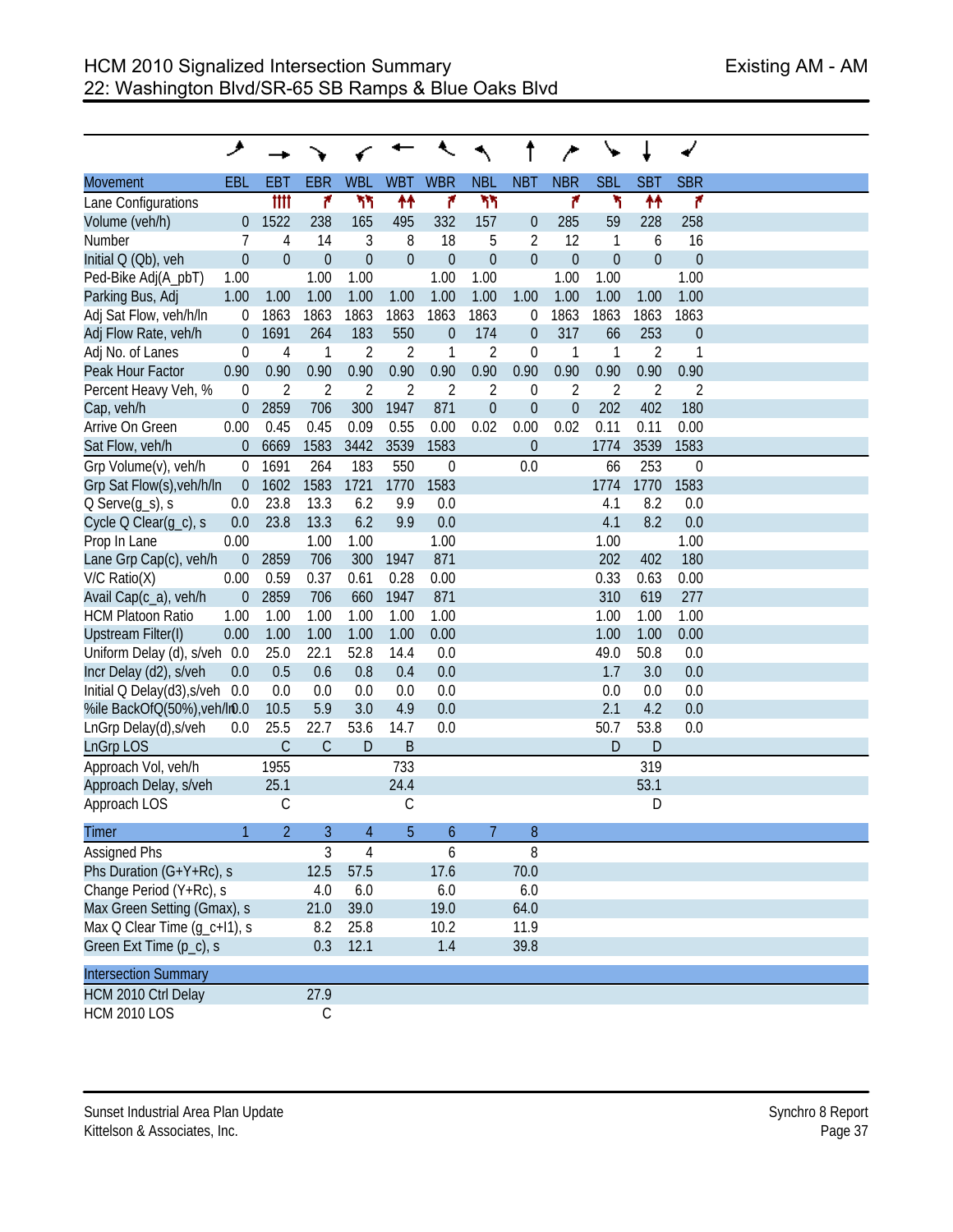|                               |                |                |                |                  |                  | ∕                |   |      |  |
|-------------------------------|----------------|----------------|----------------|------------------|------------------|------------------|---|------|--|
| <b>Movement</b>               | <b>EBT</b>     | <b>EBR</b>     | <b>WBL</b>     | <b>WBT</b>       | <b>NBL</b>       | <b>NBR</b>       |   |      |  |
| Lane Configurations           | ₩              | ۴              | ۲              | ₩                | ۲                | ۴                |   |      |  |
| Volume (veh/h)                | 591            | 273            | 48             | 858              | 148              | 311              |   |      |  |
| Number                        | 4              | 14             | 3              | 8                | 5                | 12               |   |      |  |
| Initial Q (Qb), veh           | $\Omega$       | $\theta$       | $\mathbf 0$    | $\boldsymbol{0}$ | $\boldsymbol{0}$ | $\boldsymbol{0}$ |   |      |  |
| Ped-Bike Adj(A_pbT)           |                | 1.00           | 1.00           |                  | 1.00             | 1.00             |   |      |  |
| Parking Bus, Adj              | 1.00           | 1.00           | 1.00           | 1.00             | 1.00             | 1.00             |   |      |  |
| Adj Sat Flow, veh/h/ln        | 1863           | 1863           | 1863           | 1863             | 1863             | 1863             |   |      |  |
| Adj Flow Rate, veh/h          | 622            | $\mathbf 0$    | 51             | 903              | 156              | 327              |   |      |  |
| Adj No. of Lanes              | $\overline{2}$ | 1              | 1              | $\overline{2}$   | 1                | 1                |   |      |  |
| Peak Hour Factor              | 0.95           | 0.95           | 0.95           | 0.95             | 0.95             | 0.95             |   |      |  |
| Percent Heavy Veh, %          | $\overline{2}$ | $\overline{2}$ | $\overline{2}$ | $\overline{2}$   | $\overline{2}$   | 2                |   |      |  |
| Cap, veh/h                    | 1526           | 683            | 458            | 1526             | 491              | 439              |   |      |  |
| Arrive On Green               | 0.43           | 0.00           | 0.43           | 0.43             | 0.28             | 0.28             |   |      |  |
| Sat Flow, veh/h               | 3632           | 1583           | 799            | 3632             | 1774             | 1583             |   |      |  |
| Grp Volume(v), veh/h          | 622            | $\theta$       | 51             | 903              | 156              | 327              |   |      |  |
| Grp Sat Flow(s), veh/h/ln1770 |                | 1583           | 799            | 1770             | 1774             | 1583             |   |      |  |
| $Q$ Serve $(g_s)$ , s         | 4.2            | 0.0            | 1.6            | 6.7              | 2.4              | 6.4              |   |      |  |
| Cycle Q Clear(g_c), s         | 4.2            | 0.0            | 5.8            | 6.7              | 2.4              | 6.4              |   |      |  |
| Prop In Lane                  |                | 1.00           | 1.00           |                  | 1.00             | 1.00             |   |      |  |
| Lane Grp Cap(c), veh/h 1526   |                | 683            | 458            | 1526             | 491              | 439              |   |      |  |
| $V/C$ Ratio $(X)$             | 0.41           | 0.00           | 0.11           | 0.59             | 0.32             | 0.75             |   |      |  |
| Avail Cap(c_a), veh/h         | 1859           | 831            | 533            | 1859             | 880              | 785              |   |      |  |
| <b>HCM Platoon Ratio</b>      | 1.00           | 1.00           | 1.00           | 1.00             | 1.00             | 1.00             |   |      |  |
| Upstream Filter(I)            | 1.00           | 0.00           | 1.00           | 1.00             | 1.00             | 1.00             |   |      |  |
| Uniform Delay (d), s/veh 6.7  |                | 0.0            | 8.7            | 7.4              | 9.8              | 11.3             |   |      |  |
| Incr Delay (d2), s/veh        | 0.2            | 0.0            | 0.1            | 0.4              | 0.4              | 2.5              |   |      |  |
| Initial Q Delay(d3), s/veh    | 0.0            | 0.0            | 0.0            | 0.0              | 0.0              | 0.0              |   |      |  |
| %ile BackOfQ(50%), veh/ln2.0  |                | 0.0            | 0.4            | 3.2              | 1.2              | 3.0              |   |      |  |
| LnGrp Delay(d), s/veh         | 6.9            | 0.0            | 8.8            | 7.8              | 10.2             | 13.8             |   |      |  |
| <b>LnGrp LOS</b>              | A              |                | A              | A                | B                | B                |   |      |  |
| Approach Vol, veh/h           | 622            |                |                | 954              | 483              |                  |   |      |  |
| Approach Delay, s/veh         | 6.9            |                |                | 7.9              | 12.7             |                  |   |      |  |
| Approach LOS                  | A              |                |                | А                | B                |                  |   |      |  |
| <b>Timer</b>                  | 1              | $\overline{2}$ | 3              | 4                | 5                | 6                | 7 | 8    |  |
| Assigned Phs                  |                | $\overline{2}$ |                | 4                |                  |                  |   | 8    |  |
| Phs Duration (G+Y+Rc), s      |                | 14.5           |                | 19.8             |                  |                  |   | 19.8 |  |
| Change Period (Y+Rc), s       |                | 5.0            |                | 5.0              |                  |                  |   | 5.0  |  |
| Max Green Setting (Gmax), s   |                | 17.0           |                | 18.0             |                  |                  |   | 18.0 |  |
| Max Q Clear Time (g_c+l1), s  |                | 8.4            |                | 6.2              |                  |                  |   | 8.7  |  |
| Green Ext Time (p_c), s       |                | 1.0            |                | 7.3              |                  |                  |   | 6.1  |  |
| <b>Intersection Summary</b>   |                |                |                |                  |                  |                  |   |      |  |
| HCM 2010 Ctrl Delay           |                |                | 8.7            |                  |                  |                  |   |      |  |
| <b>HCM 2010 LOS</b>           |                |                | А              |                  |                  |                  |   |      |  |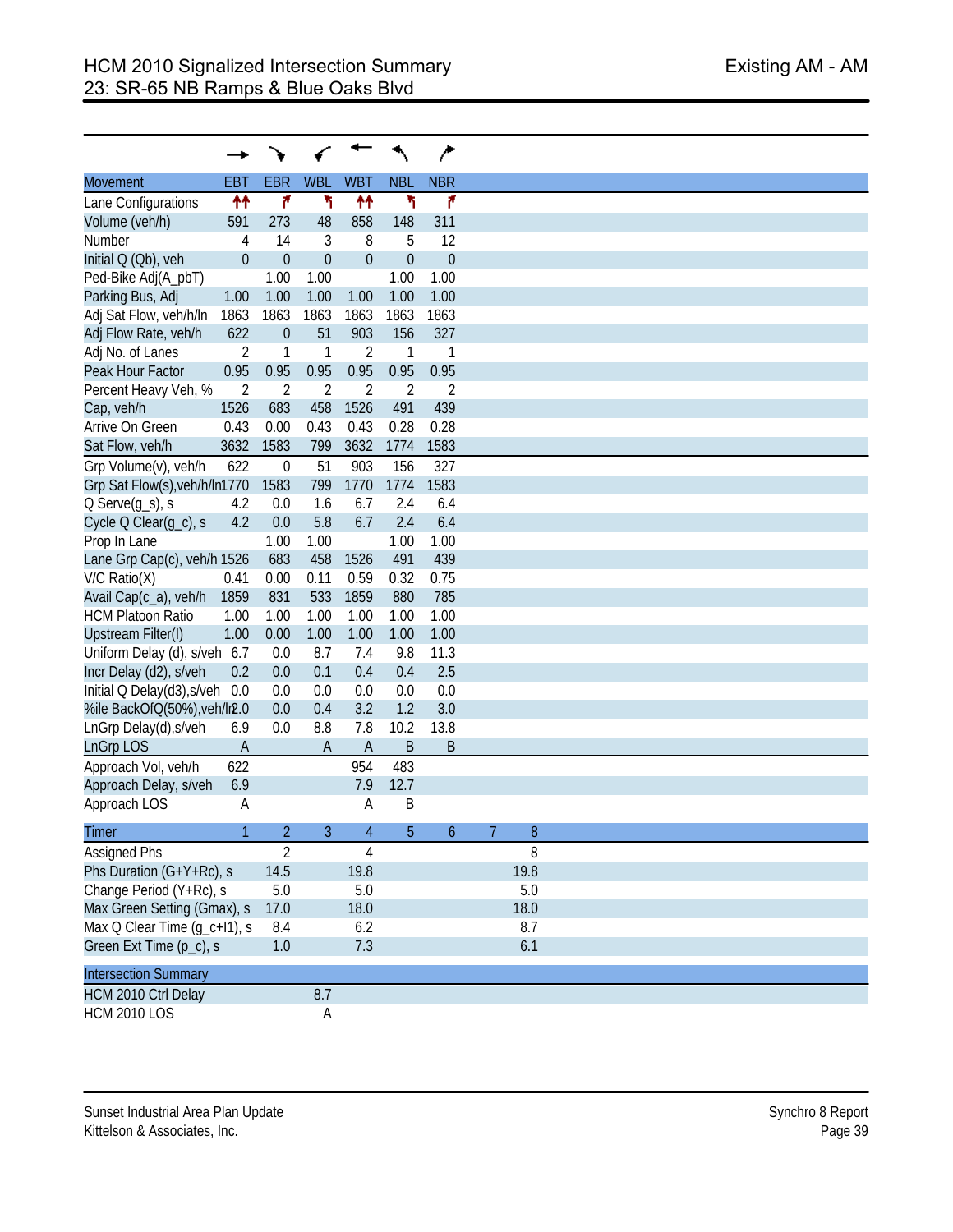Int Delay, s/veh 2.9

| <b>Movement</b>          | EBL                      | EBT                      | <b>EBR</b>               | <b>WBL</b>               | <b>WBT</b>               | <b>WBR</b>               | <b>NBL</b> | NB <sub>1</sub> | <b>NBR</b>               | <b>SBL</b>               | <b>SBT</b> | <b>SBR</b>  |
|--------------------------|--------------------------|--------------------------|--------------------------|--------------------------|--------------------------|--------------------------|------------|-----------------|--------------------------|--------------------------|------------|-------------|
| Vol, veh/h               | 5                        | 14                       |                          | 0                        | 10                       | 13                       | $\Omega$   |                 | $\theta$                 | 12                       | $\Omega$   |             |
| Conflicting Peds, #/hr   | 0                        | $\Omega$                 | 0                        | 0                        | <sup>0</sup>             |                          | 0          | 0               | $\Omega$                 | 0                        | $\theta$   | $\Omega$    |
| <b>Sign Control</b>      | Free                     | Free                     | Free                     | Free                     | Free                     | Free                     | Stop       | Stop            | Stop                     | Stop                     | Stop       | <b>Stop</b> |
| RT Channelized           | $\overline{\phantom{a}}$ | $\overline{\phantom{a}}$ | None                     | $\overline{\phantom{a}}$ | $\overline{\phantom{a}}$ | None                     |            |                 | - None                   | $\overline{\phantom{a}}$ |            | - None      |
| Storage Length           | $\overline{\phantom{a}}$ |                          |                          |                          |                          |                          |            |                 |                          |                          |            |             |
| Veh in Median Storage, # | ۰                        |                          | $\sim$                   |                          |                          |                          |            | 0               |                          | ٠                        | 0          |             |
| Grade, %                 | $\overline{\phantom{a}}$ |                          | $\overline{\phantom{a}}$ | $\overline{\phantom{a}}$ |                          | $\overline{\phantom{a}}$ |            | 0               | $\overline{\phantom{a}}$ | ٠                        | $\theta$   |             |
| Peak Hour Factor         |                          | 71                       |                          |                          | 71                       | 71                       | 71         | 71              | 71                       |                          | 71         |             |
| Heavy Vehicles, %        | 20                       |                          | $\theta$                 | 0                        | $\Omega$                 | $\Omega$                 | 0          | $\theta$        | $\Omega$                 | 8                        | $\theta$   | $\Omega$    |
| Mymt Flow                |                          | 20                       |                          | 0                        | 14                       | 18                       | 0          |                 | $\Omega$                 | 17                       | $\theta$   |             |
|                          |                          |                          |                          |                          |                          |                          |            |                 |                          |                          |            |             |

| Major/Minor                 | Major1                   |                          |          | Major <sub>2</sub> |                          |          | Minor1 |     |      | Minor <sub>2</sub> |                |      |
|-----------------------------|--------------------------|--------------------------|----------|--------------------|--------------------------|----------|--------|-----|------|--------------------|----------------|------|
| <b>Conflicting Flow All</b> | 32                       | $\Omega$                 | $\theta$ | 21                 | $\theta$                 | $\theta$ | 59     | 67  | 20   | 58                 | 58             | 23   |
| Stage 1                     |                          |                          |          |                    |                          |          | 35     | 35  |      | 23                 | 23             |      |
| Stage 2                     |                          |                          |          |                    |                          |          | 24     | 32  |      | 35                 | 35             |      |
| <b>Critical Hdwy</b>        | 4.3                      | $\blacksquare$           |          | 4.1                | $\overline{a}$           |          | 7.1    | 6.5 | 6.2  | 7.18               | 6.5            | 6.2  |
| Critical Hdwy Stg 1         |                          |                          |          | $\qquad \qquad$    |                          |          | 6.1    | 5.5 |      | 6.18               | 5.5            |      |
| Critical Hdwy Stg 2         |                          |                          |          |                    |                          |          | 6.1    | 5.5 |      | 6.18               | 5.5            |      |
| Follow-up Hdwy              | 2.38                     | $\overline{\phantom{a}}$ |          | 2.2                | $\overline{\phantom{a}}$ |          | 3.5    | 4   | 3.3  | 3.572              | $\overline{4}$ | 3.3  |
| Pot Cap-1 Maneuver          | 1471                     | $\overline{\phantom{a}}$ |          | 1608               |                          |          | 942    | 828 | 1064 | 924                | 837            | 1060 |
| Stage 1                     |                          |                          |          |                    |                          |          | 986    | 870 |      | 980                | 880            |      |
| Stage 2                     |                          |                          |          |                    |                          |          | 999    | 872 |      | 966                | 870            |      |
| Platoon blocked, %          |                          | $\overline{\phantom{a}}$ |          |                    |                          |          |        |     |      |                    |                |      |
| Mov Cap-1 Maneuver          | 1471                     | $\blacksquare$           |          | 1608               |                          |          | 937    | 824 | 1064 | 919                | 833            | 1060 |
| Mov Cap-2 Maneuver          | $\overline{\phantom{a}}$ |                          |          |                    |                          |          | 937    | 824 |      | 919                | 833            |      |
| Stage 1                     | ٠                        | ٠                        |          |                    |                          |          | 981    | 866 |      | 975                | 880            |      |
| Stage 2                     |                          |                          |          |                    |                          |          | 998    | 872 |      | 960                | 866            |      |

| <b>Approact</b>      |  | . |  |
|----------------------|--|---|--|
| HCM Control Delay, s |  |   |  |
| <b>HCM LOS</b>       |  |   |  |

| <b>Minor Lane/Major Mvmt</b> | NBLn1  | EBL              | <b>FBT</b>     | EBR                      | <b>WBL</b>                                            | <b>WBT</b>               | WBR SBLn1 |         |
|------------------------------|--------|------------------|----------------|--------------------------|-------------------------------------------------------|--------------------------|-----------|---------|
| Capacity (veh/h)             |        | 824 1471         | $\blacksquare$ |                          | - 1608                                                | $\overline{\phantom{a}}$ | $\sim$    | - 929   |
| <b>HCM Lane V/C Ratio</b>    |        | 0.002 0.005      | $\sim$         | $\sim$                   | <u>and the second property of the second property</u> | $\sim$                   |           | $-0.02$ |
| <b>HCM Control Delay (s)</b> | 9.4    | $\frac{1}{2}$    | $\overline{0}$ | $\sim$                   | $\left( \right)$                                      | $\sim$                   | $\sim$    |         |
| <b>HCM Lane LOS</b>          | A      | $\mathsf{A}$     | A              | $\overline{\phantom{a}}$ | $\mathsf{A}$                                          | <b>Co</b>                |           |         |
| HCM 95th %tile Q(veh)        | $\cup$ | $\left( \right)$ | $\sim$         | $\sim$                   | 0                                                     | $\sim$                   | $\sim$    | - O T   |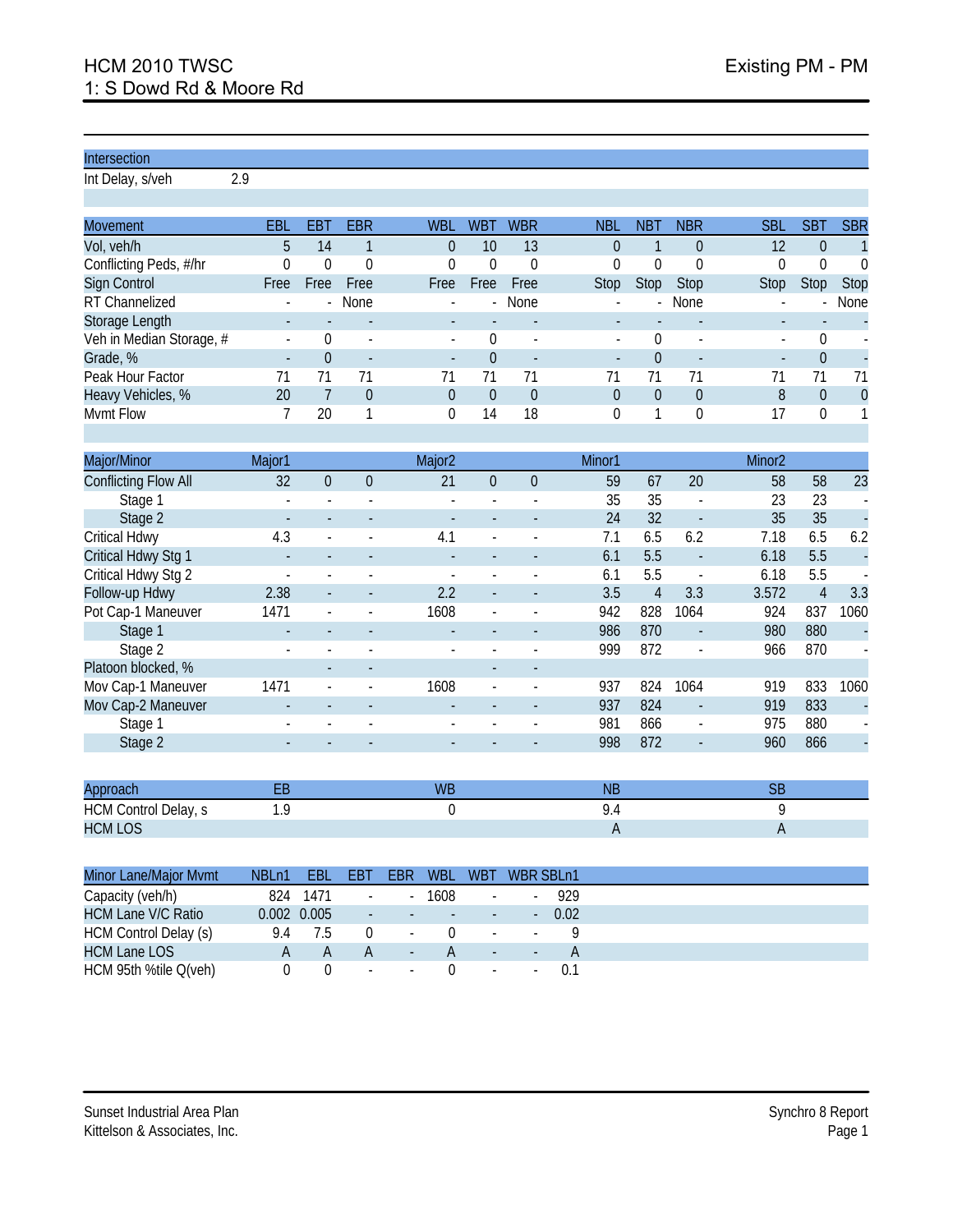| 7.5        |                 |            |            |                |            |            |            |                |
|------------|-----------------|------------|------------|----------------|------------|------------|------------|----------------|
| A          |                 |            |            |                |            |            |            |                |
| <b>EBU</b> | EB <sub>1</sub> | <b>EBR</b> | <b>WBU</b> | <b>WBL</b>     | <b>WBT</b> | <b>NBU</b> | <b>NBL</b> | <b>NBR</b>     |
|            | 17              | 11         | 0          | 76             |            |            | 15         | 93             |
| 0.95       | 0.84            | 0.84       | 0.95       | 0.84           | 0.84       | 0.95       | 0.84       | 0.84           |
|            |                 |            |            |                |            |            |            | $\overline{2}$ |
|            | 20              | 13         |            | 90             |            |            | 18         | 111            |
|            |                 | $\Omega$   | 0          | $\overline{0}$ |            | O          |            | $\overline{0}$ |
|            |                 |            |            |                |            |            |            |                |

| Approach                          | EВ        | <b>WB</b>    | ΝB             |
|-----------------------------------|-----------|--------------|----------------|
| Opposing Approach                 | <b>WB</b> | EB           |                |
| <b>Opposing Lanes</b>             |           |              |                |
| Conflicting Approach Left         |           | ΝB           | ΕB             |
| <b>Conflicting Lanes Left</b>     |           |              |                |
| <b>Conflicting Approach Right</b> | ΝB        |              | <b>WB</b>      |
| Conflicting Lanes Right           |           |              |                |
| <b>HCM Control Delay</b>          |           |              | 7.3            |
| <b>HCM LOS</b>                    |           | $\mathsf{H}$ | $\overline{A}$ |

| Lane                      | NBLn1       | EBLn1        | WBLn1          |  |
|---------------------------|-------------|--------------|----------------|--|
| Vol Left, %               | 14%         | 0%           | 95%            |  |
| Vol Thru, %               | 0%          | 61%          | 5%             |  |
| Vol Right, %              | 86%         | 39%          | 0%             |  |
| Sign Control              | <b>Stop</b> | Stop         | Stop           |  |
| Traffic Vol by Lane       | 108         | 28           | 80             |  |
| LT Vol                    | 15          | $\theta$     | 76             |  |
| Through Vol               | $\mathbf 0$ | 17           | 4              |  |
| RT Vol                    | 93          | 11           | $\theta$       |  |
| Lane Flow Rate            | 129         | 33           | 95             |  |
| <b>Geometry Grp</b>       |             |              | $\mathbf 1$    |  |
| Degree of Util (X)        | 0.131       | 0.037        | 0.116          |  |
| Departure Headway (Hd)    | 3.667       | 3.997        | 4.376          |  |
| Convergence, Y/N          | Yes.        | Yes          | Yes            |  |
| Cap                       | 964         | 887          | 816            |  |
| Service Time              | 1.74        | 2.059        | 2.416          |  |
| <b>HCM Lane V/C Ratio</b> | 0.134       | 0.037        | 0.116          |  |
| <b>HCM Control Delay</b>  | 7.3         | 7.2          | 8              |  |
| <b>HCM Lane LOS</b>       | A           | $\mathsf{A}$ | $\overline{A}$ |  |
| HCM 95th-tile Q           | 0.5         | 0.1          | 0.4            |  |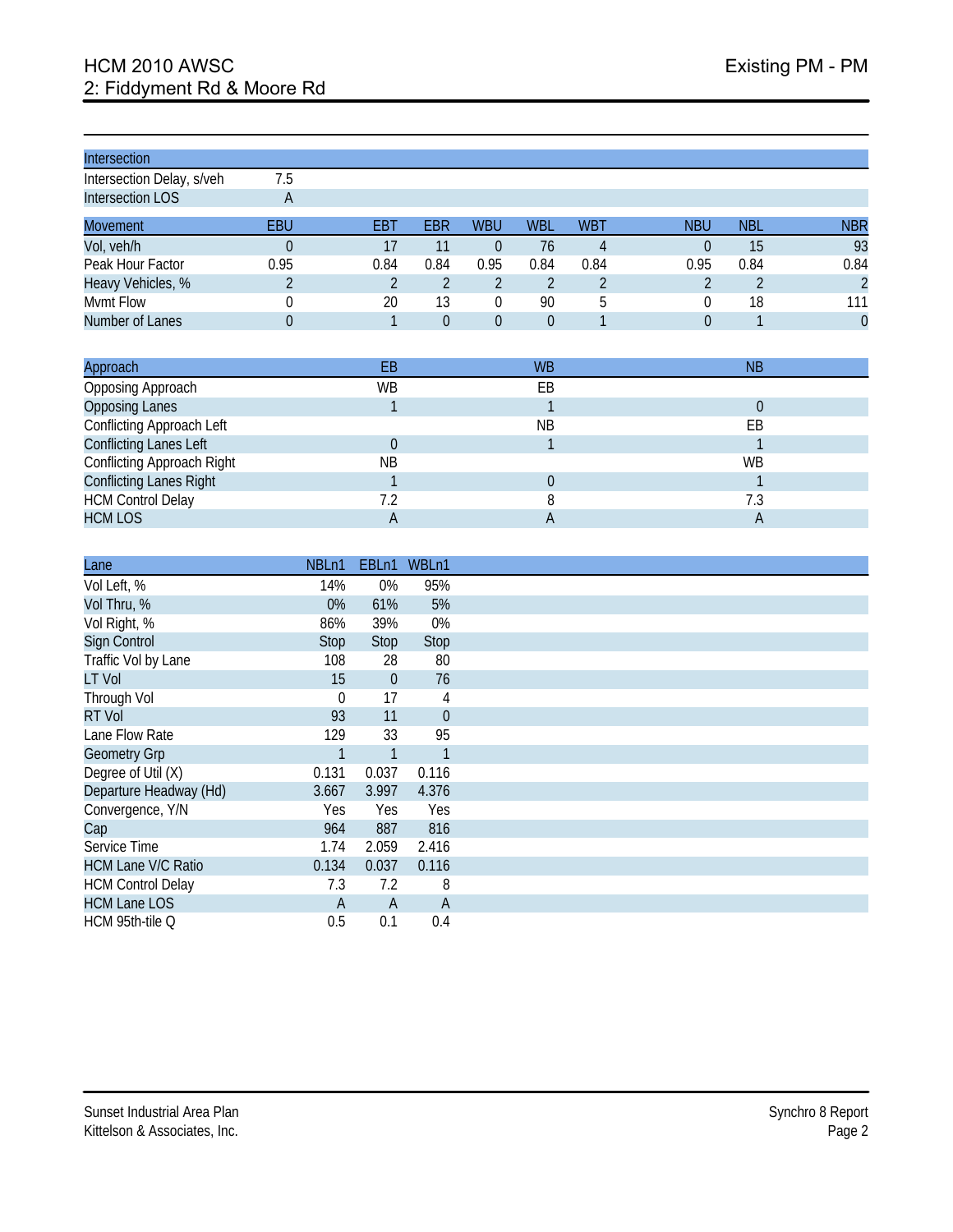| Intersection |  |  |
|--------------|--|--|

Intersection Delay, s/veh10.7

| Intersection LOS  | В          |      |      |              |              |            |      |      |            |      |      |            |          |      |      |      |
|-------------------|------------|------|------|--------------|--------------|------------|------|------|------------|------|------|------------|----------|------|------|------|
| <b>Movement</b>   | <b>FBU</b> | FBI  | FB1  | FRR          | WBU          | <b>WBL</b> | WB1  | WBR  | <b>NBU</b> | NBL  | NB1  | <b>NBR</b> | SBU      | SBL  |      | SBR  |
| Vol, veh/h        |            |      |      | U            | 0            | 219        |      | 25   | $\theta$   | 0    |      | 231        | $\theta$ | 15   | 45   |      |
| Peak Hour Factor  | 0.95       | በ 95 | 0.95 | በ 95         | ) 95         | 0.95       | O 95 | 0.95 | 0.95       | 0.95 | 0.95 | 0.95       | 0.95     | ን 95 | 0 95 | 0.95 |
| Heavy Vehicles, % |            |      |      |              |              |            |      |      |            |      |      |            |          |      |      |      |
| Mymt Flow         |            |      |      |              | 0            | 231        |      | 26   |            |      | 134  | 243        | $\cup$   | 16   | 47   | 0    |
| Number of Lanes   |            |      |      | <sup>n</sup> | $\mathbf{0}$ | $\Omega$   |      |      |            |      |      |            | $\left($ | 0    |      |      |

| Approach                          | ЕB        | <b>WB</b> | <b>NB</b> | SΒ  |
|-----------------------------------|-----------|-----------|-----------|-----|
| Opposing Approach                 | WB        | ΕB        | SВ        | ΝB  |
| Opposing Lanes                    |           |           |           |     |
| <b>Conflicting Approach Left</b>  | <b>SB</b> | ΝB        | EВ        | WB  |
| <b>Conflicting Lanes Left</b>     |           |           |           |     |
| <b>Conflicting Approach Right</b> | <b>NB</b> | SB        | <b>WB</b> | EВ  |
| <b>Conflicting Lanes Right</b>    |           |           |           |     |
| <b>HCM Control Delay</b>          |           | 10.9      | 10.9      | 8.6 |
| <b>HCM LOS</b>                    |           |           | B         |     |

| Lane                      | NBLn1 EBLn1WBLn1 SBLn1 |                |       |                |
|---------------------------|------------------------|----------------|-------|----------------|
| Vol Left, %               | 0%                     | 0%             | 89%   | 25%            |
| Vol Thru, %               | 35%                    | 100%           | 0%    | 75%            |
| Vol Right, %              | 65%                    | 0%             | 10%   | 0%             |
| Sign Control              | Stop                   | Stop           | Stop  | Stop           |
| Traffic Vol by Lane       | 358                    | $\overline{0}$ | 245   | 60             |
| LT Vol                    | $\theta$               | $\overline{0}$ | 219   | 15             |
| Through Vol               | 127                    | $\mathbf 0$    | 1     | 45             |
| RT Vol                    | 231                    | $\overline{0}$ | 25    | 0              |
| Lane Flow Rate            | 377                    | $\mathbf 0$    | 258   | 63             |
| <b>Geometry Grp</b>       |                        |                |       |                |
| Degree of Util (X)        | 0.451                  | $\overline{0}$ |       | 0.36 0.089     |
| Departure Headway (Hd)    | 4.304                  | 5.278          | 5.019 | 5.079          |
| Convergence, Y/N          | Yes                    | Yes            | Yes   | Yes            |
| Cap                       | 837                    | $\Omega$       | 712   | 701            |
| Service Time              |                        | 2.342 3.364    | 3.08  | 3.14           |
| <b>HCM Lane V/C Ratio</b> | 0.45                   |                | 0.362 | 0.09           |
| <b>HCM Control Delay</b>  | 10.9                   | 8.4            | 10.9  | 8.6            |
| <b>HCM Lane LOS</b>       | B                      | N.             | B     | $\overline{A}$ |
| HCM 95th-tile Q           | 2.4                    | $\mathbf 0$    | 1.6   | 0.3            |